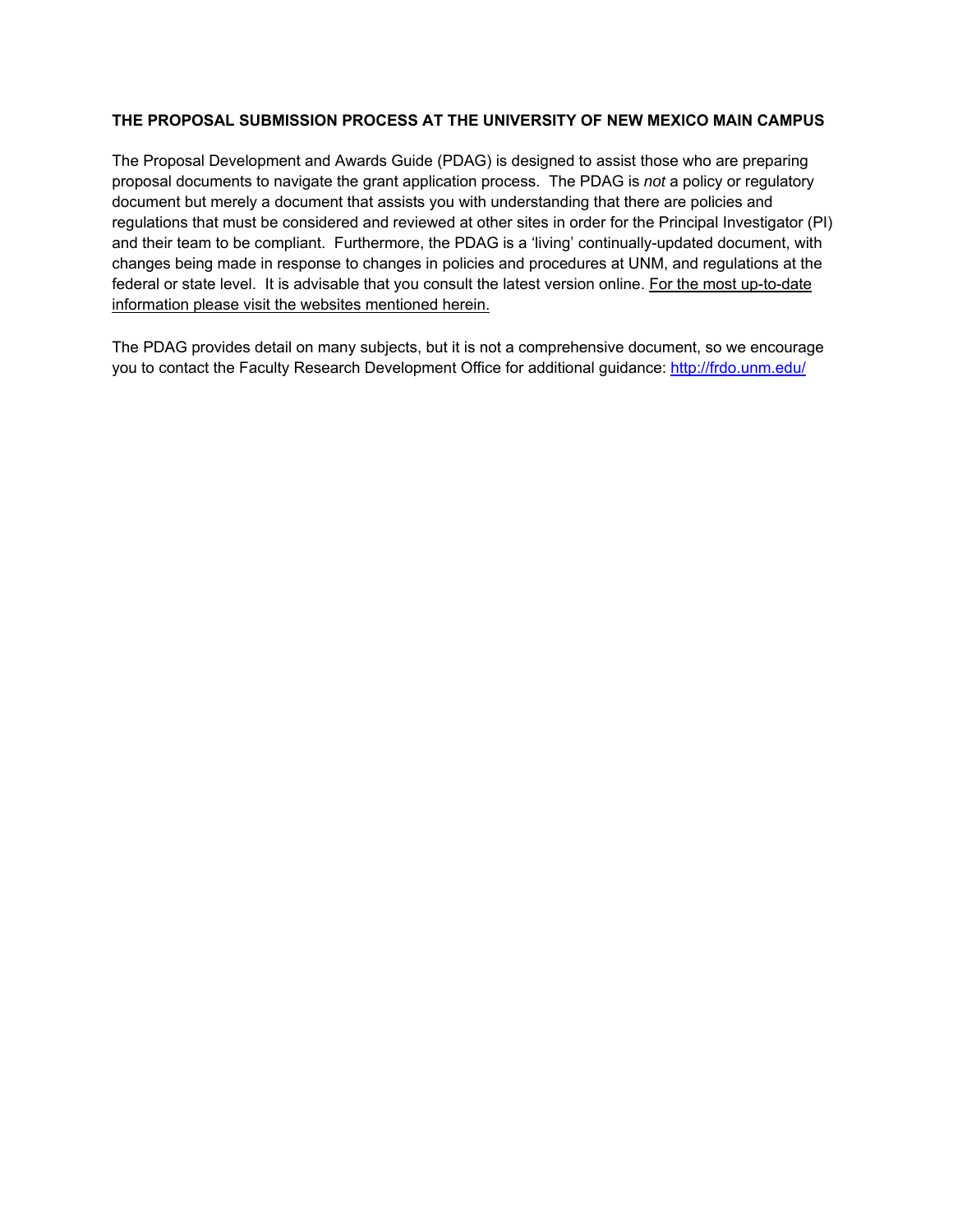# **QUICK START**: **From Finding Funding to Submission**

# **Step One: Contact your Department-level research administrator, your College-level research administrator, or the Faculty Research Development Office (FRDO).**

Faculty Research Development Office (FRDO), a unit of the Office of the Vice President for Research, can help faculty, students, and staff to obtain external funding. We provide a number of services that are helpful in the preparation of the proposal for review and approval by the UNM Office of Sponsored Projects (OSP).

Request FRDO assistance: https://researchsupport.unm.edu/Account/LogIn

# **Step Two: Obtain Funding Agency Accounts and Cayuse Research Suite Account**

CayuseSP is UNM's internal submission software. You will need a Cayuse account to record and route your proposal for UNM review and approval. You may also need to request a user account from the funding agency where you are submitting a proposal or affiliate an existing account to UNM. Here is the link to request a variety of accounts from the Office of Sponsored Projects (OSP): https://login.unm.edu/cas/login?service=http%3a%2f%2fosp.unm.edu%2fdocs%2frequest-forcayuse-account.html

# **Step Three: Be Aware of Funding Agency Deadlines & UNM's Internal Deadline**

UNM requires that all proposals be routed for department approval and received by the OSP **five (5)** business days before the funding agency deadline. Note: if you are collaborating with another entity and your work will be considered a subaward, your collaborator's home institution may require additional time for review before submission of the final proposal to the sponsor. Please plan accordingly.

# **Step Four: Plan and Prepare your Budget**

A final budget and narrative budget justification should be included in the CayuseSP record at the 5-day deadline, so it is important that you develop the budget based on the funding agency guidance and UNM's internal guidelines (fringe benefits, indirect costs, etc.) Approved rates can be obtained at the OSP website: http://osp.unm.edu/pi-resources/rates.html under PI Resources and Rates. The FRSOs are also available to assist you in budget development and can provide useful tools and templates.

# **Step Five: Routing your proposal to Office of Sponsored Projects (OSP) and Submission**

There may be several UNM administrators, in addition to the Principal Investigator (PI), who will need to approve the CayuseSP record including the department chair, associate dean for research or other accounting staff from your department. Please build in additional time for these individuals to review the CayuseSP record so that your proposals reach OSP by the 5-day deadline. Once you have finalized your proposal and received OSP approval, OSP will submit your proposal to the funding agency.

#### **Step Six: Post Award Stage**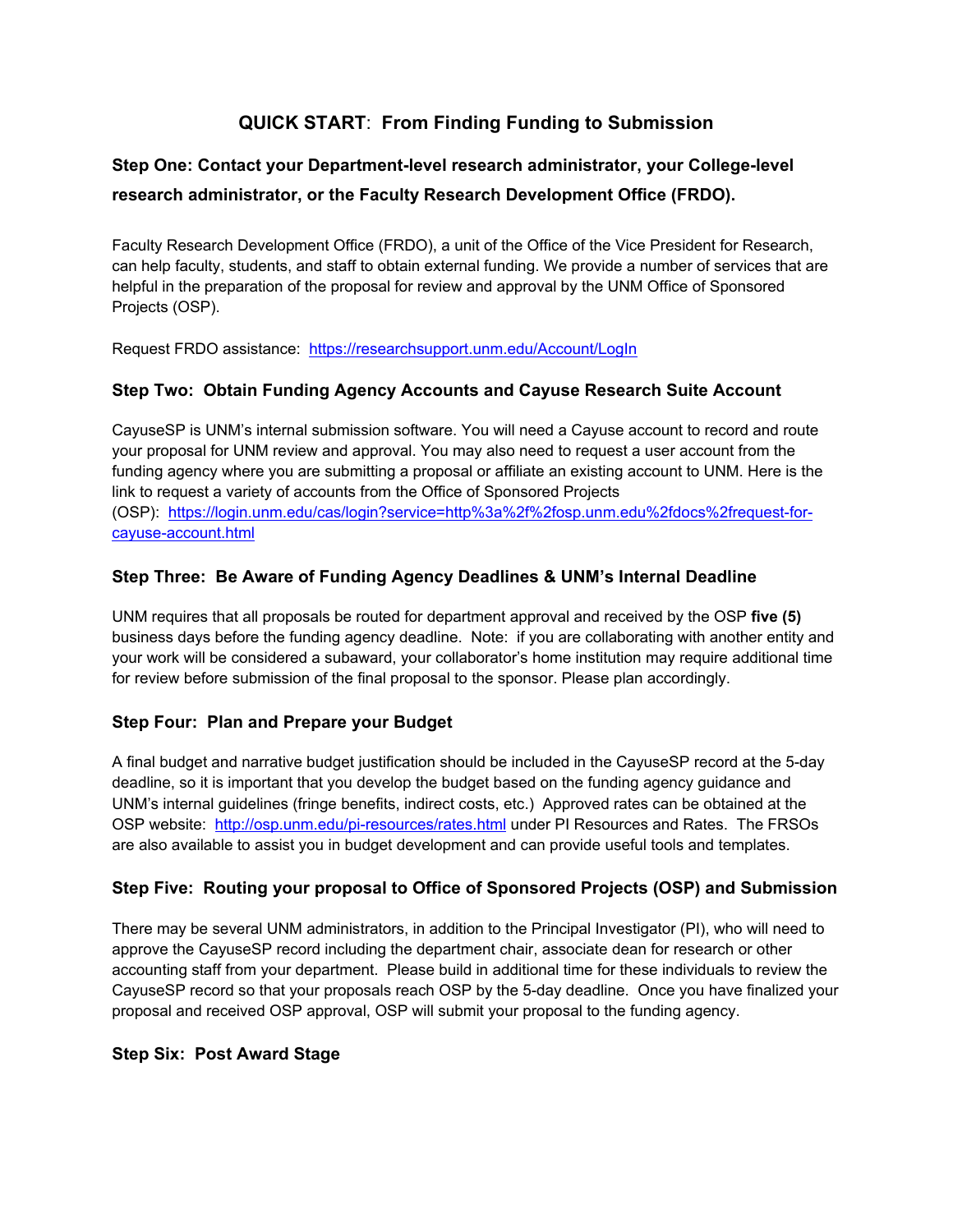When you receive notice that your proposal is going to be funded, work with OSP. They will need an Award Budget Sheet to process the award. Contract and Grant Accounting will assign a Banner Index and assist your department with the fiscal management of the award. Please see the C&G Accounting website for more information: http://cgacct.unm.edu/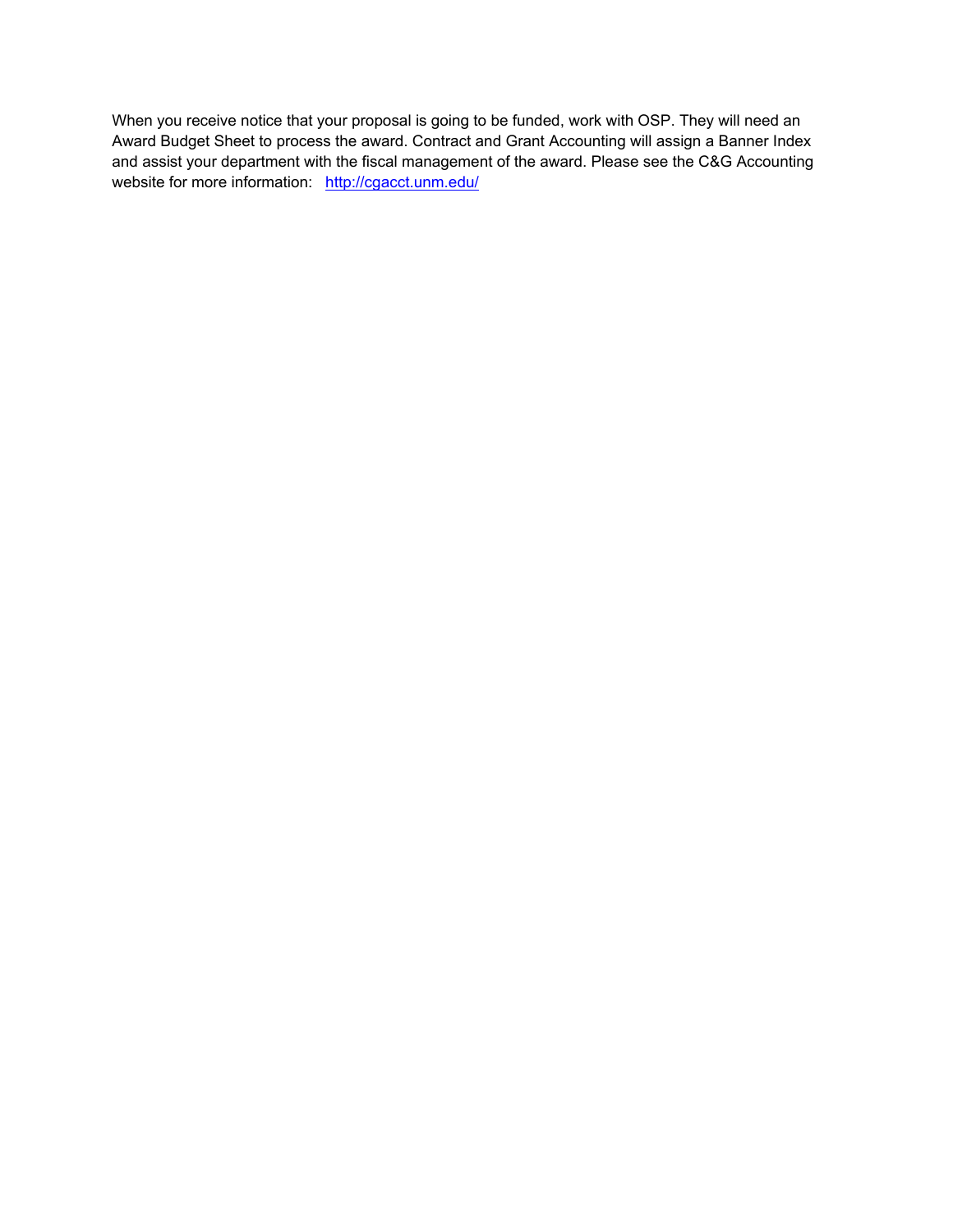# **TABLE OF CONTENTS**

# **FIND FUNDING**

- Getting Started with PIVOT
- Reviewing the Solicitation
- Determining Eligibility
- Grants, Contracts & Gifts
- Finding a Targeted Funding Opportunity
- Cost Share and Other Budget Issues
- Proposal Timing and Deadlines
- Internal/UNM Funding Opportunities for Faculty
- Internal/UNM Funding Opportunities for Graduate Students
- UNM Limited Competitions
- External Funding Resources

# **PI Eligibility**

- Determining Eligibility
- Principal Investigator Eligibility
- Criteria for Faculty and Staff
- Criteria for Students
- Who is Not Eligible

# **DEVELOP PROPOSAL**

- Proposal Development Overview
- Abstract (Summary)
- Proposal Narrative

# **Budget Development**

- Personnel Definitions/Description
- Salary: Faculty
- Salary: Staff
- Salary: Graduate Student Research Assistants
- Salary: Student Employees (often undergraduate students)
- Cost Share
- **•** Fringe Benefits
- Materials and Supplies
- Services
- Travel: Domestic and Foreign
- Equipment
- Consultants/Independent Contractors
- Honorarium
- Participant Costs
- Student Costs
- Space Rent
- Subawards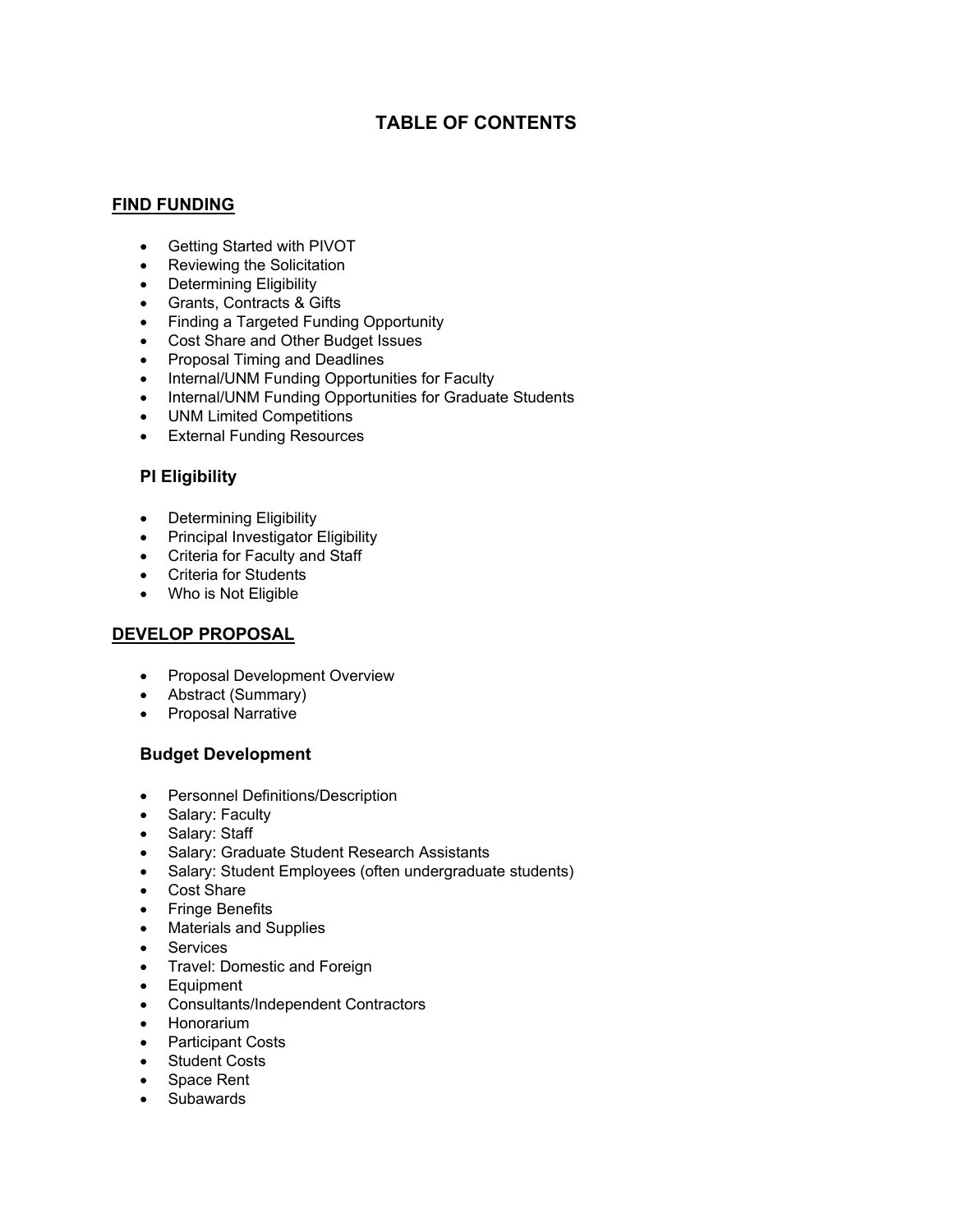F&A (Facilities and Administrative costs, also referred to as "indirect costs" or "overhead")

#### **ENSURE RESEARCH COMPLIANCE**

- Introduction: Sponsored Project and Research Compliance
- Conflicts of Interest Policy and Procedures
- Examples of Potential Conflicts of Interest
- Completing the Online Conflict of Interest Form
- What Happens in the Case of a Conflict
- **Export Control and Industrial Security**
- Foreign Nationals and Foreign Travel
- Classified Research/Industrial Security Department
- Human Subjects: Institutional Review Board (IRB)
- Animals: Institutional Animal Care and Use Committee (IACUC) and Office of Animal Care Compliance (OACC)
- Biosafety In The Conduct Of Research
- Responsible Conduct of Research (RCR)

### **SUBMIT PROPOSAL**

- Electronic Submission
- Internal Proposal Creation, Routing, Authorization and Submission using Cayuse Research Suite
- Proposal Submission Methods Available in CayuseSP
- Signature Authority
- Award Tracking Using Cayuse SP
- Financial Management of Awards using Banner Finance
- External Electronic Systems: Federal Agency Proposal and Award Management Systems

#### **ADMINISTER AWARD**

- Managing Active Awards
- Transfer of Principal Investigator, Project, and Other Transfers
- Hiring faculty, staff, and students using restricted funds

# **CLOSE OUT & REPORTING**

Award Closeout Workflow

#### **ADDITIONAL INFORMATION**

- Intellectual Property
- Audits
- Research Space & Renovation
- Purchasing on a grant
- **•** Travel Reimbursement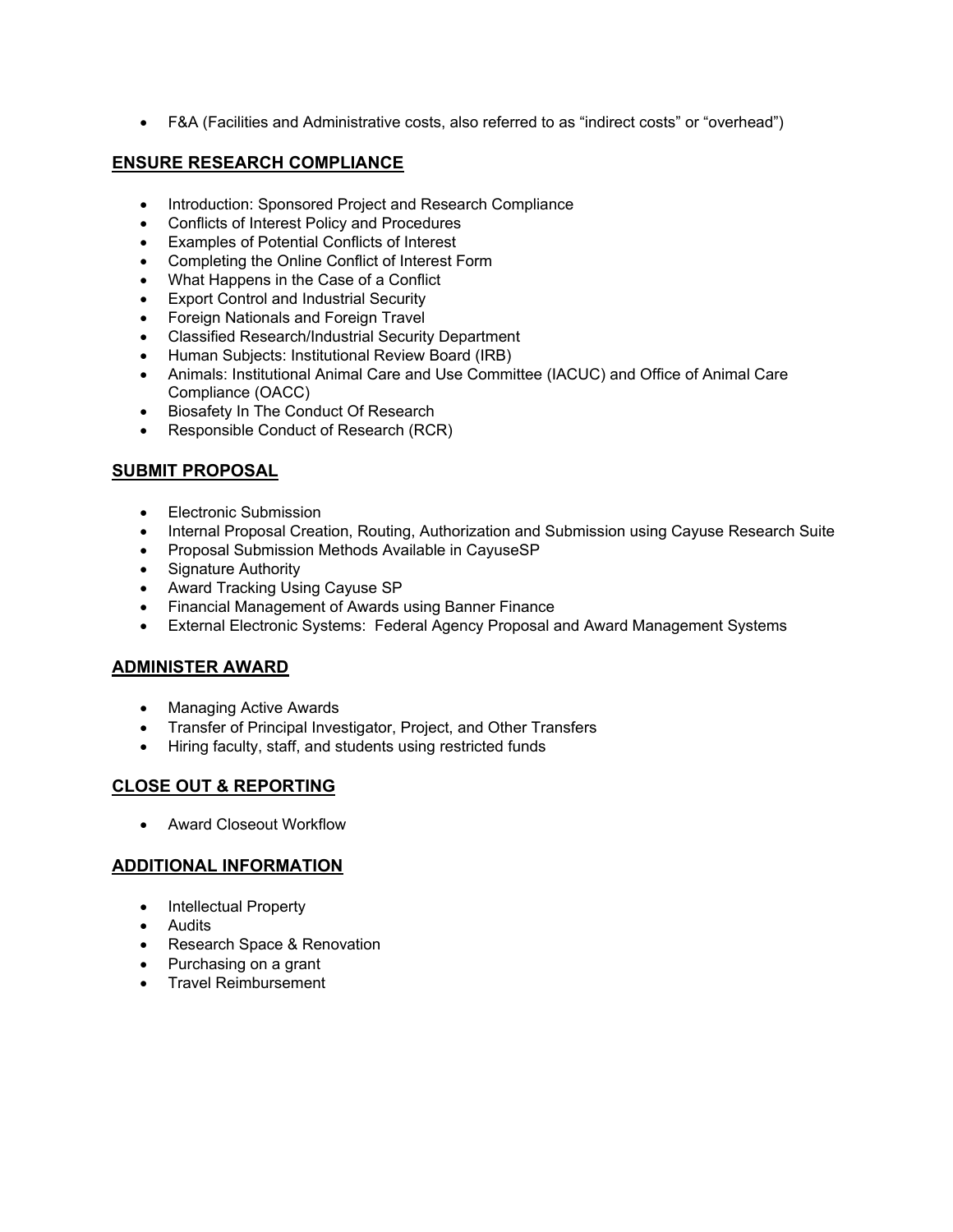# **FIND FUNDING**

### **Getting Started with PIVOT**

The Pivot database contains pre-populated scholar profiles from the Community of Science database for faculty at UNM (faculty can log in to manage and update their profiles) and matches them to current federal and non-federal funding opportunities. Users can log in to search for funding opportunities as well as potential research collaborators, both internal and external to UNM. Users can also choose to receive alerts when new opportunities are posted that match their saved searches.

Ready to try Pivot? Click here: http://pivot.cos.com/

#### **Reviewing the Solicitation**

Finding external funding sources is a challenge involving perseverance, time, and effort. Once a source has been identified, it is crucial to develop a project that is both compelling and that fits the priorities and goals of the funding agency. An important goal of the search for funding involves finding a fit between the proposed project objectives and the specific requirements of the funding agency.

Applicants should begin with a thorough reading of the application guidelines or instructions, whether it is a funding opportunity announcement (FOA), request for proposal (RFP), request for application (RFA), call for proposal (CFP), program announcement (PA), Broad Agency Announcement (BAA), Dear Colleague Letter, or other form of solicitation. It is important to verify applicant eligibility, and review programs that the sponsor has previously funded to determine if the proposed project is a good fit. If the applicant still has questions after careful review of the guidelines for a particular opportunity, then contacting the funding agency is recommended. Most federal agencies strongly encourage applicants to discuss their ideas with a program officer prior to submitting a funding proposal.

#### **Determining Eligibility**

A review of the solicitation/opportunity determines if its intended purpose is appropriate for the applicant's current stage of career and field.

If the opportunity states "no grants to individuals," the opportunity may allow the investigator to apply either through the University or through the UNM Foundation. If the funding is considered a "gift" or if the sponsor funds grants only to charitable non-profit organizations (a formal 501c3 organization), then the investigator must apply through the UNM Foundation. In these cases, the Office of Sponsored Projects must conduct a review of the proposal budget before it is submitted. Contact the Faculty Research Development Office to assist with coordination between the Office of Sponsored Projects and the UNM Foundation.

If the opportunity states "only institutions can apply," investigators may apply through the University as the applicant institution. UNM is classified as an "IHE," meaning an Institution of Higher Education. Note: If the opportunity states that an "LEA" must apply, this funding is for a Local Education Agency (a PreK-12 school or district). If the guidelines state that only "SEA" organizations may apply, this means funds must go to a State Education Agency. In cases where IHEs are not eligible to apply, the applicant should consider partnering with an "LEA" or an "SEA".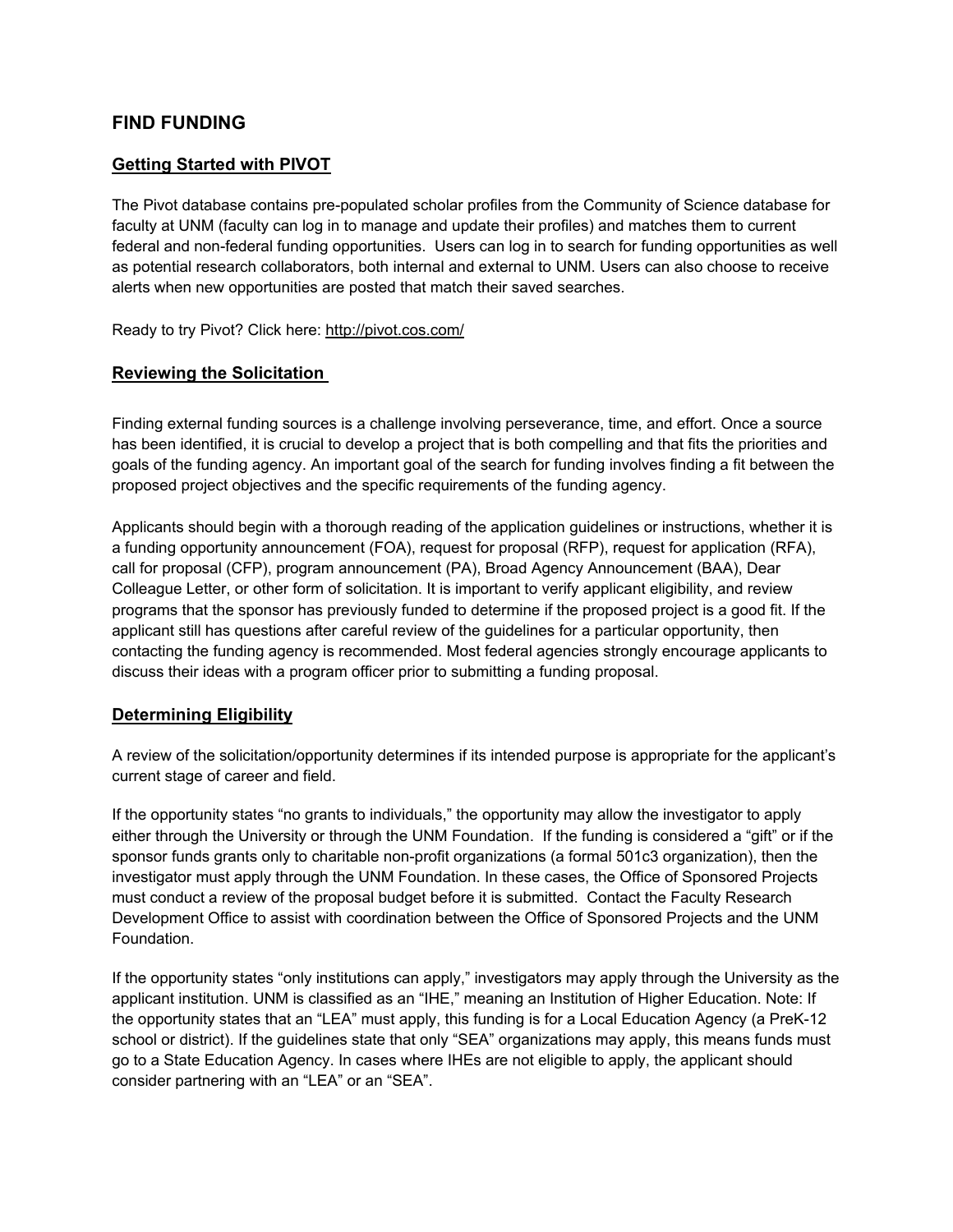If the opportunity is an established sponsored program and does not have a limit on the number of applications the sponsor receives from one institution, the applicant can proceed with the application. However, if there are limitations on the number of applications that can be submitted by one institution, this is known as a "**limited competition**." In these cases, the Faculty Research Development Office manages the process of soliciting Statements of Interest or Preliminary Proposals, and organizes a faculty committee to make final selections of those proposals that are invited to proceed. If the sponsor is a foundation or corporation that does not have an established funding solicitation, or limits the number of applications it will accept from an applicant, investigators *are strongly encouraged to contact* the UNM Foundation and Corporate Giving Office before attempting to contact or submit anything to the sponsor.

### **UNM Designation and Ranking:** http://osp.unm.edu/pi-resources/institutional-facts.html

 UNM is a non-profit state educational institution, meets the qualifications as an Hispanic Serving Institution (HSI), with a Carnegie ranking Research University / Very High (RU/VH), and is a US Department of Education Title III and Title V eligible institution.

# **Grants, Contracts & Gifts**

A key to success in obtaining *grant* funding is to match the applicant's interests and needs as closely as possible to the funding agency's mission and objectives. Funding provided through a *grant* is distinct from funding with a *contract*. Grant funding is flexible in that the researcher is allowed to pursue their objectives with an estimated outcome, without close involvement by the funding agency. Funding provided under a *contract*, however, requires that the applicant meet the sponsoring organization's specific needs and deliver a specifically agreed-upon final product or service (deliverables). Therefore, a successful proposal for a contract must fulfill the scope of work, be offered at a competitive price, and meet all other qualifications specified in the solicitation.

Sponsored funding can take the form of a grant, contract, cooperative agreement, or a gift. It is important to understand and clearly distinguish between various types of awards, as the processing can be different. Below is a description of each type.

#### **Grants**

Grants for financial assistance are made for a stated purpose (in writing) and for a specified period of time. They are typically initiated by the grantee and a Principal Investigator or Project Director is named. Grants carry minimum limiting conditions and the PI retains flexibility within the awarded scope of work. Through awards of funding, property, services, etc., grants enable the PI to achieve some specific goals that fit within the context of the general objectives of the sponsor. Acceptance of a grant obligates the PI and UNM to terms and conditions specified in the funding opportunity, the project as outlined in a proposal, and the policies of the funding agency. This type of agreement has the fewest restrictions on the PI and UNM of any sponsored project.

#### **Contracts**

The distinct characteristics of a contract are that it emphasizes and is limited to the purposes and goals of the sponsor through the acquisition of property or services. The contract establishes and describes the rules of the relationship between the parties, setting forth the rights and responsibilities of UNM and the PI in an effort to meet the needs of the sponsor. If the contract involves federal funds, the contract (or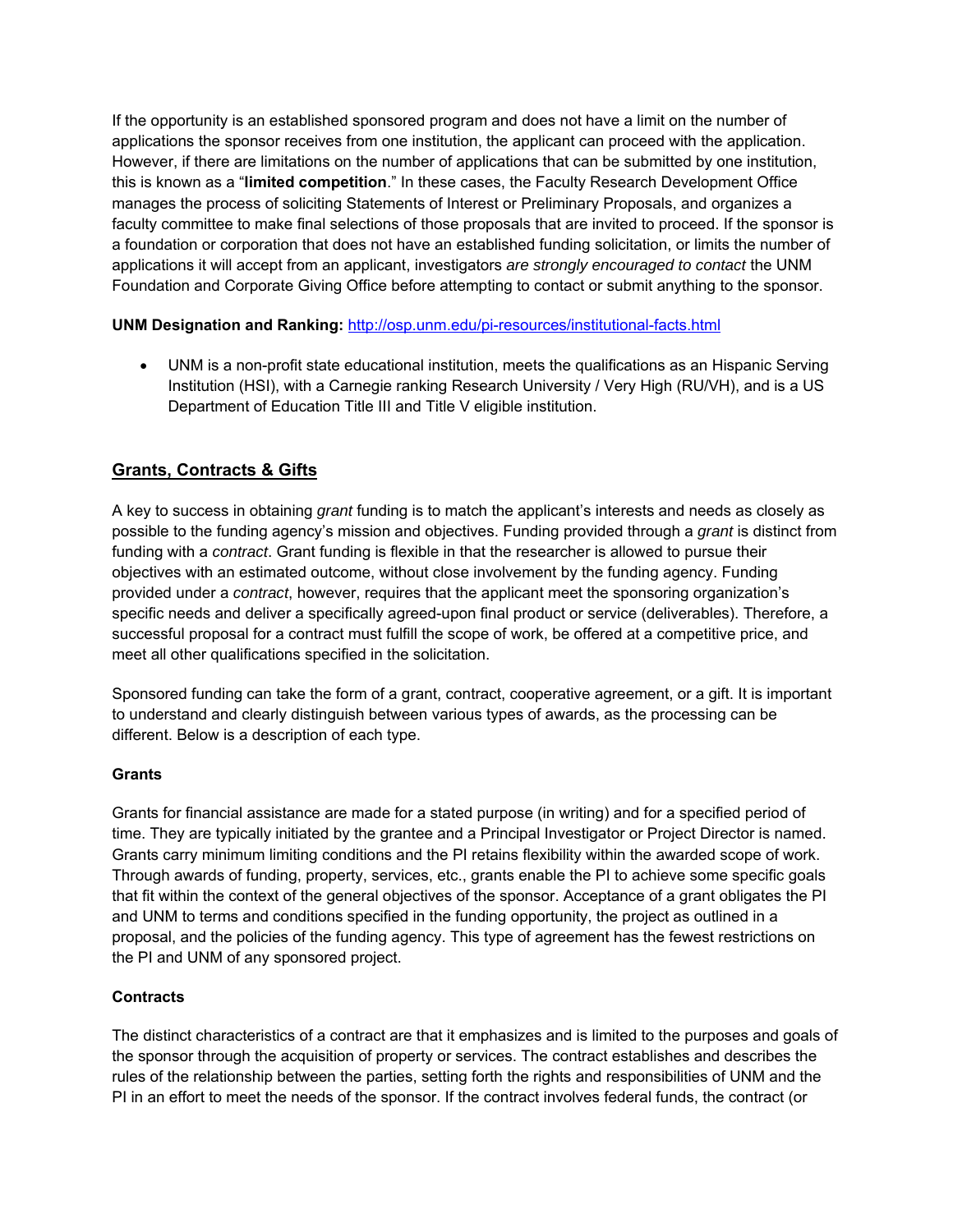subcontract) will also be subject to Federal Acquisition Regulations (FAR), Department of Energy Acquisition Regulation or DEAR (for DOE), Defense Federal Acquisition Regulation Supplements or DFARS (for DOD). Please note that a solicitation for a contract is similar to that of a grant, and occasionally, a funding agency will opt to use a contracting mechanism instead of a grant award to fund a project.

Note: If a solicitation includes terms for a draft contract to be awarded, immediately contact the Office of Sponsored Projects, who can review the contract terms of the solicitation in parallel with the preparation of the proposal.

# **Common Types of Contracts**

A contract is a binding legal document that may be issued by industrial sponsors, educational institutions, or by federal, state, or local governments. A contract involves a set of PI responsibilities that are articulated in a detailed Statement of Work, with the expectation that the PI will complete the stated deliverables, meet the cost limits and conditions of the budget, meet the stated schedule, submit interim and final reports (as applicable), and approve invoices and effort reporting. A contract requires the signatures of all parties (with UNM, not the PI, as the co-signatory) for both the initial award and for any subsequent modifications. In no instance can a PI from main campus or any branches sign or co-sign an acceptance of terms and conditions on behalf of the Regents of UNM.

Contracts are identified by various names, including:

Basic Ordering Agreement

Collaborative Agreement

Confidentiality or Non-Disclosure Agreement (C/NDA)

Consulting Agreements (CA)

Cooperative Research and Development Agreement (CRADA)

Industrial Sponsored Research Agreement (ISRA)

Inter-Agency (or Intergovernmental) Personnel Agreement (IPA)

Joint Powers Agreement

Material Transfer Agreement (MTA)

Memorandum of Agreement (MOA)

Memorandum of Understanding (MOU)

Professional Service Agreement (PSA)

Small Business Innovation Research (SBIR)

Small Business Technology Transfer (STTR)

Subaward Agreement (SA)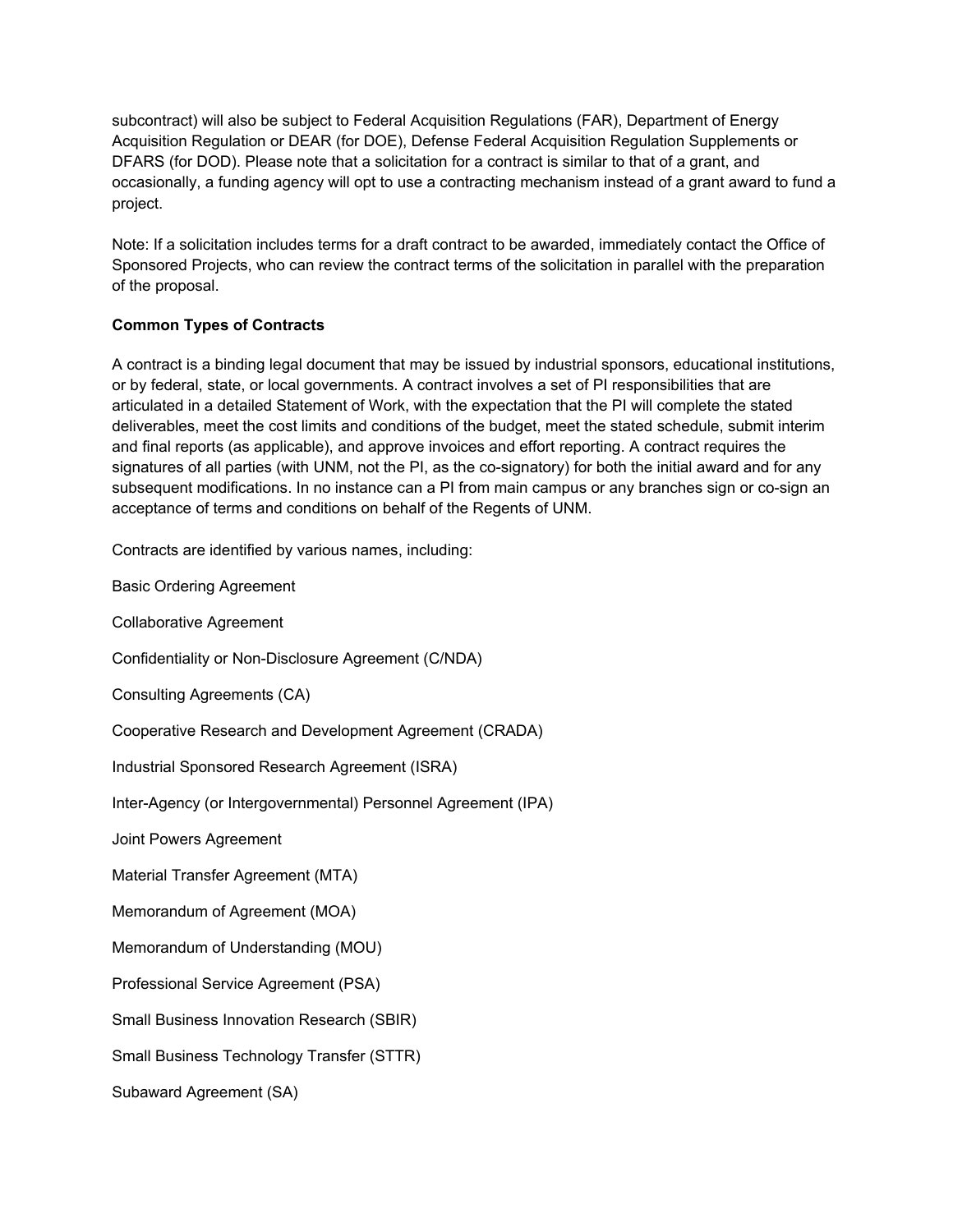#### Teaming Agreement

Testing Services Agreement (TSA)

Contracts can be funded (such as research agreements, Inter-Agency Personnel Agreements, and incoming subawards) or unfunded (such as Material Transfer Agreements, Memoranda of Understanding, or Non-Disclosure Agreements). The most common types of funded contracts are cost-reimbursable contracts, which are based on an initial estimate of costs and paid as work is completed. Fixed-price contracts involve a single price for the stated scope of work, but can be invoiced at agreed upon intervals. Most of UNM's contracts are cost-reimbursable, and involve the requirement to notify the sponsor when funds are nearing depletion. The project is then either extended by a contract modification for additional funding, scope or time, or the project is closed if all deliverables have been submitted at the end of the project. A cost-reimbursable contract is sometimes audited during implementation, but more typically, after the project has ended.

*Important Note: Any contract committing UNM's resources or personnel must be signed by a duly authorized individual at the University. The Office of the Vice President for Financial Services has primary responsibility for signing funded contracts or grants for the University. Contact OSP to assist in determining the process for obtaining signature on all contracts.* 

#### **Cooperative/Collaborative Agreements**

Though similar to a grant, a cooperative agreement has statutory criteria that allow sponsoring agencies to have substantial involvement with the recipient in project planning and implementation. This feature in some instances will result in the award being more like a contract than a grant. Therefore, the PI will not have as much flexibility in making research-related decisions as with a grant.

#### **Gifts**

A gift is not a sponsored project, but a donation or charitable contribution. It can be cash, property or equipment, and is unrestricted for accounting purposes, as opposed to grant and contract funding which are restricted. The UNM Foundation has published rules (Gift Acceptance Policies and Procedures https://www.unmfund.org/unm-depositors-page/?\_ga=2.71191831.660021851.1505232910- 1061914692.1484670832) for accepting equipment and property. The donor retains no rights to the outcome of the use of the gift beyond knowing that it was used as designated, and the gift can be designated to support faculty or staff projects and programs. All gifts must be processed through the UNM Foundation.

#### **The Difference Between Grants and Gifts**

Grants are usually distinguishable from donations or charitable contributions by the following characteristics:

Funds are given to the University in response to a proposal submitted by the investigator.

The sponsor has specific submission guidelines, forms and formats.

The sponsor requires interim and/or a final technical and/or financial report.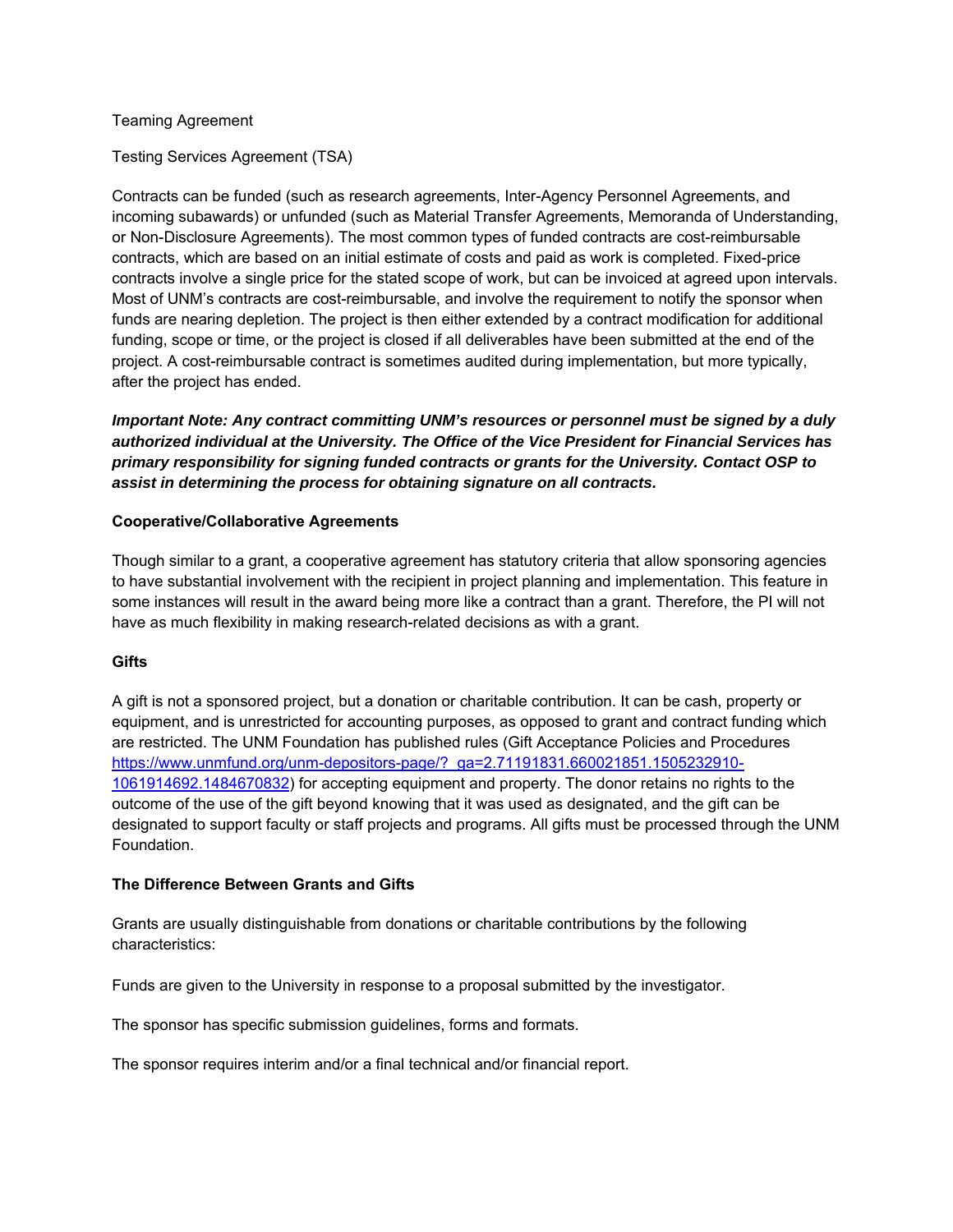The sponsor has rules, regulations, and/or terms and conditions that govern how funds are to be spent or how the project must be managed.

Any unspent funds are to be returned to the sponsor.

Also grants, unlike gifts, typically have regular funding cycles and budget periods.

As it may not be obvious at the time the proposal is written whether the sponsor will give a gift or a grant, the applicant is encouraged to submit the proposal through the Office of Sponsored Projects with the paperwork uploaded into the CayuseSP record, and obtain the appropriate approvals for submission. If the award is in the form of a donation, the award will be set up and administered through the UNM Foundation.

# **Finding a Targeted Funding Opportunity**

A thorough reading of the funding opportunity should reveal whether the opportunity is a good fit for the proposed project. Applicants are encouraged to check the sponsor's current awards and funding history to determine whether the type of projects the sponsor funds are similar to the applicant's project. The PI (Principal Investigator) should also:

- Conduct a literature review. This is an exhaustive bibliographic search that helps avoid duplication of existing studies and demonstrates that the proposed work is evidence-based and/or in dialogue with current developments in the field.
- Consult colleagues by soliciting ideas and assistance. Ongoing consultation with colleagues is recommended throughout proposal development, as they can often offer feedback and share valuable agency contacts.
- Review applicable government regulations. Applicable human subjects and/or animal care requirements and FAR/DFARS requirements should be considered to identify additional costs or changes in timelines.
- Become familiar with any prominent compliance issues (conflict of interest policy, OSHA, HIPAA, industrial security, and export control regulations), or ethical considerations that may be related to the proposed project.
- Contact the sponsor's program officer to discuss whether your project is a good match with their funding priorities and with questions concerning the application process.

# **Cost Share and Other Budget Issues**

Does the funding opportunity state that the sponsor expects the institution to share costs on the project? This is often identified as "**cost share**," "**in-kind**," "**leverage**," "**matching**," or "**institution/applicant support**." It is the applicant's responsibility to identify and secure approvals for this additional cost of funding for the proposed work prior to submitting the proposal to the Office of Sponsored Projects for review. UNM only allows cost share if it is required by the sponsor and stated in the funding solicitation/announcement. UNM does not allow "voluntary" cost share (for more information, please see UNM's Administrative Policies: http://policy.unm.edu/university-policies/2000/2430.html)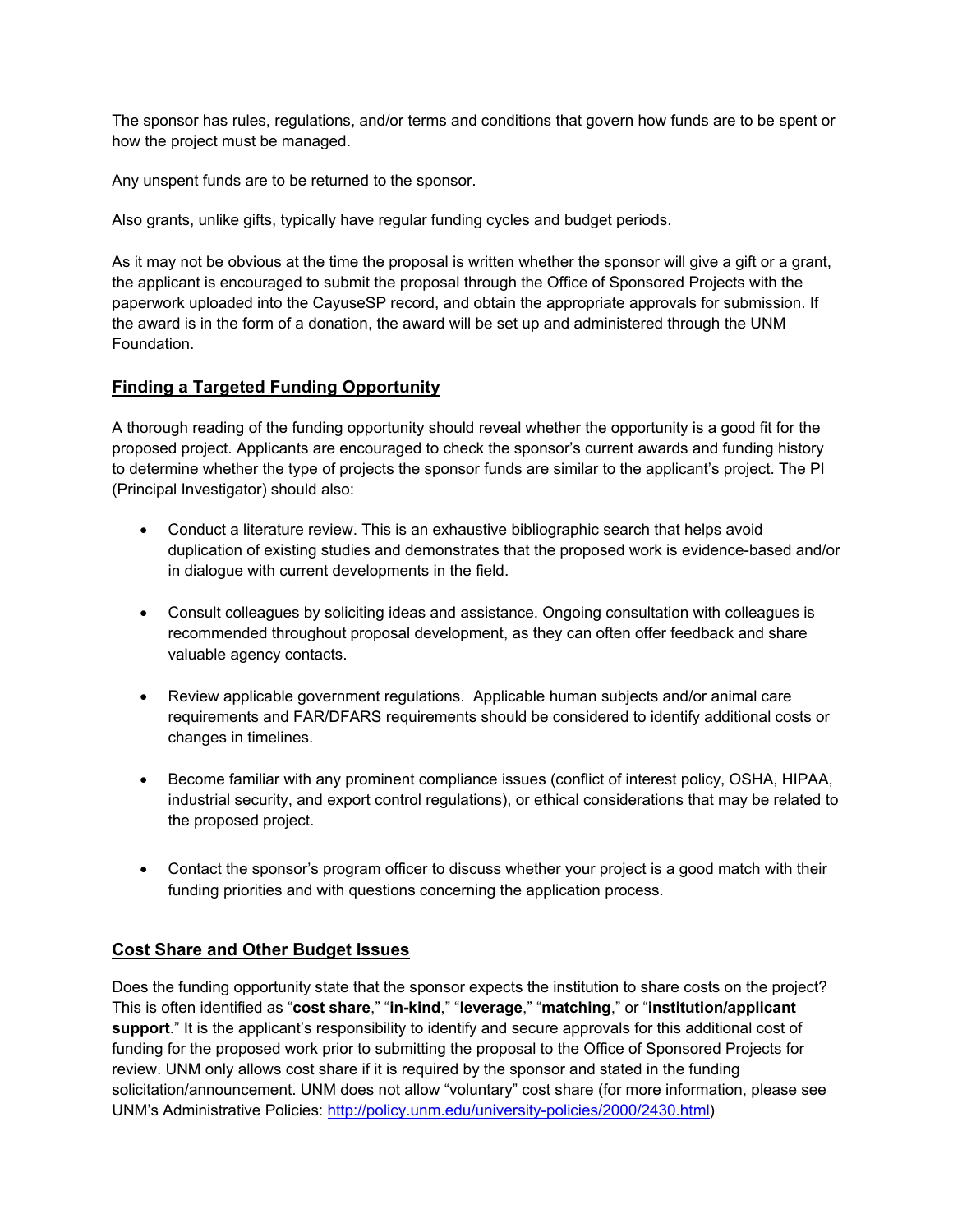# **Proposal Timing and Deadlines**

Applicants must be sure that there will be sufficient time to prepare, schedule, and obtain the requisite reviews and approvals for the proposal well in advance of the deadline. For initial routing for internal approvals in CayuseSP, applicants must have uploaded a statement of work, solicitation/proposal announcement guidelines, budget and budget justification (depending on the proposal, additional documents may be necessary at the time of routing—please contact the FRDO if you have any questions or would like assistance in setting up your proposal for routing). Applicants may continue working to perfect the project narrative, as long as the scope of work and budget are not changed, while the proposal is being routed electronically for the required approvals and reviews. For proposals resulting in contracts which will contain federal procurement clauses (FARs, DFARS, DEARS, etc.), contact the Office of Sponsored Projects as early as possible. *All* **proposals must be routed in CayuseSP and submitted to the Office of Sponsored Projects for approval no later than five (5) business days prior to the sponsor due date.**

# **Internal/UNM Funding Opportunities for Faculty**

**RAC (Research Allocation Committee) Grants:** The UNM Research Allocation Committee offers small grants (< \$10,000) to support the career development of faculty (research and creative works) who are in various stages of career development, but priority will be given to faculty: 1) in the early stage of their careers, 2) embarking upon new directions, or 3) in fields and disciplines where there is limited funding. The major objectives of RAC are to help junior faculty practice in preparing national-level proposals (NSF, NEA, etc.), to promote transition to extramural funding mechanisms, and to facilitate national exposure for research and creative works by UNM faculty. Certain limitations apply. See the RAC Policies, Guidelines, and Application Process (http://rac.unm.edu/) for details.

**Teaching Allocation Grants (TAG):** These grants are sponsored by the Faculty Senate Teaching Enhancement Committee, managed by the Office of Support for Excellence in Teaching (OSET) of the Provost's Office. Awards are made to complete a defined project and cannot exceed \$5,000 for one year. Funds are available for grants to faculty in support of proposals whose primary purpose is to enhance teaching effectiveness. It is the intent of the TAG to support **new** and **innovative** teaching and learning methods and to enhance effective communication of information, ideas, or methods of inquiry in an academic environment. Proposals for upgrading existing courses, developing interdisciplinary approaches, or utilizing modern technologies as teaching tools are encouraged. Funds can be used only for the purchase of supplies, equipment, travel, and services as requested and approved in the award recipient's submitted budget, but not to compensate faculty time spent on the project. The announcement requesting proposals is sent to tenured and tenure-track faculty, usually in October, with a deadline date in December. Details about the program can be accessed online at:

http://ctl.unm.edu/faculty/awardsgrants/teaching-allocation-grants.php

# **Internal/UNM Funding Opportunities for Graduate Students**

The Office of Graduate Studies (GS), the Graduate and Professional Student Association (GPSA), and UNM Career Services offer funding for graduate students. Each of these programs supports a specific range of activities, such as research to complete theses and dissertation work, travel to conferences to present papers, and other funding needs associated with completion of degree programs. Additionally, students should check with their departments, colleges and other student organizations, and announcements of positions on campus to identify other resources available to them, such as assistantships and appointments.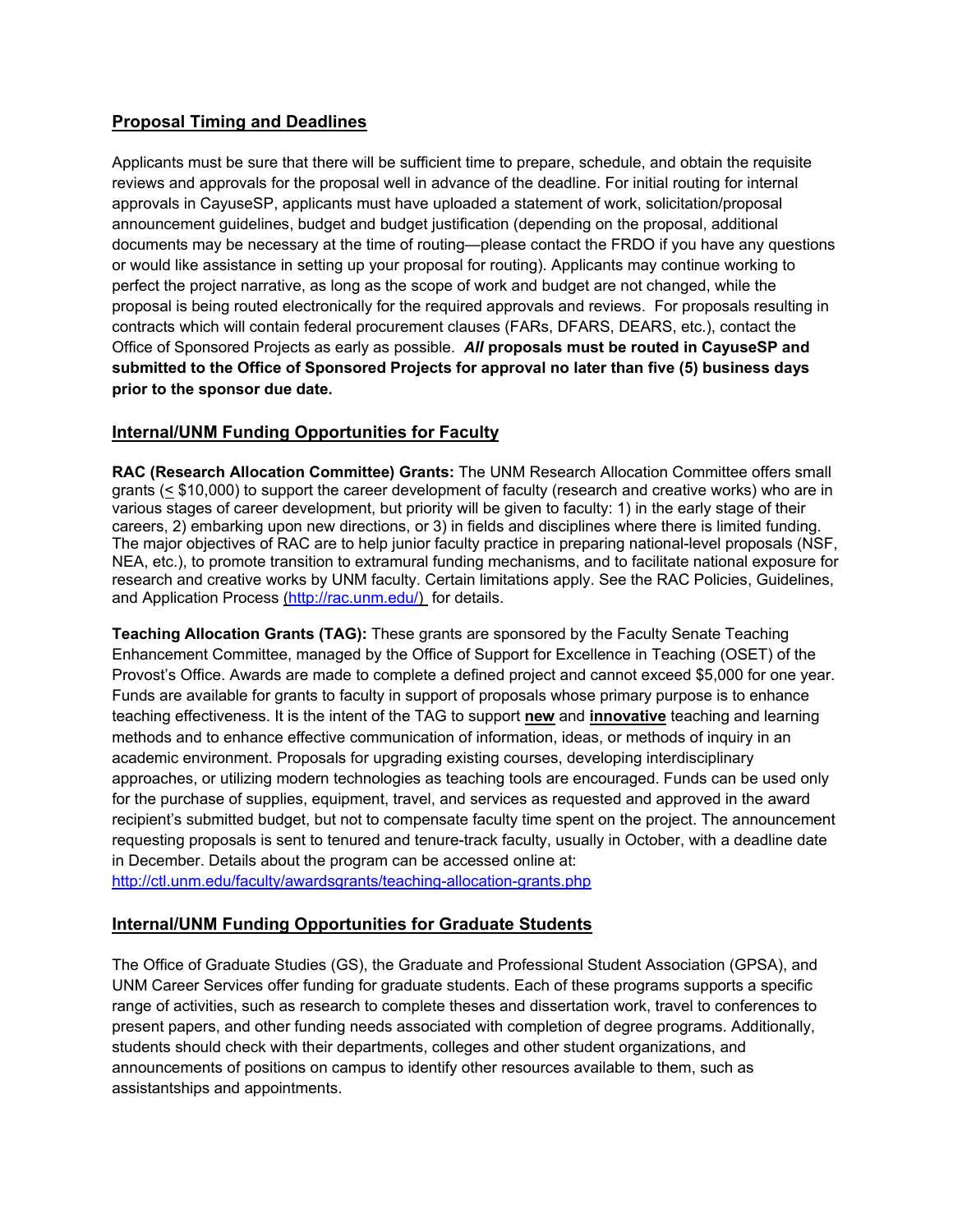For information on the following graduate opportunities, visit the office of Graduate Studies (http://grad.unm.edu/funding/index.html) and Graduate and Professional Student Association (http://gpsa.unm.edu/) web sites.

#### GS: http://grad.unm.edu/funding/research-travel-grants/research-supplement.html

**Graduate Research Supplement**: The Graduate Research Supplement awards up to \$2000 to facilitate completion of the MFA or PhD dissertation. These awards support direct expenses incurred for archival or field research. This award may not be used for stipends, books, travel to conferences, or equipment expenses.

### GPSA: http://gpsa.unm.edu/funding/index.html

**Student Research Grant (SRG):** May fund travel and lodging to conduct research in the field (includes artistic projects like photography or dance), the cost of research materials, and/or travel/lodging and conference fees for conferences at which the applicant is making a presentation. Up to \$500.

**Professional Development Grant (PDG):** May fund travel/lodging fees for job interviews, auditions, clinicals, mock trials, unpaid internships, conferences at which the applicant is not making a presentation, and other professional development or travel related expenses. May not fund expenses eligible for the SRG. Up to \$500.

**New Mexico Research Grant (NMRG):** May fund travel, lodging, supplies, and other costs related to field research. Projects with a New Mexico state agency, nonprofit or community organization require a letter of recommendation from a representative of the organization, and are eligible for up to \$5000 (high priority). Other research projects are eligible for up to \$3000 (general priority).

# **UNM Limited Competitions**

A limited competition is an opportunity in which the funding agency places a limit on the number of proposals an institution may submit. In order to avoid multiple submissions and inevitable disqualification of proposals, the Office of the Vice President for Research (FRDO) conducts an internal competition for which applicants must submit brief pre-proposals. The Limited Competitions Faculty Committee evaluates the pre-proposals, selects the one(s) that can go forward for submission, and provides comments and suggestions for improvement to applicants. For more details and to access the list of active limited competition announcements, see http://frdo.unm.edu/limited\_competition. Join the PI listserv for announcements of limited competitions. Using your username and password you can sign up at OVPR PI Listserv (https://list.unm.edu/cgi-bin/wa?SUBED1=ovpr\_pi-l&A=1).

# **External Funding Resources**

**PIVOT** is a database that contains pre-populated scholar profiles from the Community of Science database for faculty at UNM (faculty can log in to manage and update their profiles) and matches them to current federal and non-federal funding opportunities. Users can log in to search for funding opportunities as well as potential research collaborators, both internal and external to UNM. Users can also choose to receive alerts when new opportunities are posted that match their saved searches.

Click here to access Pivot: http://pivot.cos.com/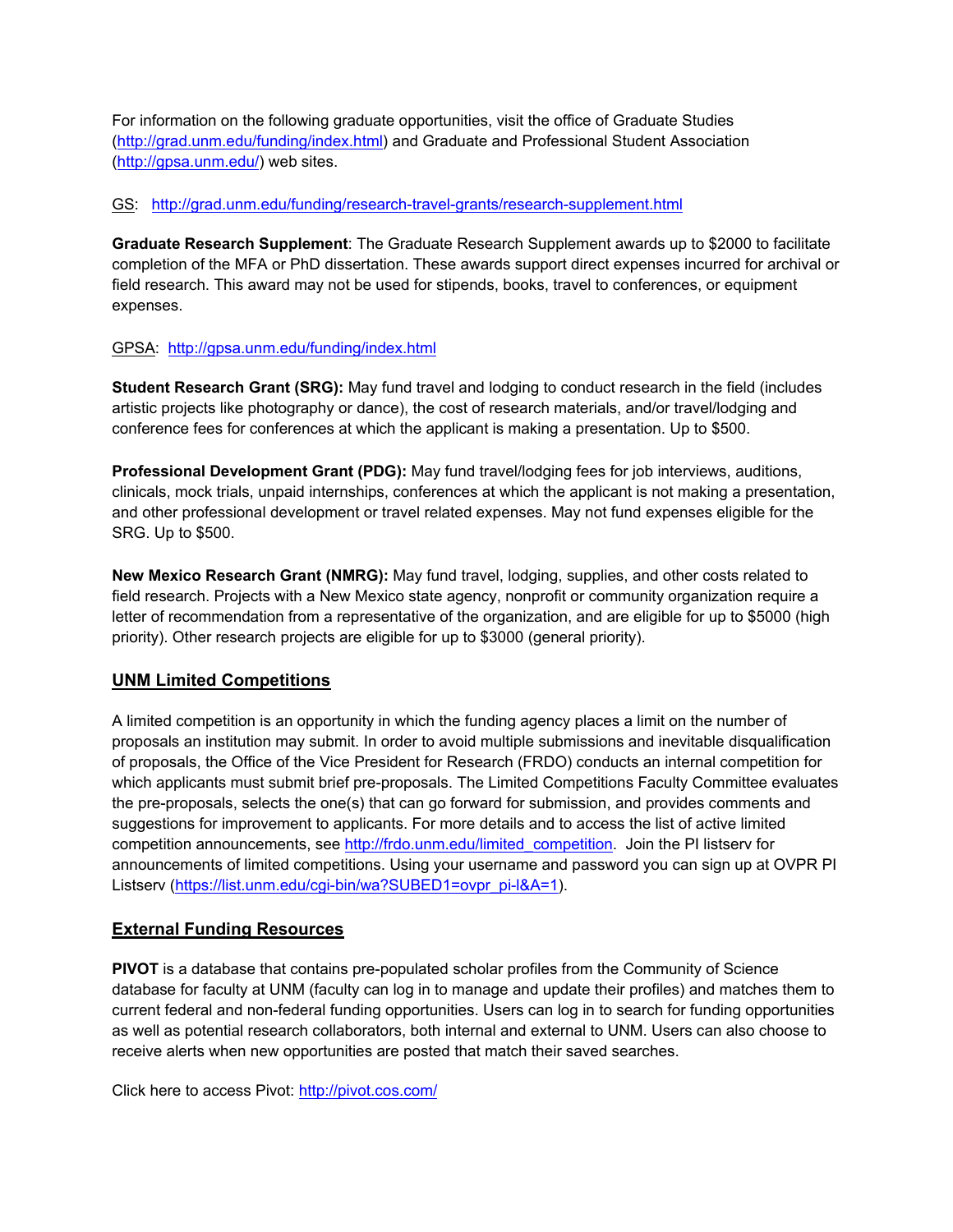**FedBizOpps.gov** provides daily information about federal business opportunities. https://www.fbo.gov/.

**Foundation Directory Online** is a subscription-based directory managed by the Foundation Center. This multi-level searchable database provides comprehensive information about private funding sources (foundations and corporations). https://fdo.foundationcenter.org/

**Guidestar** is a searchable database that contains comprehensive information about private funding sources (foundations and corporations). It requires individuals to register by entering a username and password for access: http://www2.guidestar.org/.

**Grants.gov** is a searchable central database of federal government funding opportunities. It provides application instructions and forms for more than 1,000 grant programs, covering nearly all federal agencies, and offers access to about \$500 billion in funding annually. http://www.grants.gov. Investigators can subscribe to receive daily notifications of new grant opportunities and updates on Grants.gov at: https://www.grants.gov/web/grants/managesubscriptions.html.

**National Institutes of Health** offers an official publication of NIH medical and behavioral research grant policies, guidelines, and funding opportunities: *The NIH Guide for Grants and Contracts*. These opportunities are included in the grants.gov listing. The Guide can be searched for opportunities at http://grants.nih.gov/grants/guide/. Investigators can subscribe to receive weekly notices of new announcements from the previous week and links to the guidelines: https://grants.nih.gov/grants/guide/listserv\_dev.htm

**National Science Foundation** posts *NSF Opportunities,* which lists funding opportunities that can be identified through a search at http://nsf.gov/funding/. NSF funding programs are also included in the grants.gov listing. *NSF's Proposal & Award Policies & Procedures Guide (PAPPG)* can be found at: http://nsf.gov/publications/pub\_summ.jsp?ods\_key=gpg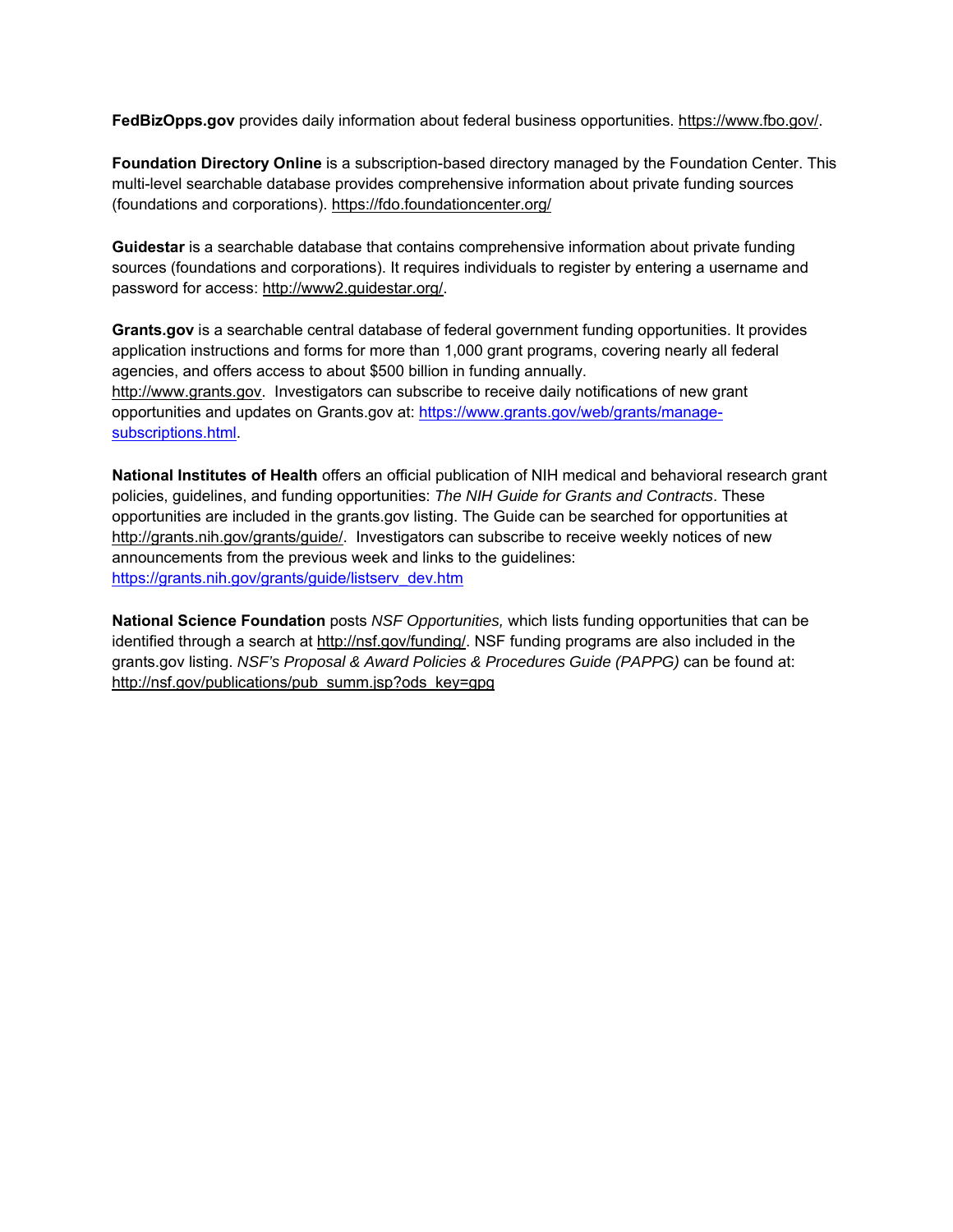# **PI Eligibility**

# **Determining Eligibility**

Principal Investigator eligibility can be determined in various ways, as follows:

- A review of the solicitation/opportunity determines if its intended purpose is appropriate for the applicant's current stage of career and field.
- If the opportunity states "no grants to individuals," the opportunity may allow the investigator to apply either through the University or through the UNM Foundation. If the funds are issued as a "gift" then the investigator may apply through the UNM Foundation. If the sponsor awards funds only to charitable non-profit organizations (a formal 501(c)3 organization), then the investigator routes the proposal package to OSP as normal and OSP works with the UNM Foundation to submit the proposal.
- If the opportunity states "only institutions can apply," investigators may apply through the University as the applicant institution. UNM is classified as an "IHE", meaning an Institution of Higher Education. Note: If the opportunity states that an "LEA" must apply, this funding is for a Local Education Agency (a PreK-12 school or district). If the guidelines state that only "SEA" organizations may apply, this means funds must go to a State Education Agency. In cases where IHEs are not eligible to apply, the applicant should consider partnering with an "LEA" or an "SEA."
- If the opportunity is an under an established sponsored program and does not have a limit on the number of applications the sponsor receives from one institution, the applicant can proceed with the application. However, if there are limitations on the number of applications that can be submitted by one institution, this is referred to as a "limited competition," and the UNM Limited Competitions process applies: http://frdo.unm.edu/?q=limited\_competition
- If the sponsor is a foundation and the solicitation is not clear as to whether the award will be a grant or a gift, investigators should contact OSP or FRDO for assistance. If the award mechanism is a gift investigators *are strongly encouraged to contact* the UNM Foundation and Corporate Giving Office before attempting to contact or submit anything to the sponsor.

# **Principal Investigator Eligibility**

To serve as a UNM principal investigator (PI) on a sponsored project, an applicant must meet the PI eligibility requirements per UNM guidelines. The criteria that determines eligibility depends upon an individual's affiliation with UNM. There are different criteria, and in some instances, special approvals are required for certain individuals to serve as PIs.

# **Criteria for Faculty and Staff**

Faculty members who are automatically eligible to serve as a principal investigator/project director (PI/PD) or co-principal investigator/co-project director (co-PI/co-PD) include:

- All full-time faculty regardless of academic rank
- Research faculty
- Individuals who possess a Letter of Academic Title (LAT)
- Visiting faculty/visiting research scientists on UNM's payroll
- Members of the Emeritus faculty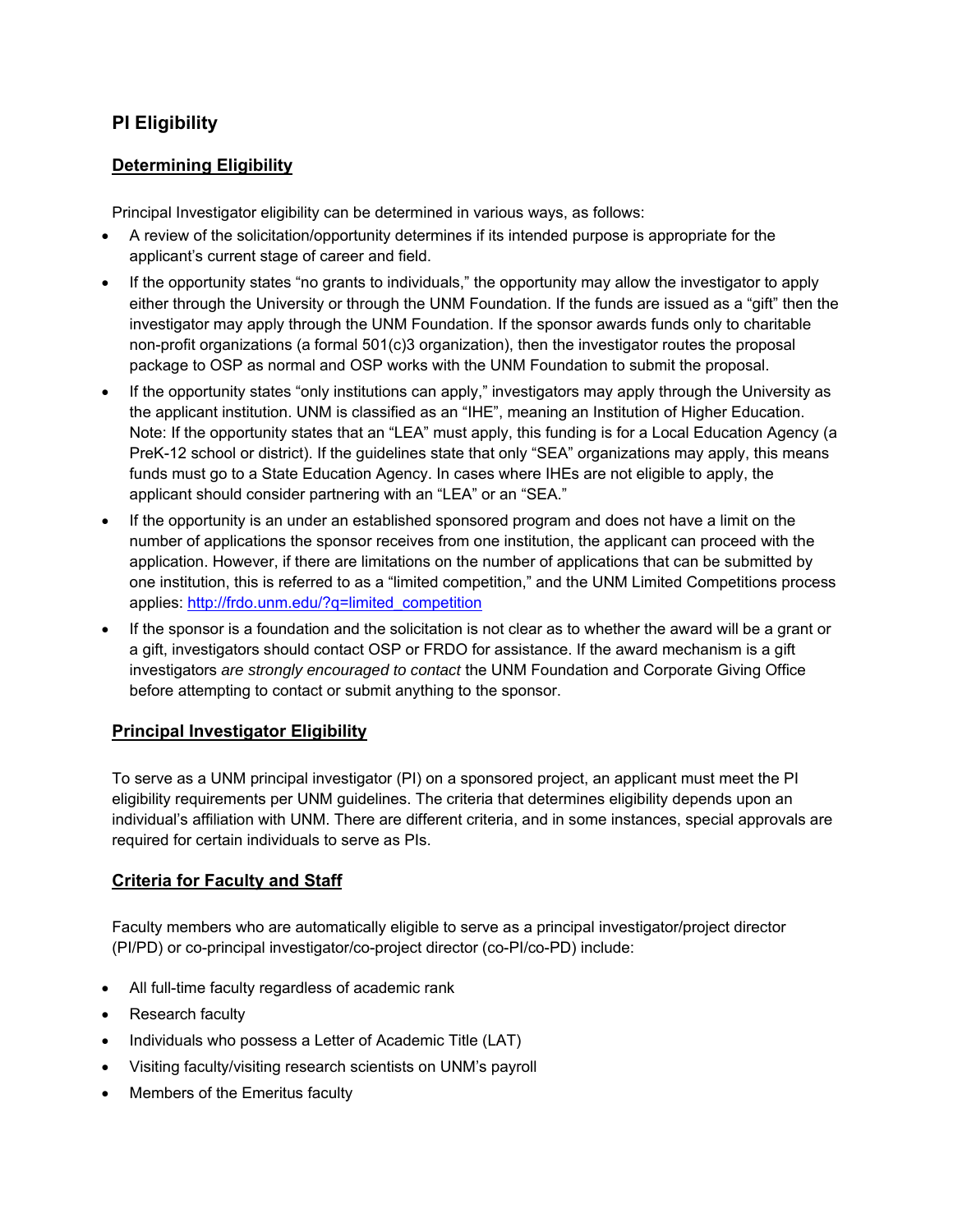Professional staff members who hold titles typically associated with independent activity, and have an appointment subject to a rigorous review of credentials, are eligible for PI and co-PI status if:

They are full-time, academic, or non-administrative professionals in positions at or above a Grade 15. Others (including Post-Doctoral Fellows) as designated by the approval of the appropriate academic chair, a Category III Center Director, Dean, or a Vice President (and must complete the PI Eligibility exception form).

**Grants Management Program/New PI Training** is available to UNM PIs and research administrators. Applicants are to complete this training before accepting an award as a PI or co-PI and are required to be recertified every three years thereafter.

# **Criteria for Students**

Students can be a PI or co-PI under the following conditions:

- **Pre-doctoral** grants whereby the work is conceived of and carried out entirely by a graduate student. (examples: NASA: Harriett G. Jenkins Predoctoral Fellowship Program, NIH: Ruth L. Kirschstein National Research Service Awards for Individual Predoctoral Fellowships [F31] to Promote Diversity in Health-Related Research, NIH: Pre-doctoral Training at the Interface of the Behavioral and Biomedical Sciences, DOE: The National Methane Hydrates R&D Program - Graduate Fellowship Program).
- **PI Eligibility** exception form must be completed, to note the student's faculty mentor as the supervising faculty member, and uploaded to the proposal Cayuse record as part of the package that is routed to OSP prior to the proposal being submitted to the sponsoring agency.
- **Direct submissions** by students of proposals that do not require institutional approval or signature are not required to be routed through the Office of Sponsored Projects (examples include: NSF Graduate Research Fellowship, Ford Foundation Diversity Fellowships for Achieving Excellence in College and University Teaching). As a reminder, any taxes associated with individual awards are the responsibility of the recipient.

# **Who is NOT Eligible?**

The following individuals are not eligible to serve as a PI or co-PI:

- Staff below grade 15
- Visiting and other short-term appointees without a Letter of Academic Title

**Exceptions:** In some cases, exceptions can be made. An exception requires completion of the PI Eligibility exception form signed by department chair, dean or Category III Center Director, and clear justification as to why an exception should be made. The exception form should specify the qualifications of the individual who will serve as principal investigator/project director. Forms should be sent to the Associate Vice President for Research for a determination. Decision appeals can be requested from the Vice President for Research.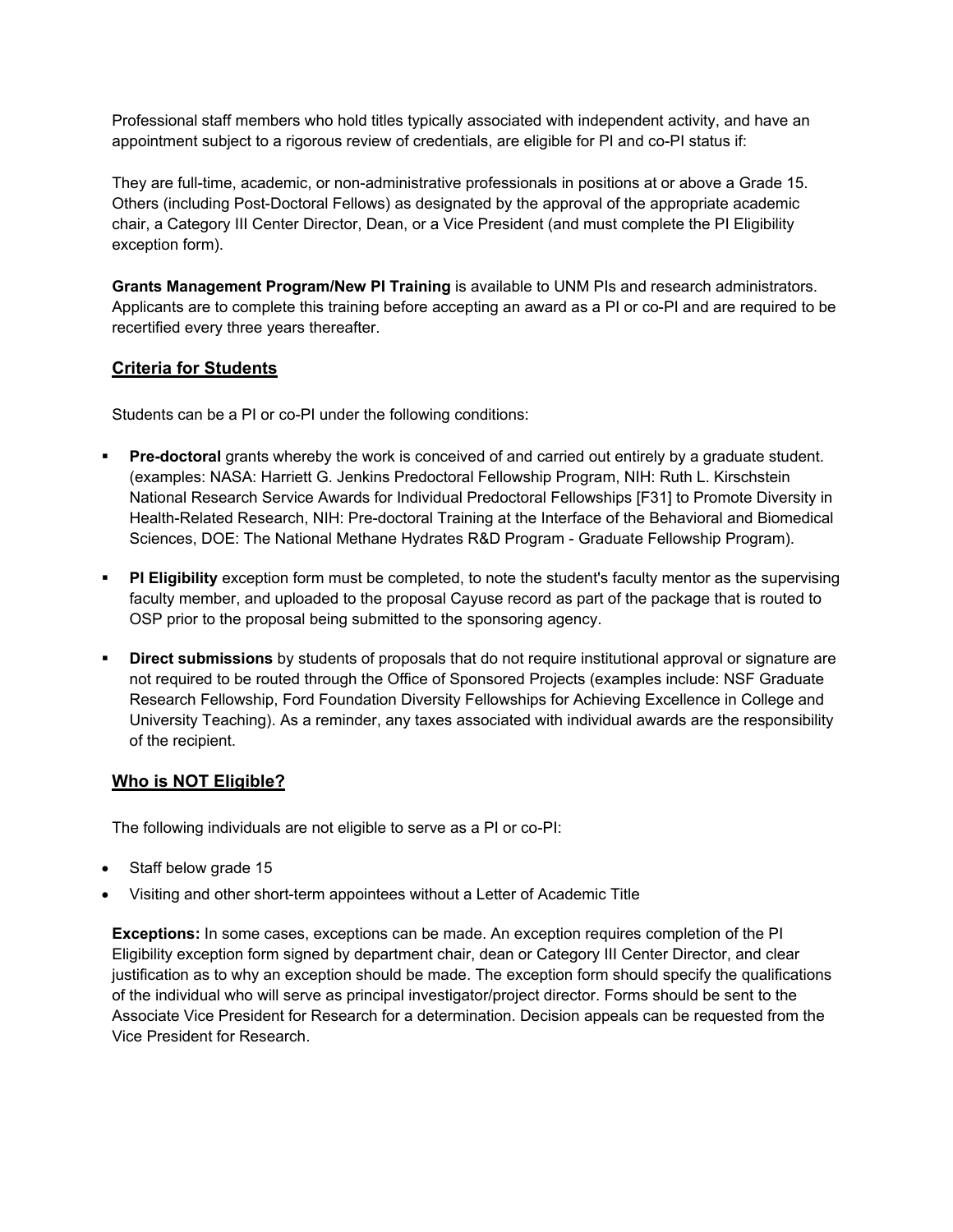# **DEVELOP PROPOSAL**

# **Overview**

The proposal format must follow the sponsor's instructions and formatting requirements outlined in the Funding Opportunity Announcement (FOA), Request for Proposals (RFP), Request for Applications (RFA), or Program Announcement (PA). Proposals should be formatted with headings mirroring those found in the sponsor's guidelines. If the agency does not have specific guidelines, proposal preparers and principal investigators may want to use a general guide to preparing proposals, as listed below. The components listed below are standard for most proposals, though not necessarily for all. Furthermore, the components may appear under different titles and/or in a different order than those listed here.

# **Abstract**

This is usually a one-page summary of the proposal, presenting essential elements of the proposed project. Some agencies require that specific kinds of information are included here (i.e., NSF requires the Intellectual Merit and Broader Impacts be included). Attention should be paid to this component as it may be the only thing that the reviewers read. The sponsoring agency may use abstracts to disseminate proposal ideas. Suggestion: Write this component last. Cut and paste elements from the completed proposal to generate the abstract.

### **Proposal Narrative**

**Proposal Narrative:** (Sometimes called Project Description, Project Narrative or Technical Proposal) This is a description of the proposed project detailing precisely what is being proposed, and responds to the sponsor's RFP or guidelines following the requirements of the sponsor in the order given. Pay particular attention to specific instructions regarding font style and size, page limits, margins, etc. As a general guide, the following sections may be required:

**Introduction**: Briefly explains the reason for and the basic elements of the proposal, and can be used to describe significance and context.

**Need:** This section tells what needs to be done and why. Based on research, this describes what the trends are and what the data shows.

**Background:** With regard to the proposed project and/or research, this component explains what has been accomplished to date, what still requires attention, and what aspects need refocusing.

**Goals and Measurable Objectives/Outcomes:** Goals are general statements regarding proposed accomplishments. Objectives are precise and measurable, leading to accomplishing goals often through "benchmarks" or specific outcomes that show progress toward accomplishing overall goal(s).

**Project/Research Hypothesis and Objectives:** This component lists the Research question(s) to be addressed, statements of measurable outcomes based on hypothesis, and other research and/or data.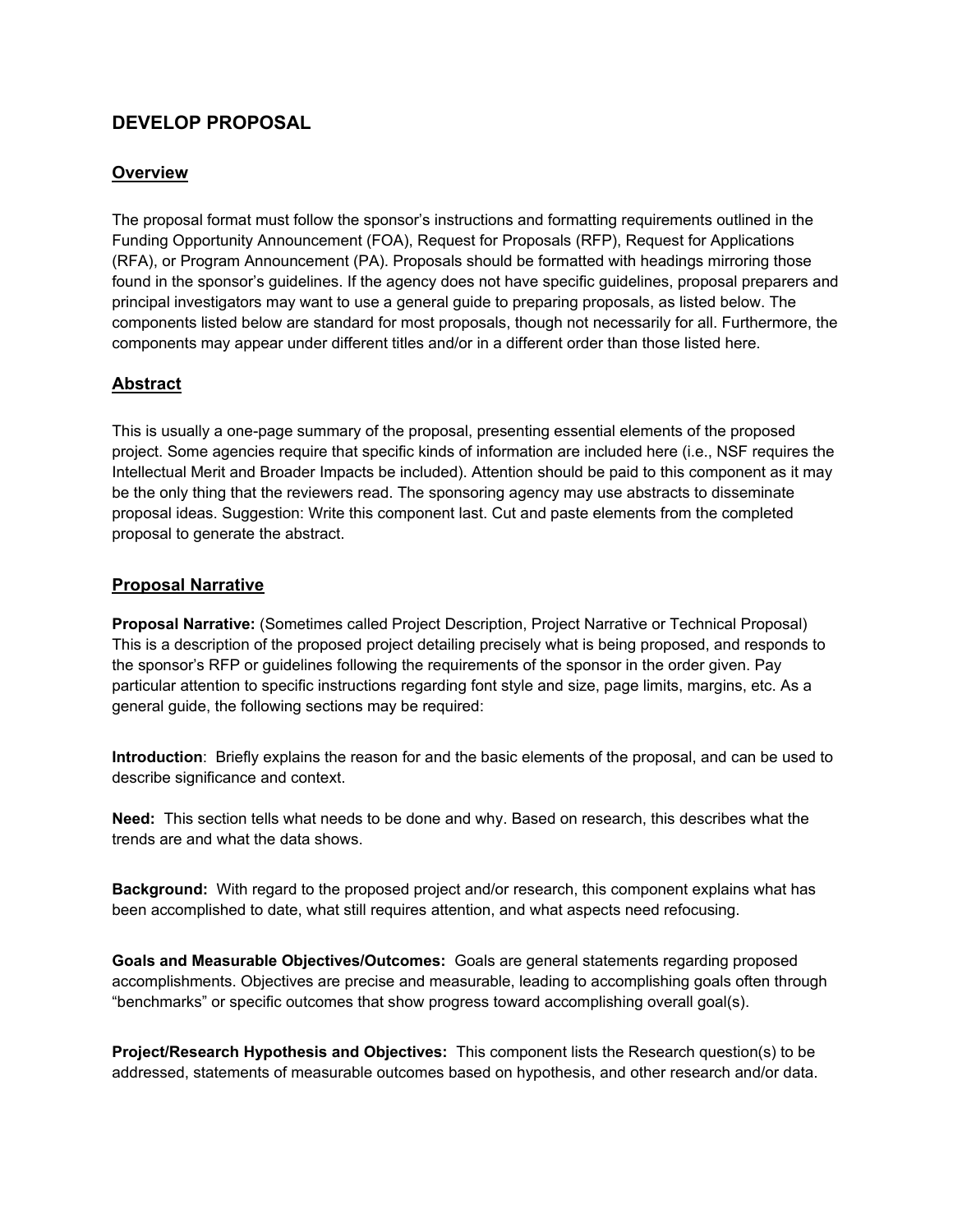**Project Implications/Broader Impact:** Preliminary results and impact of the proposed project and/or research are addressed in this component. Questions to be addressed include: "Why is it significant to the field?" "What is the broader significance...for society… the state… the nation?" and "What are future steps that might be explored?"

**Methodology:** This component describes the design of the project and its overall strategy. How will the problem be approached and what methods will be employed to accomplish the stated goals and objectives? Describe specific program activities, personnel, data compilation, etc.

**Researcher or Institution Capability/Capacity (sometimes called Organizational Background):** The ability and capability of the researcher and/or the institution to carry out the project should be detailed in this component.

**Resources:** This component lists the people, equipment, facilities and services necessary to accomplish the aims and objectives of the project.

**Personnel:** Provide qualifications of principal investigator/project director as well as project senior personnel in this section. Include job descriptions for the personnel to be hired.

**Time Frame/Timeline:** Give a projected time frame with reasonable starting and ending dates for the proposed project. Include a detailed timeline of activities, research, services, and the personnel necessary to accomplish the aims and goals of the project.

**Evaluation Plan/Milestones Chart:** A project program flow chart indicating anticipated accomplishments at specific times. This section might also include deliverables (measurable objectives/outcomes), and benchmarks of significant achievements enroute to completing the project.

**Management Plan/Governance:** How will the project be managed or governed in order to meet its aims and objectives?

**Plan for Dissemination/Utilization:** Describe how the findings or results will be disseminated and utilized. If practical, provide a plan for utilization of the findings; this component can include the question of whether this program can be adapted at another location or organization, and thus is often referred to by government sponsors as "transferability."

**Sustainability:** How will the project and/or research be continued following funding?

**Literature Review:** Cite familiarity with similar projects completed or in progress. Provide evidence for the needs outlined earlier in the proposal, as well as complementary studies that may have an impact on the proposed project or indicate gaps this project may fill. Indicate whether or not the Principal Investigator or Project Director has performed similar work. Cite references used in the proposal narrative.

**Resources and Facilities:** This component lists the equipment, facilities and services necessary to accomplish the aims and objectives of the project. As appropriate, provide a statement of the physical facilities available and necessary to conduct the project. This component may include a short or long listing of specific pieces of equipment or other research resources, including physical, electronic and library resources. NIH and NSF, for example, encourage investigators to upload documents with detailed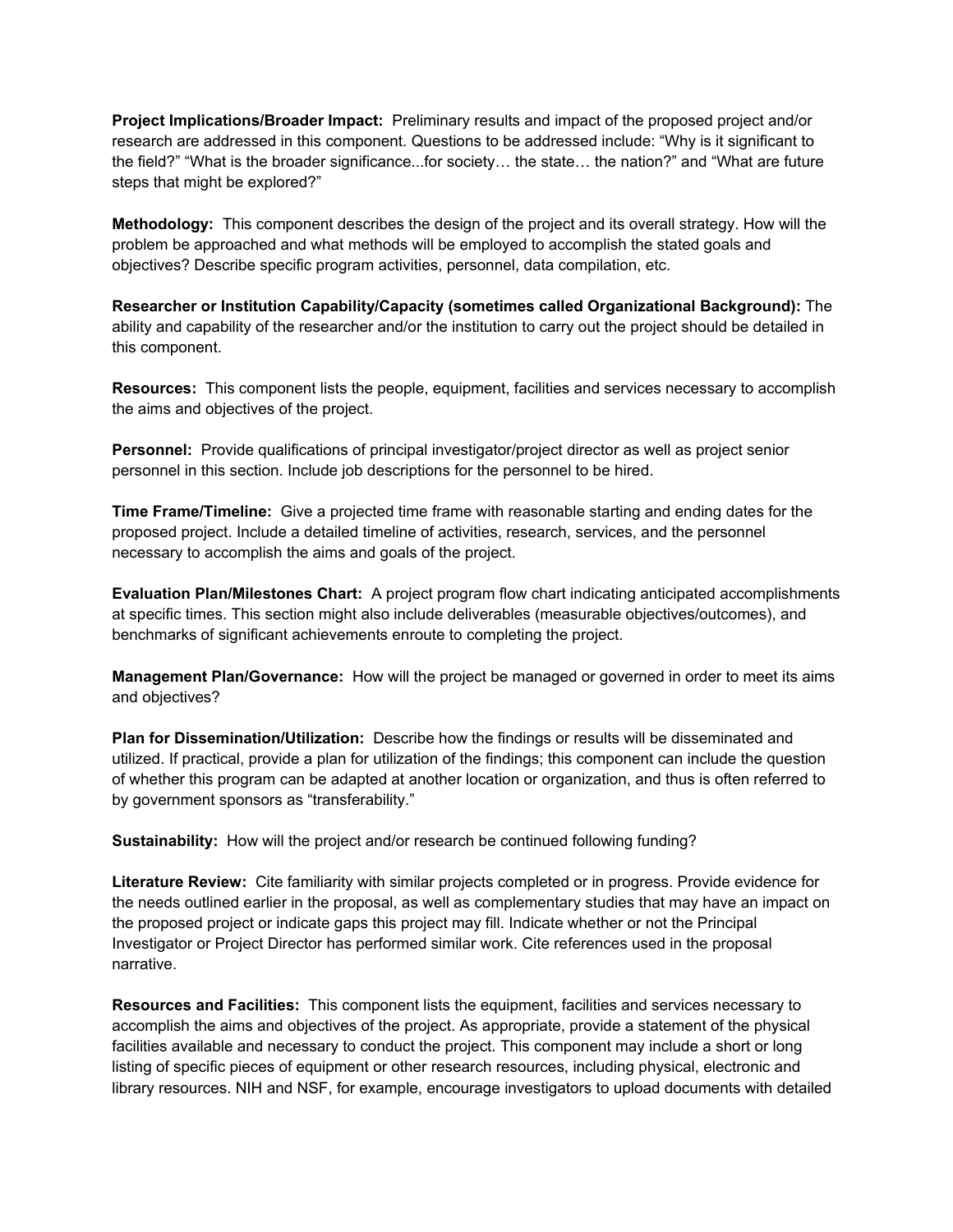information about research resources.

**Line Item Budget (sometimes called a Cost Proposal or Financial Plan):** This is a line-item budget (often required to be given in specified categories) to support the project costs. In some instances cost share, matching or in kind contributions or potential program income may be required. Some sponsoring agencies require use of their own budget form. All amounts should be rounded to the nearest whole dollar.

**Budget Justification or Budget Narrative to Accompany the Line Item Budget:** Depending on the funding agency, this is a separate narrative explanation or justification of expenditures. This detail (level of effort, quantification of materials and supplies, travel, vendor quotes, etc.) is to help the agency understand and verify the costs that make up the budget, and how those costs relate to the project goals and/or activities. Budget justifications/narratives should also include an explanation of how each line item was calculated. Calculations, therefore, should be provided for each line item.

**Subawards:** If a portion of the research will be conducted by another institution or outside entity, provide a scope of work specifying what activity/work is to be accomplished, include their budget and matching budget justification, and a copy of their F&A rate agreement. Be sure to follow any other specific instructions, including form preparation, required by the sponsoring agency. In addition, if a subaward is necessary to complete part of the work or service, provide some details on what, how much and when. For more information, see the Subaward section in the Building a Budget section.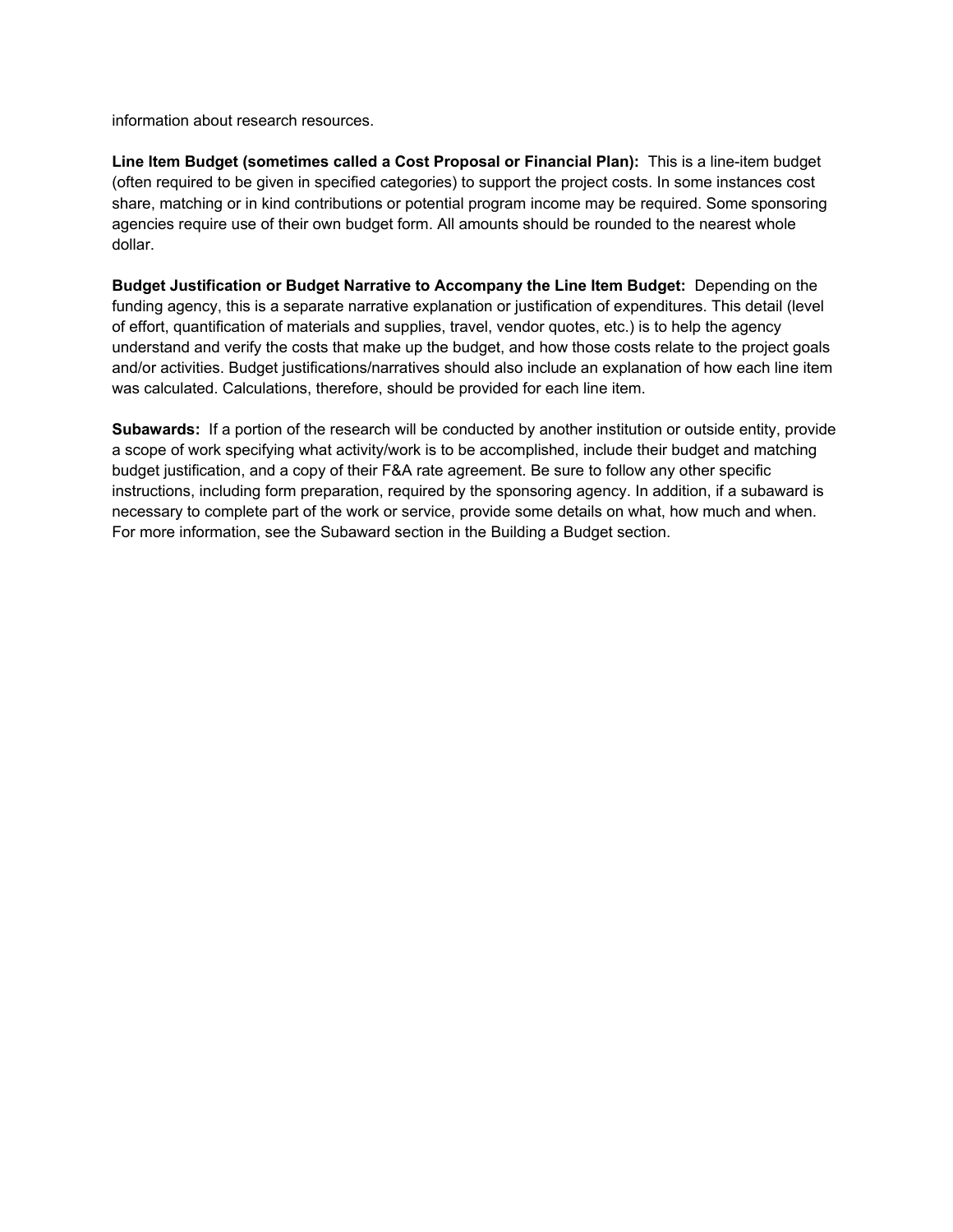# **Budget Development**

# **Personnel Definitions/Description**

*Principal Investigator* (PI) is used to describe a UNM employee qualified to manage the proposed project with the approval of the unit (department, institute, center) head. If more than one PI is assigned to the project, each is designated as co-PI. Additional information on PI eligibility can be found at: http://osp.unm.edu/pi-resources/Procedures%20and%20Guidelines.html

*Multi-Investigator* is used to describe a collaborative proposal/award on which researchers have agreed to share full PI responsibilities. This can only happen when the sponsor allows multiple principal investigators.

**Research Faculty** is used to describe an individual who is engaged primarily in research activities and has credentials similar to those held by instructional faculty. A research professor is generally funded from sponsored projects and typically holds a non-tenured appointment. (Normally a 12 month appointment.)

*Other Faculty* is an individual, other than a PI, who is a member of the University faculty and who will participate in the proposed project as a significant contributor.

*Postdoctoral Associate or Fellow* is an individual who holds a doctoral degree, but does not have an academic appointment. Individuals who are engaged in special study and research at the postdoctoral level, and are paid from designated funds, are given the title of postdoctoral fellow.

*Research Assistant* (RA) is a graduate student working in a research capacity, who holds at least a bachelor's degree and is enrolled in a degree granting program leading to an advanced degree.

*Project Assistant* (PA) is a graduate student working in a research capacity, holds at least a bachelor's degree, and is enrolled in a degree granting program leading to an advanced degree. The main difference between an RA and a PA is that PAs are paid bi-weekly.

*Undergraduate Student* is a student enrolled in a degree program (part-time or full-time) leading to a bachelor's degree.

*Other Personnel* is used to describe a person who is not faculty, may or may not hold a doctoral degree, and is generally reported as a staff member. Machinists, professional technicians, systems experts, computer programmers, and other research scientists and engineers are considered in this category. Only under very limited circumstances are clerical and administrative support staff allowed to be listed as "Personnel" in a proposal budget. See OMB Uniform Guidance sections 200.413, 200.430: http://www.ecfr.gov/cgi-bin/text-idx?node=2:1.1.2.2.1#\_top

Any personnel category for which funds are requested should include the number of persons expected to receive support. Where called for in the budget, designate the full-time equivalent (FTE – calculated as the percentage of that person's normal full-time effort) for each person and give each individual's base salary so that the agency may confirm the amount of remuneration proposed. It is important to coordinate employment requirements through the department/unit administrator and through the appropriate employee data center as early as possible, and to plan well in advance.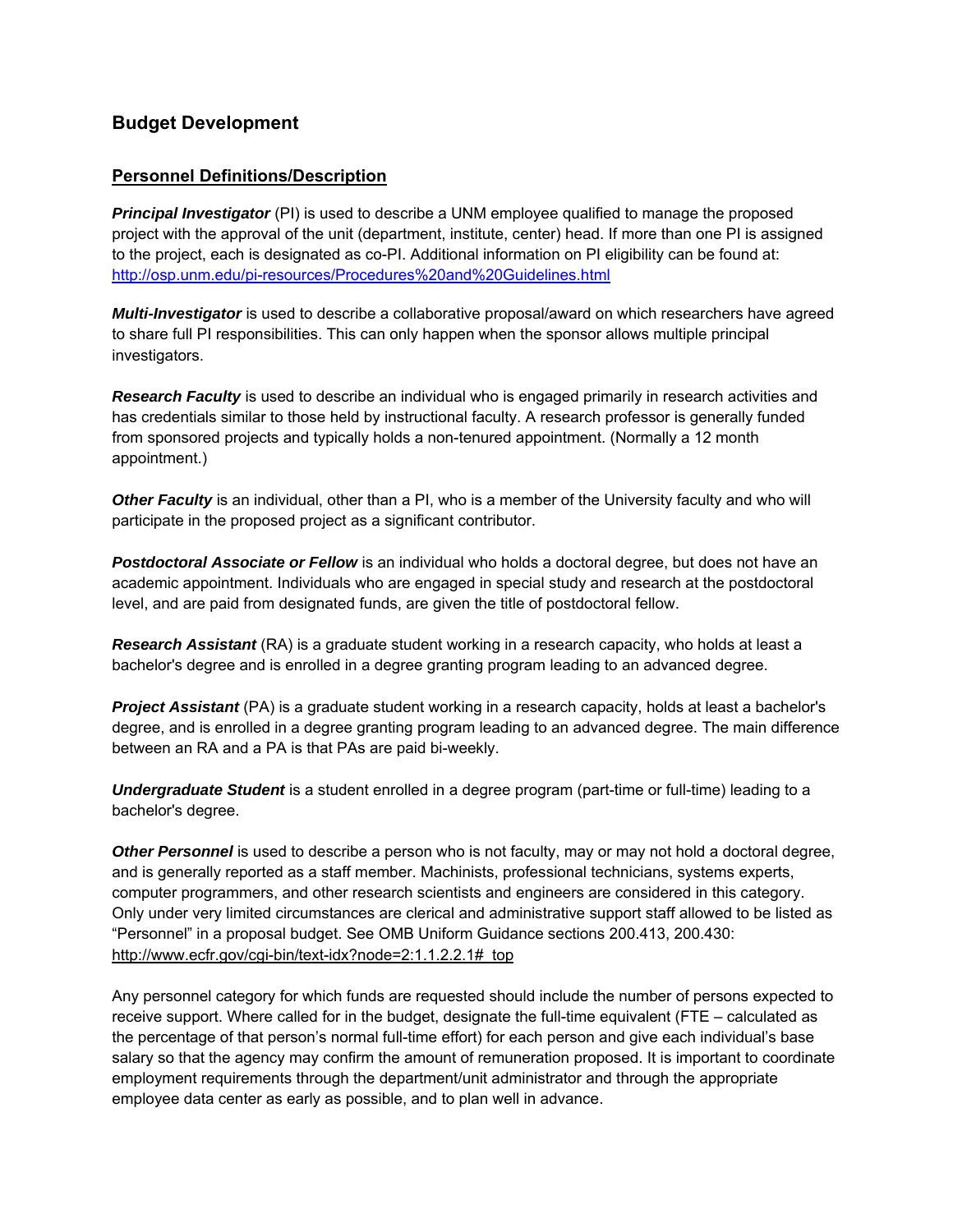Useful Links regarding Personnel can be found at UNM's: Human Resources website https://hr.unm.edu/, Faculty Contracts website http://ofas.unm.edu/, Graduate Studies (GS) http://grad.unm.edu/home/, and Student Employment http://stuemp.unm.edu/.

# **Salary: Faculty**

The budget should clearly denote which of the following types of payments are proposed for each faculty member.

**Faculty Release Time** is a percentage of a nine-month (or 12-month when appropriate) faculty member's time paid for by a contract or grant to allow the faculty member to be released from teaching duties. For example, depending on the college, 12.5% (or 1/8) of a nine-month salary would release a faculty member from teaching the equivalent of one course or 3 teaching load units in one semester. Release time must be coordinated through the faculty member's designated department/unit administrator.

**Faculty Summer Salary**: Faculty on nine-month academic year contracts (195 days) may work typically up to 65 days during the summer. If a summer salary is budgeted in the proposal, calculate the ninemonth base salary/195 days = appropriate daily rate x summer days and enter the total amount of summer salary.

**Twelve-month and Research Faculty Time**: Salaries for twelve-month and research faculty should be shown as a percent of time equal to the amount of time to be devoted to the sponsored project. Note: Twelve-month faculty are not eligible for summer research.

**Sabbatical Salary**: Normally, a faculty member approved for sabbatical (for an academic year), who will be paid 67% of their salary by the University, can request the additional 1/3 of their salary in the proposal budget. This must be coordinated with the department chair and dean, so the additional 1/3 is reflected correctly in the sabbatical request and can be paid using a Non-Standard Payment form. PIs should work with their department/unit administrator and the Faculty Contracts Office when planning a sabbatical leave.

**Extra Compensation**: Research, public service, and instruction are normally considered part of a faculty member's contracted responsibilities. As such, extra compensation is rarely permitted on a proposal budget. Since intra-university consulting is assumed to be undertaken as a university obligation, requiring no compensation in addition to full-time base salary, this principle also applies to faculty members who function as consultants, or otherwise contribute to a sponsored project conducted by other faculty members at the same institution. Federal contracts and grants (including federal money that flows down through another agency or institution to UNM) do not allow payment of extra compensation unless it is for consulting across departmental lines, or involves a separate or remote operation; the work is in addition to a regular departmental load, and payment of extra compensation is approved in writing by the funding agency. A faculty member cannot be a consultant on his/her own contract or grant. Any employee of UNM must be paid through the University Payroll Department. Extra compensation must be clearly identified and justified in the proposal budget and justification.

In addition to the above detail in the proposal budget, the PI is required to obtain specific prior written approval from his/her Department Chair, the College Dean and the Office of the Vice President for Research and Economic Development. This extra compensation request form is located at http://osp.unm.edu/forms/index.html. If, after award, UNM wants to pay extra compensation to a person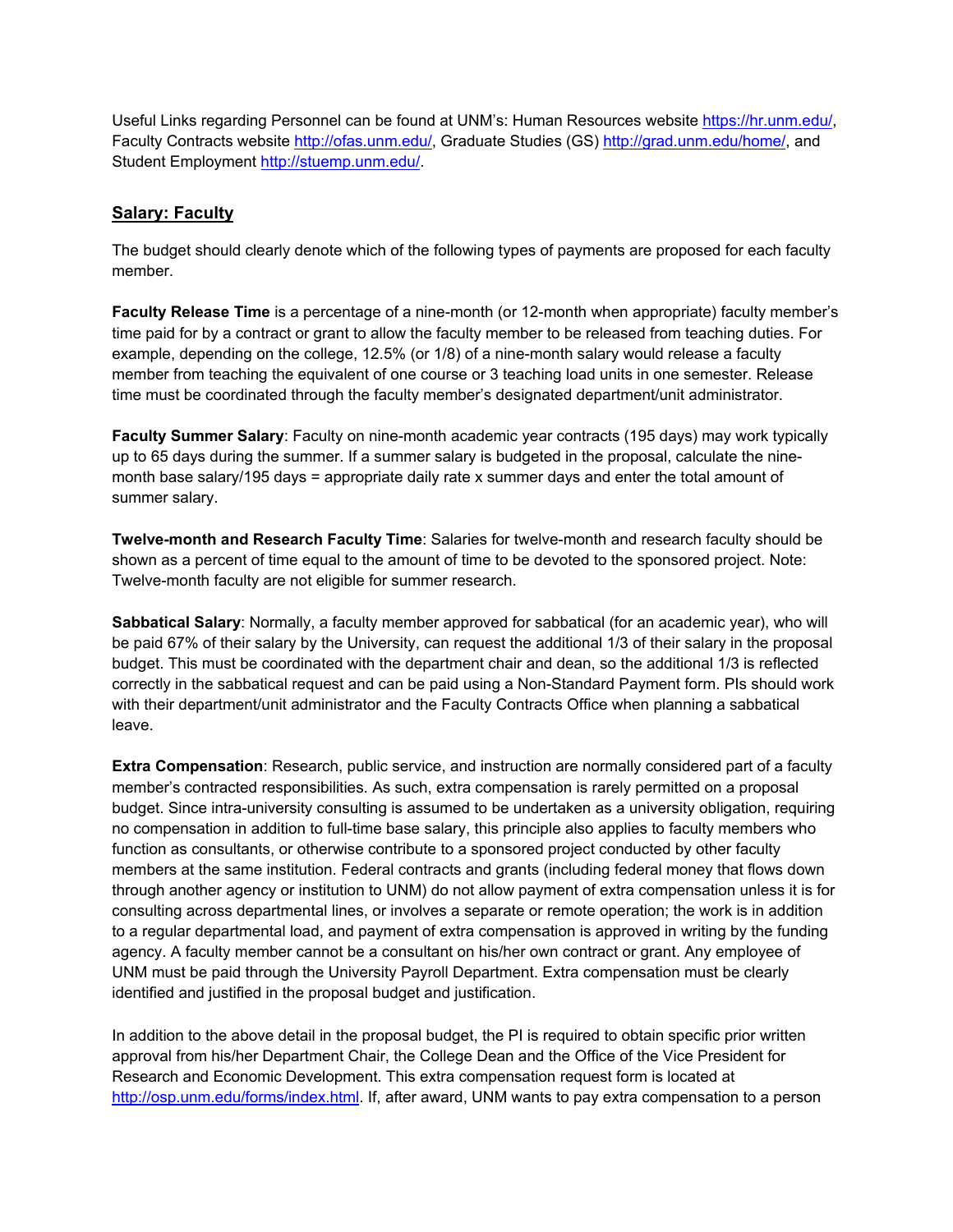on the grant which was not part of the original proposal budget, the sponsoring agency's contracting or grant officer (person who can legally sign the contract or grant, not a program or technical officer) must approve the use of Extra Compensation before payment can be issued to an individual at UNM. The PI should work with the Office of Sponsored Projects to obtain agency approval. The PI may also want to get verbal concurrence from the program officer at the funding agency prior to contacting the contracting or grant officer.

**Postdoctoral Fellows:** The academic department of the postdoctoral fellow (PDF) will set salaries. However, the minimum annual salary must be at least \$47,476 in order to comply with the FLSA. Each fiscal year, the PDF may be given salary increases in accordance with University guidelines if funding is available. More information on Hiring and Paying of Postdoctoral Fellows are available online.

**Salary: Staff** - allowed only in restricted circumstances as identified in OMB Uniform Guidance sections 200.413, 200.430: http://www.ecfr.gov/cgi-bin/text-idx?node=2:1.1.2.2.1#\_top

**Exempt Employees**: Salaries for exempt staff employees should be shown as a percent of time equal to the amount of time to be devoted to the contract or grant. As exempt employees, UNM policies do not usually allow for payment of overtime or extra compensation. See the UNM Administrative Policies for additional information. Salaries for non-exempt staff employees should be shown as number of hours at the employee's hourly rate.

# **Salary: Graduate Student Research Assistants**

Graduate Students: For graduate research assistants, salaries are usually shown as number of months. Graduate project assistants and other (primarily undergraduate) students are usually shown as number of hours (maximum 700 hours/academic year, maximum 520 hours/summer and in rare cases, maximum 160 hours/between fall and spring semester).

#### **Assistantship Workload**

During the Fall and Spring semesters the typical workload for students who hold assistantships is 20 hours per week (.50 or 50% FTE). A student may not be appointed for more than 30 hours per week or 75% FTE as a Teaching Assistant TA/TA Special, Graduate Assistant GA/GA Special, Teaching Associate, Research Assistant (RA) or Project Assistant (PA), alone or in any combination.

Note: The Bureau of Citizenship and Immigration Services (BCIS) regulations limit international students on J-1 and F-1 visas to appointments of no more than 20 hours per week or 50% FTE. [This requires filling out an Export Control Screening Form with the appropriate information for review.] The rule that allows graduate students to work 30 hours per week does not relieve international students or the University of the responsibility for complying with BCIS regulations.

During the summer session continuing assistantship recipients (including international students) may be employed up to 40 hours per week or 100% FTE, provided they are not enrolled. However, entering graduate students awarded an assistantship during the summer session must be enrolled in a minimum of 3 hours of course work, which applies to their graduate degree. This may not exceed 75% FTE, or 30 hours per week. Assistantship recipients who are not enrolled for both summer sessions are required to pay Federal FICA tax (Social Security and Medicare) for that summer session in which they were not enrolled.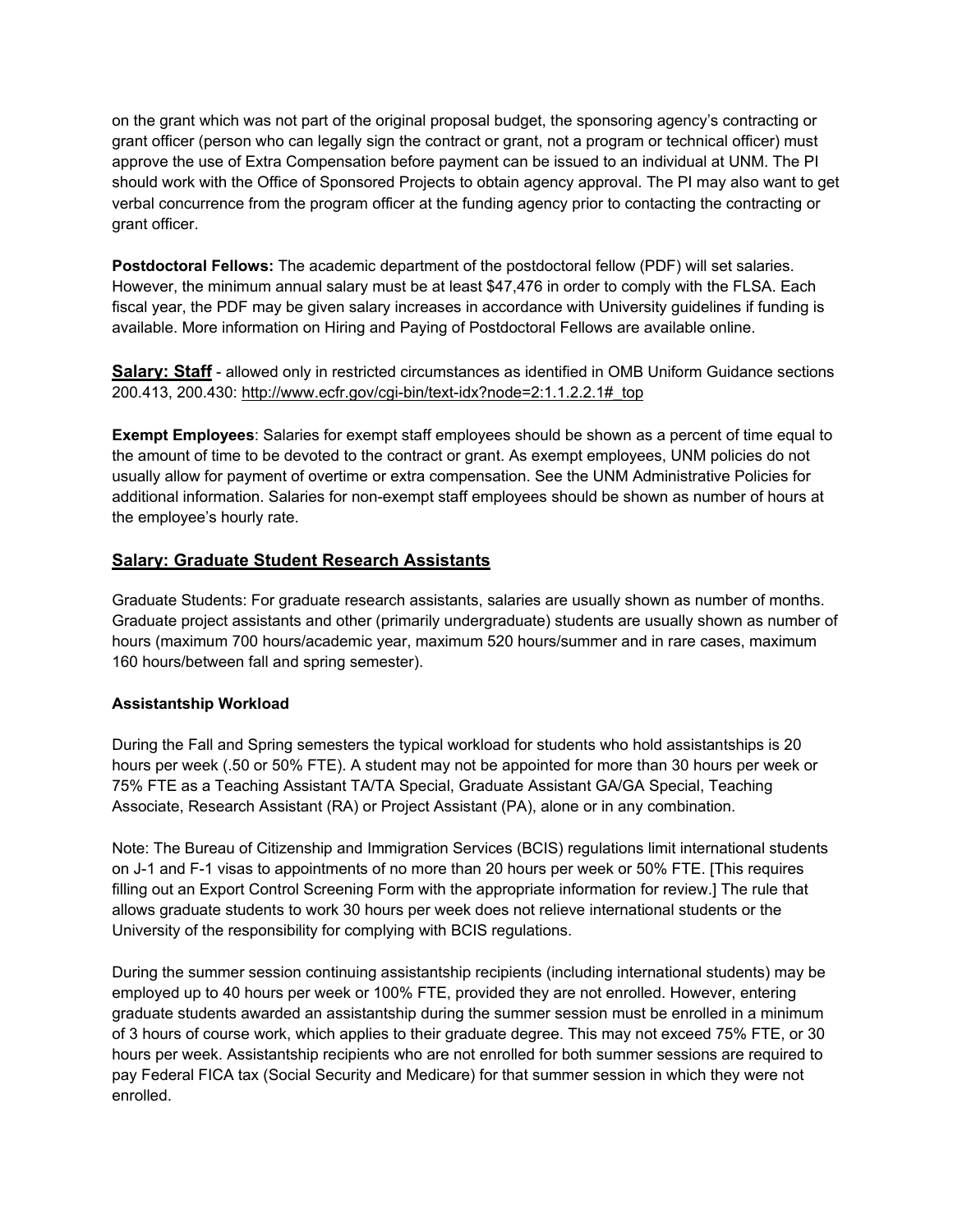Assistantship recipients may concurrently hold a student employment or work-study position provided the combined FTE does not exceed 75% FTE (50% FTE for international students) during the Fall and Spring semester, and 100% FTE during the Summer session. Assistantship recipients may not concurrently hold a University of New Mexico staff position.

### **Research Assistant (RA) and Project Assistant (PA) Tuition and Health Insurance**

#### **Health Insurance**

Health insurance must be included as a fixed amount per RA/PA in the fringe benefit category for each year of the budget. For current rates and benefit guidelines: http://osp.unm.edu/pi-resources/rates.html

There is no fringe benefit expense related to the tuition portion of the salary. The budget items for RA/PA salary and tuition should be shown separately because the tuition is F&A excludable.

### **Tuition**

Tuition is an allowable cost on a proposal budget in two circumstances. First, unless otherwise prohibited by the sponsor, in-state tuition and health insurance should be included for RAs and PAs working on sponsored projects at least 25% FTE (working at least half of a semester or 10 hours per week.) The University waives the out-of-state portion of the tuition for RAs and PAs, provided the eligibility criteria listed above are met. Student tuition is excluded from F&A cost calculation. Secondly, tuition may be allowable by the sponsor for participants in training projects (see information under "Student Costs"). This form of tuition is also excluded from the F&A cost calculation when the university's federally negotiated F&A rate is used. When budgeting for future costs, use an escalation rate of 6% for future years.

# **Salary: Student Employees (often undergraduate students)**

Student employees and work study are classified and paid based on the required knowledge and skills necessary to complete their job. The pay scale is available on the Student Employment website: http://stuemp.unm.edu/Forms%20and%20Information/pay-scale.html. Undergraduate students are not eligible to receive health benefits or tuition remission on a grant.

# **Cost Share**

The portion of a project or program cost that is not funded by the sponsor and expected to be funded by UNM is considered cost share. Cost sharing can either be mandated by a sponsor as a condition of the sponsored award or, in very rare circumstances, can be voluntarily offered by the University of New Mexico to demonstrate its commitment to a project. Terminology used by individual funding agencies may vary, and can include: cost share, matching funds, in-kind, and institution/applicant support. Federal accounting regulations require that all such costs be documented in the University's financial record system (Banner).

UNM's policy is to assume a cost sharing commitment only when required by the sponsor or by the competitive nature of the award. Cost share is offered only to the extent necessary to meet specific circumstances (UNM Administrative Policies and Procedures Manual: 2430 Cost Sharing on Sponsored Projects.) Federal agency guidelines vary.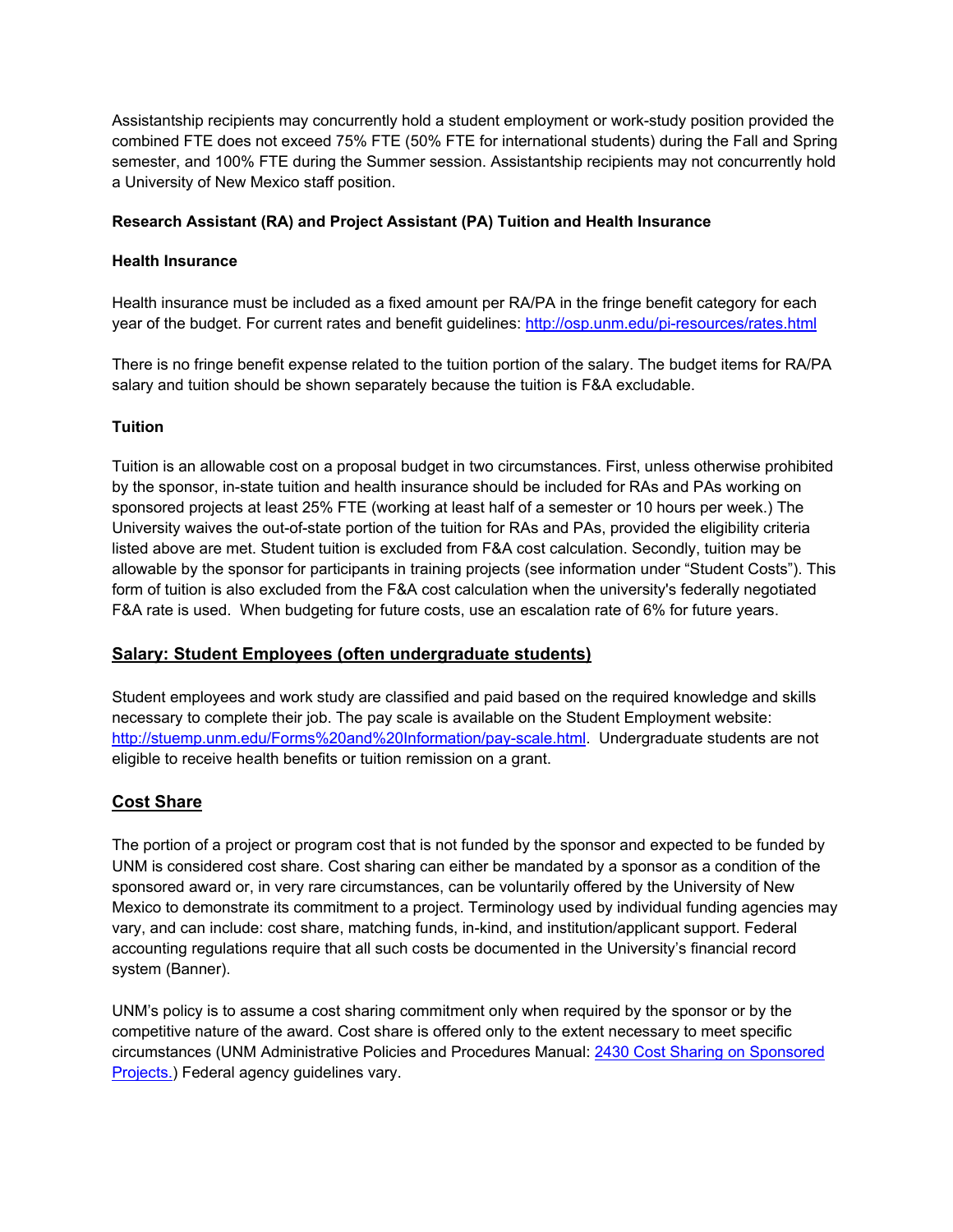For the National Endowment for the Arts cost sharing is usually mandatory.

The National Endowment for the Humanities "strongly encourages" cost sharing and rarely funds 100% of proposed project costs.

National Science Foundation generally prohibits the inclusion of voluntary committed cost share, with a few exceptions. In those exceptions, NSF will issue guidance to their program managers and proposal reviewers that cost sharing in excess of the amount specifically stated in the program guidelines cannot be a consideration when determining the relative merits of a proposal. This alleviates the pressure put on the investigator and institution trying to make a proposal more favorable by committing more institutional resources.

Proposals with cost sharing requirements must include a completed costshare budget template and spending plan form which must be uploaded into CayuseSP prior to routing for internal approvals. The form requires disclosing all Banner indexes/sources of funding for the cost sharing and those authorized to commit cost sharing from the accounts being committed must be included in the proposal routing chain.

Only in rare circumstances can restricted funds be used for cost sharing.

Cost sharing commitments from third parties, i.e., Sub-awardees, must be documented with a signed letter of commitment from the authorized signatory of the organization and must specify what they will be providing and how it was calculated.

# **Fringe Benefits**

Employee fringe benefits are real and identifiable costs in direct support of employee salaries. Fringe benefit rates are applied to all University salaries and wages listed in the proposal and should appear as a separate line item in the proposal budget. The principal elements that comprise University fringe benefits are: FICA, Medicare, Retirement, Group Insurance, Worker's Compensation, Unemployment Compensation, Tuition Remission, and other University benefits. When the established University employee fringe benefit rates change, the new rates are announced via email alert and online (http://osp.unm.edu/pi-resources/rates.html).

# **Materials and Supplies**

This category includes most expendable items and expenses necessary to carry out a sponsored agreement that can be directly allocated to a project, such as lab supplies, books, chemicals, glassware, non-capital equipment less than \$5,000, etc. UNM policies and procedures related to procurement of materials and services can be found in the UNM Administrative Policies. Office supplies, such as printer paper, ink, toner, pens, pencils, etc., for sponsored projects are typically not allowable charges as these are considered part of indirect charges.

# **Services**

This category includes expenses used exclusively for, and directly allocable to, the project. Laboratory cleaning, long-distance phone calls, subscriptions, photocopying, maintenance agreements, consultant services, and equipment installations are some services that can be charged to a sponsored project, if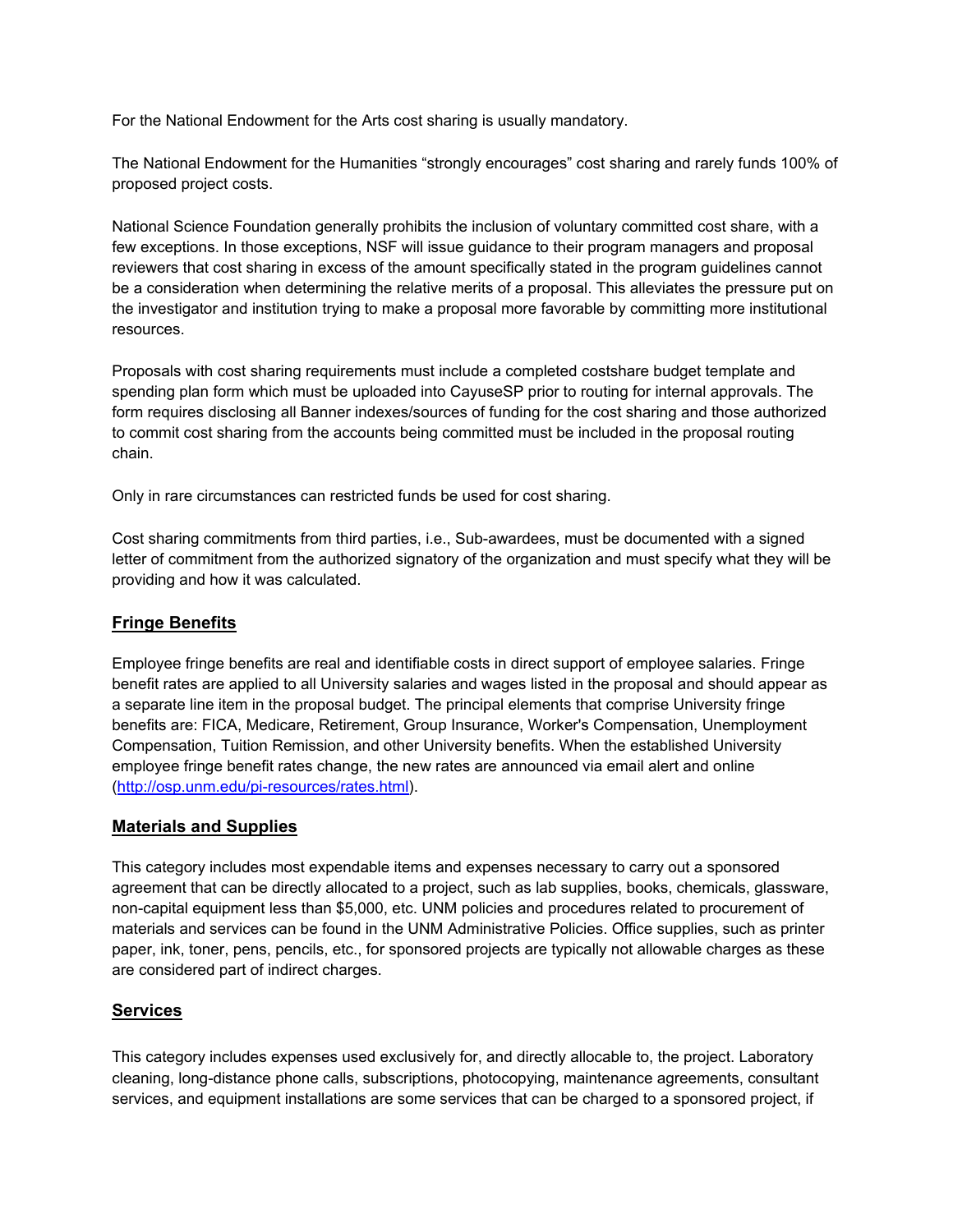they are exclusively related to that project, and usually only if the sponsor considers it an allowable expense. UNM policies and procedures related to procurement of services can be found in the University Administrative Policies.

# **Travel: Domestic and Foreign**

Travel costs are frequently necessary to complete a project. Costs include registration fees, airfare or mileage, hotel, per diem for meals, ground transportation, and miscellaneous expenses related to travel to conferences, fieldwork, etc. Budget the costs based upon actual travel plans. Rates used must conform to the University Administrative Policies manual. Some agencies will require specific written authorization for a particular trip, even if it is included in the proposal budget. Check the proposal instructions and/or agency guidelines carefully as prior approval is usually required for foreign travel. Requests for prior approval should be submitted to and obtained from the sponsor, with a copy of the approval provided to Contract & Grant Accounting. This may require obtaining approval 60-90 days before the departure date. Domestic and foreign travel should be budgeted separately in the proposal and on the Award Budget Sheet (ABS). Many federal agencies require that air travel be on U.S. air carriers regardless of the costs involved. Some exceptions exist, but PIs should check agency regulations before deviating from this rule. For planned international travel, an Export Control Exclusion Screening (ECES) form is required before any award can be processed. The ECES form can be found on the Export Control webpage: http://researchcompliance.unm.edu/exportcontrol/ecforms.

# **Equipment**

Capital equipment is defined as equipment or furniture having a unit cost of over \$5,000 and a useful life of at least one year. Many agencies have proposal guidelines that specify the amount of detail needed for budgets that include equipment. Most agencies will not fund what they consider to be general-purpose equipment such as desks, chairs, shelves, file cabinets, or office computers. Please note that some funding opportunities do not allow expenditure of funds for equipment purchases. The funding agency may also have regulations concerning ownership and disposal of equipment purchased under contracts and grants. Equipment may have to be returned to the funding agency at the end of the project. If the equipment is to be returned, it may be necessary to budget shipping costs in the proposal budget. Equipment costs over \$5,000 are excluded from facilities and administrative cost calculations when the proposal funding includes UNM's full federally-negotiated F&A cost rate.

# **Consultants/Independent Contractors**

Consultants are non-UNM entities or person(s) licensed to do business in the State of New Mexico as evidenced by a number of criteria, including a New Mexico gross receipts tax number and the fact that they offer their services to the general public. Costs for an independent contractor should include all associated costs, including New Mexico gross receipts tax. A consultant letter of commitment is strongly encouraged.

If a consultant is not determined to be an independent contractor, the consultant must be hired as an employee of the University of New Mexico. Persons who are already UNM employees cannot be categorized as consultants in a proposal for budget purposes. They should be shown as employees with fringe benefits including a description of the work they will perform in the proposal narrative or budget justification (http://policy.unm.edu/university-policies/4000/4325.html).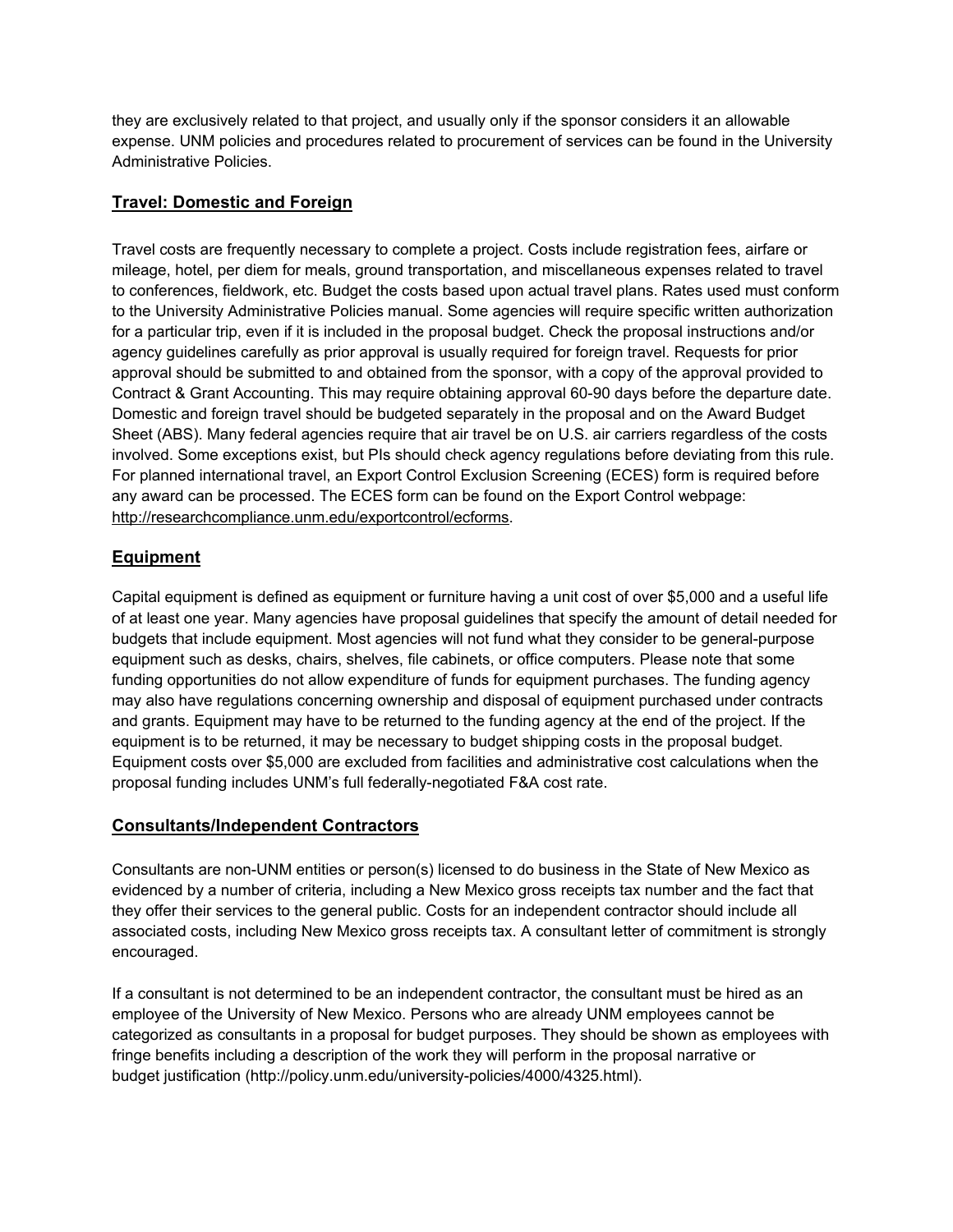# **Honorarium**

If a non-UNM person will be paid a one-time payment not commensurate with services rendered, the non-UNM person can be paid an honorarium according to the UNM Administrative Policies and Procedures Manual (http://policy.unm.edu/university-policies/2000/2170.html).

# **Participant Costs**

Participant costs are paid for taking part in workshops, surveys, studies, etc. These are usually small fixed amounts given to the participants as incentives, or to defray the cost of their travel to and from interviews and events, or to reward them for their continued participation (i.e. compensation for participation in research projects). (Please note, the NSF does not consider the following expenses participant costs: incentive payments "human subject payments", fees for speakers and trainers, costs related to sponsor funded conferences such as room rental fees, catering, and supplies.) Participant costs are excluded from the F&A cost calculations. (http://policy.unm.edu/university-policies/2000/2480.html).

# **Student Costs**

Student costs are commonly included on training projects or fellowships. If an individual is providing benefit to a project under the direction of a principal investigator, he or she should be paid as an employee, therefore a salary (a Research Assistant if a graduate student or a Postdoc if a postdoctoral fellow)

Stipends: A payment made to an individual under a fellowship or training grant in accordance with preestablished levels to provide for the individual's living expenses during the period of training. A stipend is not considered compensation for the services expected of an employee. Generally, stipends do not include tuition or health insurance and might excluded from the calculation of F&A costs. (Please refer to the proposal application instructions.)

# **Space Rent**

UNM departments or units located in space that is leased or rented by the University can charge for rent in two ways:

- Charge the full on-campus F&A cost rate and then use the amount returned to pay for rent. This method should be carefully reviewed, if selected, to ensure that sufficient funds will be available to pay the rent.
- Charge the sponsored project directly for the rent, utilities, and other facility costs. The contract or grant would be charged the off-campus F&A cost rate, in this instance, and the space rent would be excluded from the calculation of F&A costs. This method should be reviewed by the Controller if multiple contracts and grants need to be charged, to ensure that the charges for rent and other facility costs are apportioned correctly.

# **Subawards**

If a portion of the work under the proposed contract or grant will be performed by another institution or a private company, those costs related need to be included in the budget as a subaward. In order to determine whether a collaboration qualifies as a subaward or a vendor, please refer to UNM's policy on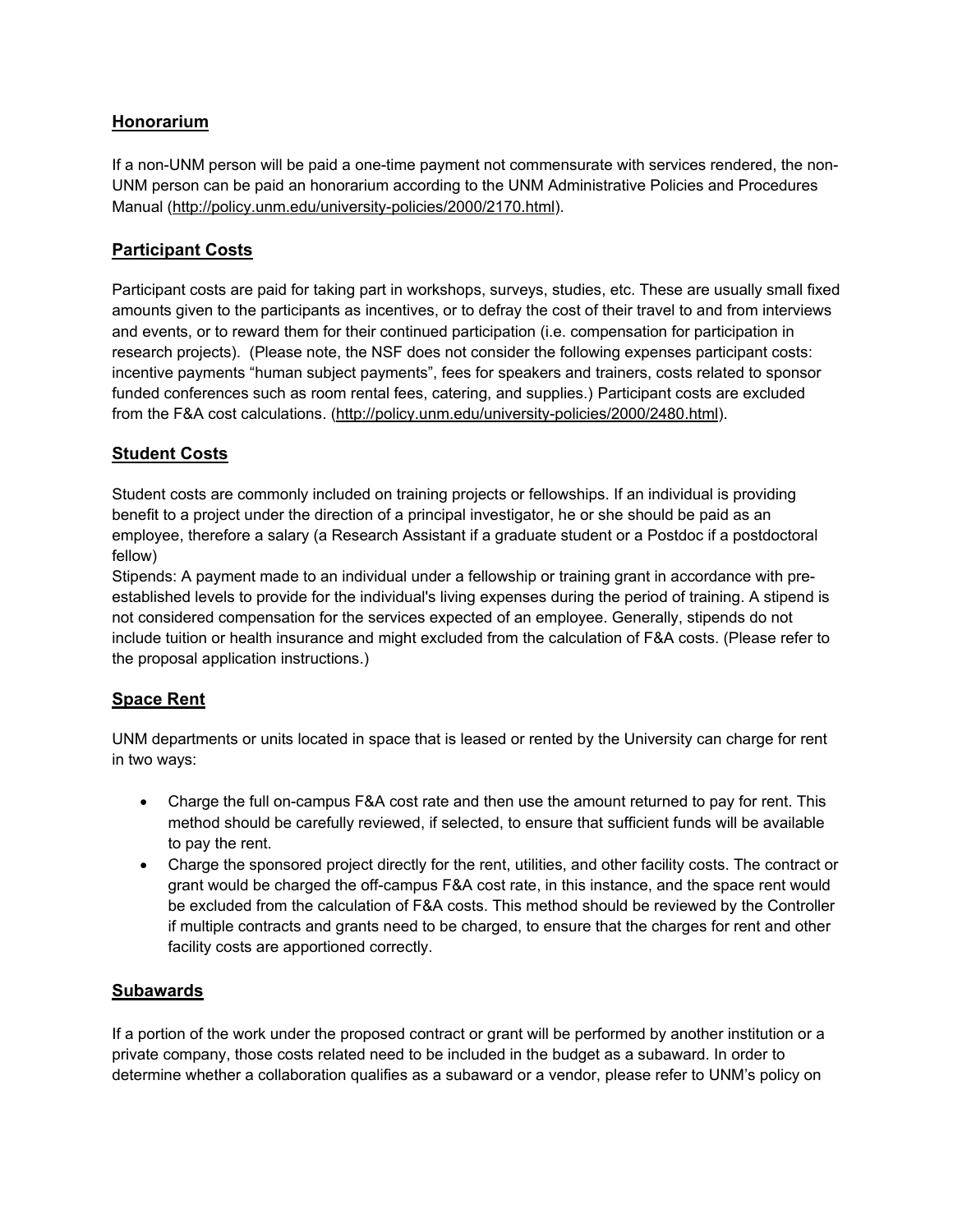### establishing subawards at: http://policy.unm.edu/university-policies/2000/2470.html

Each subaward will be a single line item on UNM's budget, and the PI must attach a separate detailed budget and budget justification to the proposal for each subaward. If this is a system-to-system submission (grants.gov), this should be in the same format as the full UNM budget. To ensure that the subawardee has obtained official endorsement of the collaborating institution, the proposal should include a letter of commitment signed by the authorized institutional representative, budget, budget justification, statement of work and F&A rate agreement. The University Administrative Policies outlines procedures for setting up a subaward and provides guidance for distinguishing between a subaward and a regular procurement of services. UNM's F&A costs are calculated on modified total direct costs (MTDC) and therefore on the first \$25,000 of each subaward; otherwise, when a reduced F&A rate is used, the F&A is calculated on total direct costs (TDC).

# **Facilities and Administrative Costs (Indirect Costs)**

Indirect Costs (also called "Facilities and Administrative costs," "F&A costs" or "overhead") are payments from sponsors to the University to cover expenses related to the overall infrastructure that supports sponsored research, public service, and instruction programs. They are those costs that are incurred for common or joint objectives and therefore cannot be identified readily and specifically with a particular sponsored project, an instructional activity, or any other institutional activity. F&A costs are often misunderstood or incorrectly construed to be "profit" in the proposal budget. As is true for any organization that receives external support, these costs cover real and necessary expenses for the University. F&A costs should be included as a separate line item in the budget of each proposal submitted to external funding agencies. These costs must be budgeted so the University can recover the true costs incurred by sponsored research, public service, and instruction projects.

F&A costs are broad categories of costs. "Facilities" is defined as depreciation and use allowances, interest on debt associated with certain buildings, equipment, and capital improvements, operation and maintenance expenses, and library expenses. "Administration" is defined as general administration and general expenses, departmental administration, sponsored projects administration, student administration and services, and all other types of expenditures not listed specifically under one of the subcategories on **Facilities** 

For main campus, the Vice President uses a portion of the F&A recovered to cover its costs. The amount remaining is allocated to the college, school, or center from which the successful proposal(s) originated. These funds may be used by the dean of the college or school, or by the director of a center to support its general research activities. In the case of projects with multiple departments/units, an F&A split is made possible with the submission of separate internal budgets for each of the units. For projects which involve HSC an F&A split form must be completed and uploaded into CayuseSP with your proposal. The form can be found here http://osp.unm.edu/forms/index.html.

# **F&A Categories**

The University submits financial data and proposals to the Department of Health and Human Services (DHHS) periodically in order to obtain a Federally Negotiated Facilities and Administrative Rate Agreement. This is negotiated with DHHS and is accepted by all federal agencies. UNM uses the rates prescribed by the negotiated agreement for all proposals submitted to outside funding sources (see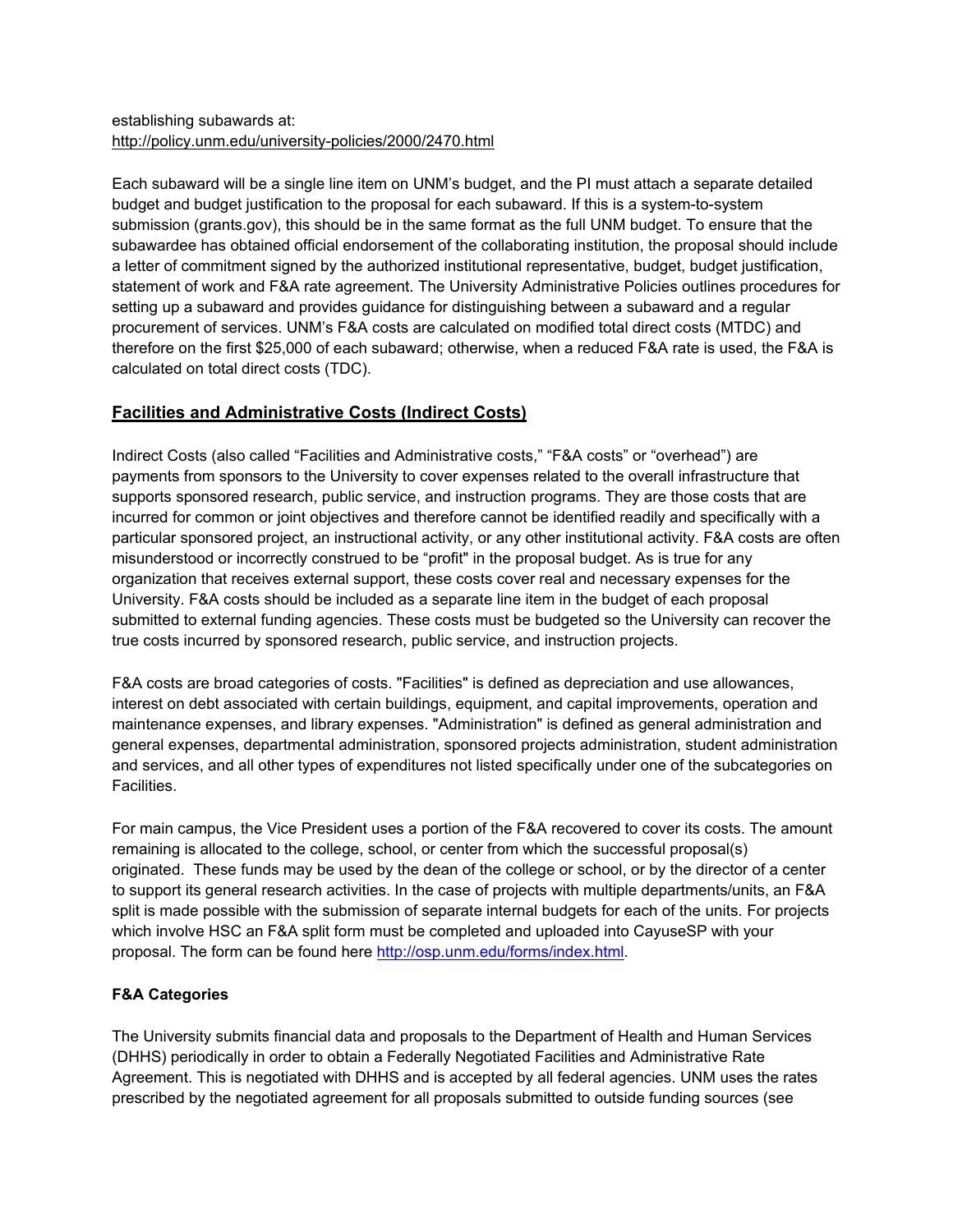exceptions below). There are different rates for research, public service/other, and instructional projects. Click here to link to UNM's current F&A rate agreement:

http://osp.unm.edu/resources/UNMRateAgreement.pdf Click here to view the F&A rates for the Nonfederal New Mexico Public Sponsor Agreement rates: http://osp.unm.edu/resources/FandARates.pdf.

#### **UNM F&A Rates by Activity Type**

There are different rates for research, public service/other, and instructional projects. The F&A rate you must charge on your proposal depends on the type of activity, as well as where the proposed work will be taking place.

**Organized Research** - all research and development activities of an institution that are separately budgeted and accounted for. It includes:

(1) *Sponsored research* means all research and development activities that are sponsored by Federal and non-Federal agencies and organizations. This term includes activities involving the training of individuals in research techniques (commonly called research training) where such activities utilize the same facilities as other research and development activities and where such activities are not included in the instruction function.

(2) *University research* means all research and development activities that are separately budgeted and accounted for by the institution under an internal application of institutional funds. University research, for purposes of this document, must be combined with sponsored research under the function of organized research.

**Instruction** - the teaching and training activities of an institution. Except for research training as provided under Organized Research, this term includes all teaching and training activities, whether they are offered for credits toward a degree or certificate or on a non-credit basis, and whether they are offered through regular academic departments or separate divisions, such as a summer school division or an extension division. Some examples of Instruction include:

- Curriculum development projects at any level, including projects which involve evaluation of curriculum or teaching methods; such evaluation may be considered "research" only when the preponderance of activity is data collection, evaluation and reporting
- Projects which involve UNM students in community service activities for which they are receiving academic credit
- General support for the writing of textbooks or reference books, video or software to be used as instructional materials.

**Other Sponsored Programs** - projects financed by Federal and non-Federal agencies and organizations which involve the performance of work other than instruction and organized research. Examples of such programs and projects are health service projects and community service program, operating clinics, providing technical assistance, or organizing and conducting workshops (includes public service). The PI should contact the Office of Sponsored Projects if it is unclear which category is applicable to the specific project.

**On Campus or Off Campus**. Rates are further differentiated according to whether the project is to take place on-campus or off-campus.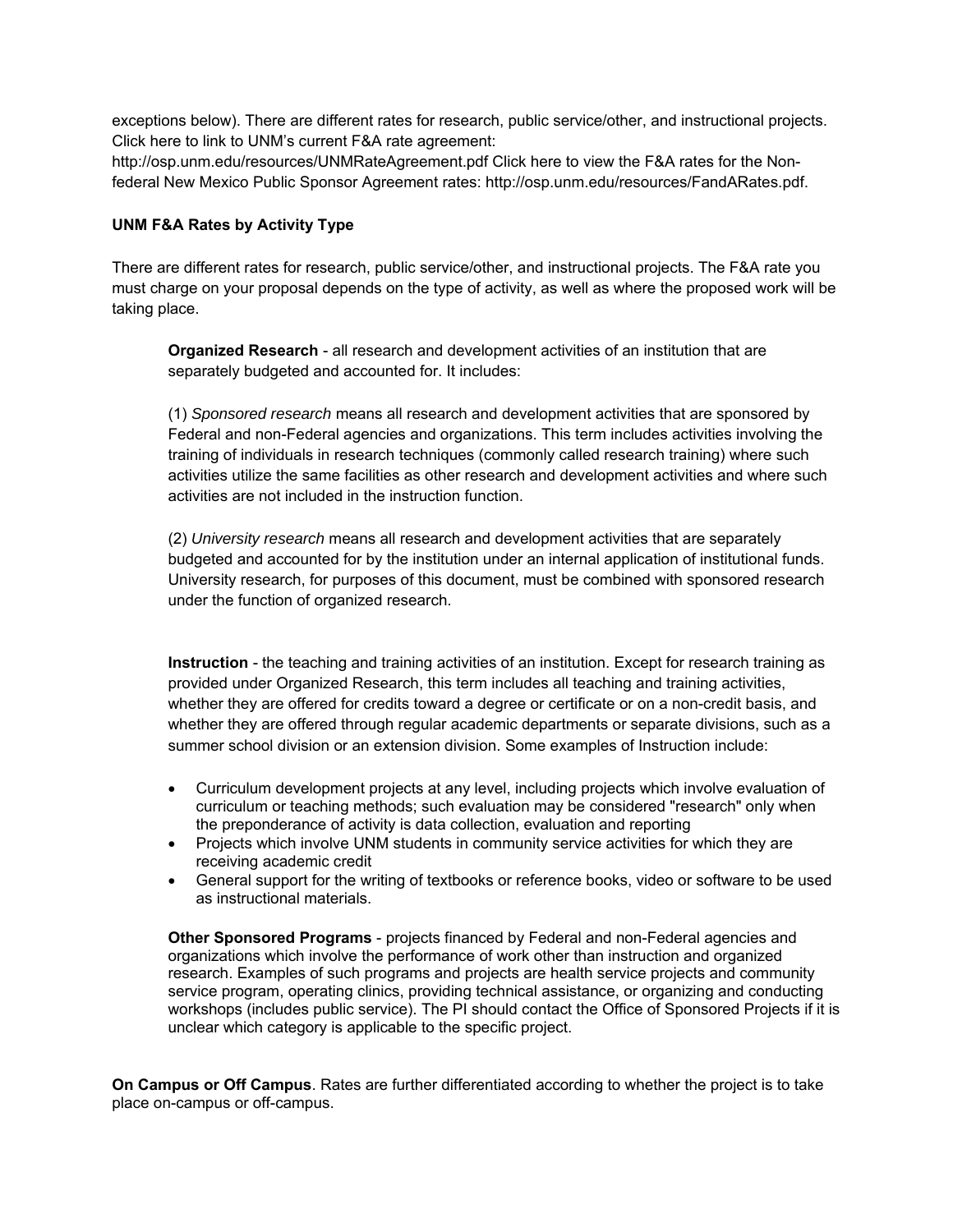"**On**‐**campus**" is defined as research that is conducted in facilities owned or leased/rented by the University and for which the University is bearing the costs. For space used for on‐campus research, the University has already included the costs associated with that space in the "facilities" portion of the on‐ campus F&A rate.

 "**Off**‐**campus**" is defined as research that is conducted in facilities not owned by the University and not otherwise paid for by the University from University funds. The facilities portion of the on-campus F&A rate does not include the rental or lease costs of such space.

#### **Reduced F&A Costs**

There are situations in which the University is unable to charge the fully negotiated F&A rate. Not-forprofit foundations usually have written guidelines that state they will not pay F&A costs or that they will pay only a reduced amount. Federal agencies have special programs that mandate reduced F&A rates. Projects with New Mexico state and local governments have traditionally been at a reduced rate. The University allows these proposals to be submitted, and the reduced F&A rates are accepted; the applicable F&A rate is charged on total direct costs. The PI must submit a copy of the written application guidelines with the proposal to justify the rate. In the case of state agencies, OVPR has a list of rates to be used.

#### **F&A Rate Calculations**

The current base used to determine F&A costs is modified total direct costs (MTDC), which is total direct costs less capital equipment (>\$5,000), space rental for off-site facilities, participant support costs, subaward amounts in excess of the initial \$25,000 per subaward, and student support costs such as tuition, scholarships, and fellowships. For a proposal budget, F&A costs are determined by applying the appropriate F&A rate to the base. For budgets to non-federal agencies that will not pay the full federally negotiated F&A rate, total direct costs (TDC) should be used to calculate the F&A for the project. Agencies often request a copy of the University's current negotiated F&A rate agreement. This document may be obtained from the OSP web site.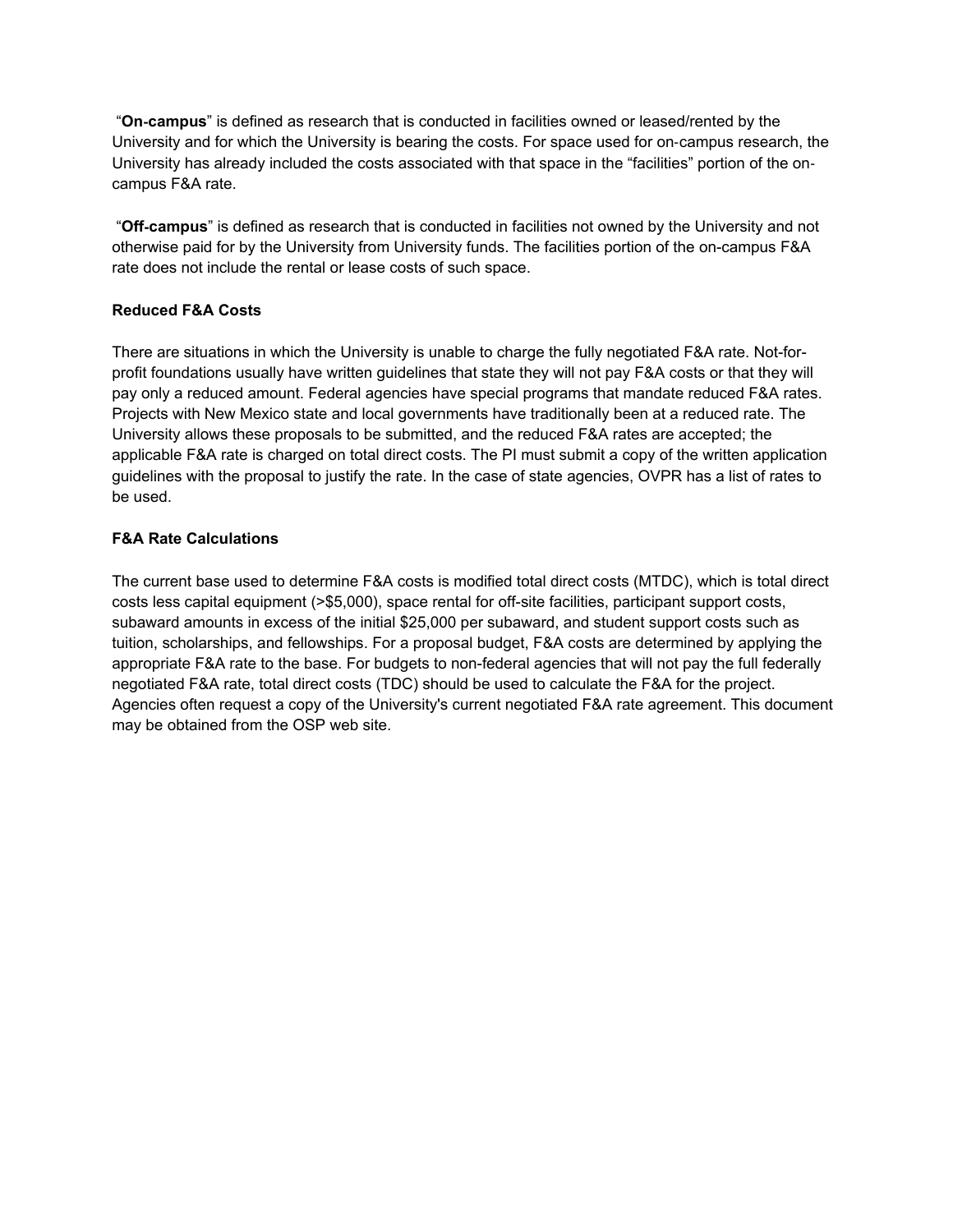# **ENSURE RESEARCH COMPLIANCE**

# **Introduction: Sponsored Project and Research Compliance**

The process of securing grant and contract funding from federal and state agencies, and even from foundations and corporations, is regulated by federal and state statutes as well as university policies and sponsor's mandates. This section covers the primary areas that PIs must attend to while engaged in submitting proposals and managing grant and contract funding.

# **Conflicts of Interest in Research Policy and Procedures**

Conflicts of interest (COI) are an inevitable part of conducting research, projects and creative activities, and do not necessarily suggest any impropriety on the part of the principal investigator. In a research university setting these interests can compromise, or be perceived to compromise, important academic values, research integrity, the protection of human subjects, or the University mission.

Conflict of interest (COI) in research may occur when an investigator's private interests (such as outside professional or financial relationships) may compete with his or her professional obligations to UNM. Most conflicts can be resolved without impeding sponsored activities. The UNM Faculty Handbook Policy E:110, Conflicts of Interest in Research, (http://handbook.unm.edu/policies/section-e/e110.html) applies to all UNM faculty, staff, and students, as well as non-UNM research investigators who participate in UNM research (sponsored or non-sponsored).

Disclosing the required information at the earliest possible time affords the best protection. Pls Investigators are encouraged to disclose any situation that could be viewed as a potential conflict of interest or a reportable financial interest. When in doubt, it is safer to disclose than to not disclose. UNM Faculty Handbook Policy E:110 defines and gives examples of professional and financial interests that need to be disclosed. It also instructs that UNM research includes projects which are funded by or through UNM (including outside sponsored funding); conducted at UNM, regardless of funding; or nonsponsored and conducted off campus by UNM employees. All disclosures are considered confidential and handled accordingly. For detailed specifics on confidentiality and COI in Research process, please see the UNM Faculty Handbook Policy E:110, Conflicts of Interest in Research, (http://handbook.unm.edu/policies/section-e/e110.html).

# **Examples of Potential Conflicts of Interest**

- An applicant's consulting relationship with a sponsor of his/her project.
- A management role or a financial interest in an entity that is sponsoring his/her project, conducting business in an area related to the university research, or selling goods or services to the University.
- Ownership of patents or technology that is the subject of his/her project.
- Supervising the same student(s) both in a University activity and as an employee of his/her company.

Each investigator, including the PI, must complete the online COI Disclosure Form annually, accessible at http://researchcompliance.unm.edu/submit-fcoi-disclosure . In addition to the annual COI disclosure, *Public Health Service (PHS) disclosure* **submissions**, by federal regulation, are required for each PHS, NIH, or NIH-affiliated agency proposal submitted. The PHS project-specific disclosure is to be completed no later than the time of application for PHS-funded research.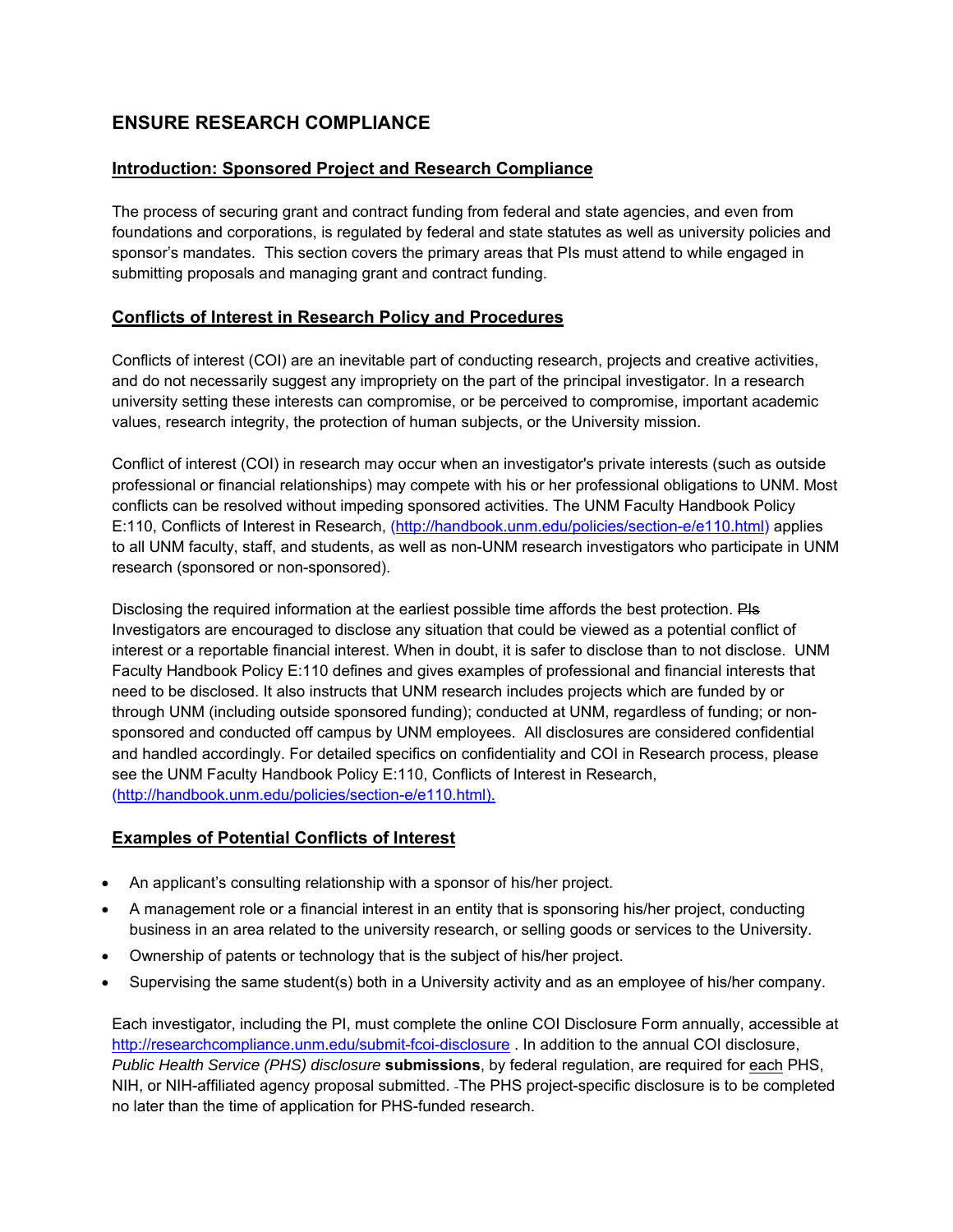Each investigator who will be involved in the design, conduct, or reporting of the proposed project needs to submit a PHS project-specific disclosure. The PI needs to ensure that all key members of his/her research team file their annual COI in Research disclosure. For sponsored projects, key members are research investigators who are designated as key research team members on the grant/proposal application or in the Statement of Work and budgets. Persons who are responsible for and can impact the design, conduct or reporting of UNM research need to file a COI in Research disclosure. For example, a person who files research reports but cannot influence its content does not need to file the COI in Research disclosure.

# **Completing the Conflict of Interest Form**

The COI disclosure must be on file at the time of proposal submission. Preferably, it should be submitted during the annual call for disclosure period at the start of the academic year. However, as warranted by circumstances, COI disclosures can be completed at any time during the academic year. Investigators who are applying for funding to Public Health Service agencies (includes NIH, CDC, FDA, etc.) need to file a PHS project-specific COI disclosure at the time of applying for each PHS grant and must do so in addition to their annual disclosure.

The COI disclosure is a confidential disclosure. UNM COI disclosures can be accessed at: http://researchcompliance.unm.edu/submit-fcoi-disclosure .

# **What Happens in the Case of a Conflict**

The disclosure review will focus on the how an investigator's outside professional and financial interests are related to their institutional responsibilities and UNM research activities. An investigator's institutional responsibilities are defined as:

### "**An investigator's professional responsibilities on behalf of the institution, including but not limited to, activities such as research, research consultation, teaching, professional practice, institutional committee membership, service on boards/panels, and administrative appointments.**"

Each disclosure will receive an initial review where it will be reviewed for completeness. Disclosures determined to have disclosable interests will receive further review.

The COI in Research Committee (COI-C) will review each disclosure that has disclosable interests. The Committee evaluates if disclosed interest may constitute a potential COI and it may determine that a decision memo with stipulations is needed or a management plan is necessary to manage, reduce, or eliminate a potential or actual conflict of interest. Investigators are notified of Committee decisions via email. COI is often stigmatized as bad but in an increasingly intertwined world, COI often cannot be avoided. Not all COI needs to be eliminated. If fact, most of COI can be successfully managed or reduced.

For further specifics on the COI in Research and the associated process, please see UNM Faculty Handbook Policy E:110 (http://handbook.unm.edu/policies/section-e/e110.html) and COI in Research web site (http://researchcompliance.unm.edu/coi). **Also, please feel free to contact the COI Compliance Assistant, Sue Marker, at** coiresearch@unm.edu with any questions related to COI in Research.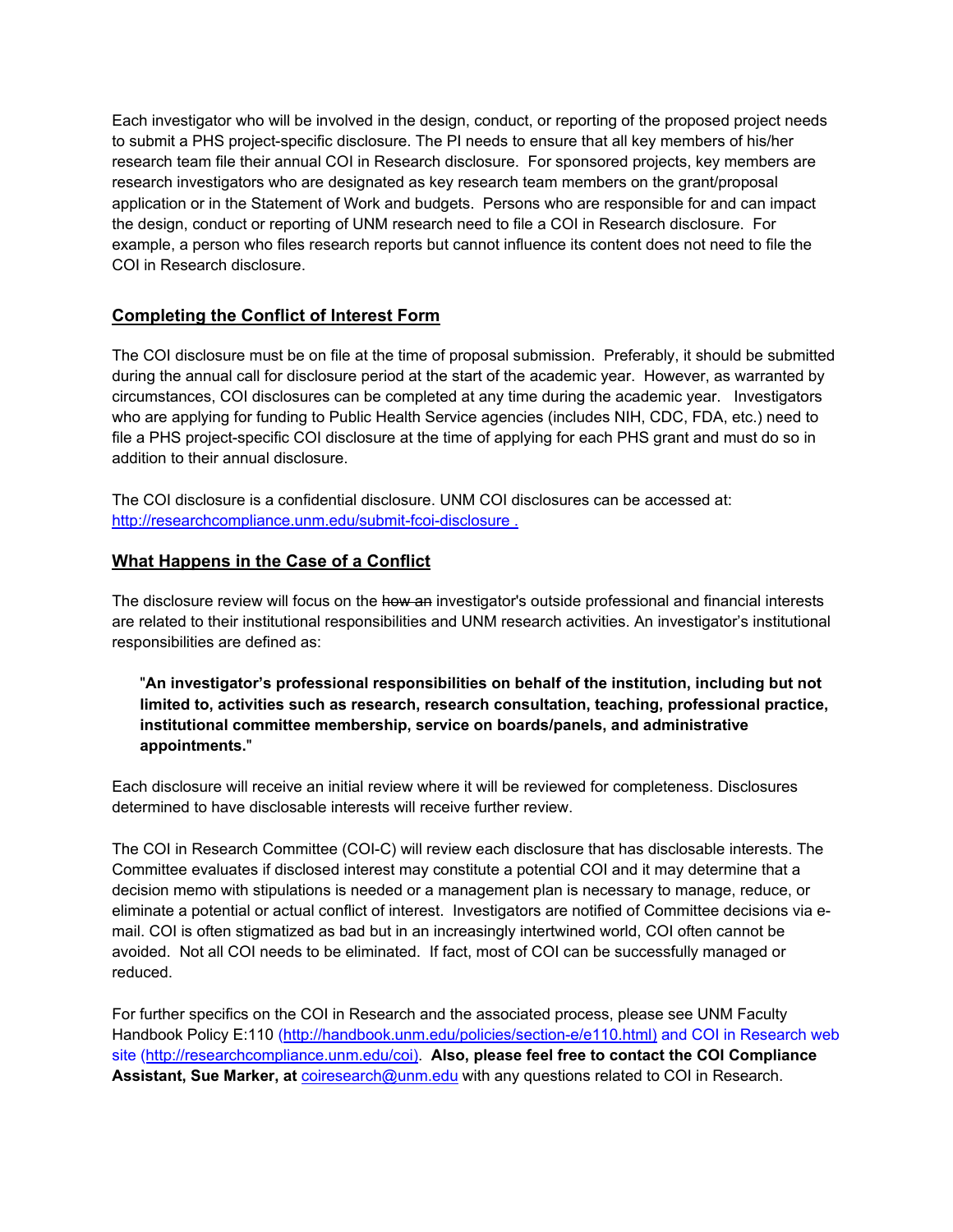### **Export Control and Industrial Security**

Export controls are laws and regulations that govern the export of certain commodities and/or information to persons and entities outside the U.S. as well as to foreign nationals inside the U.S. for reasons of national security or protection of trade.

Export controls apply to a wide variety of activities at the university. These regulations apply to sponsored research, non-sponsored research, international travel, international collaboration, purchasing, property accounting and disposal, material transfer, non-disclosure agreements, I-129 petitions, and transactions with certain foreign countries, entities or individuals.

UNM and its employees are required to comply with all federal export control laws. Penalties, including fines and/or jail time, for violations of these laws can be quite severe for the employee as well as the institution.

Some RFPs and awards contain special security requirements or deal with critical technology requiring protection and/or export licensing. MTAs, CDAs, and NDAs may also require a review. The Export Control Office also provides Restricted Party Screening for individuals and businesses.

#### **What is an Export?**

Any item that is sent from the United States to a foreign destination is an export. "Items" include commodities, software or technology, such as building materials, circuit boards, automotive parts, blue prints, design plans, retail software packages and technical information. How an item is transported outside of the United States, whether it is by regular mail or hand-carried on an airplane, or whether it is temporary or permanent, or whether it is for sale or a gift, does not matter in determining export license requirements. More information is available on the Bureau of Industry and Security, US Department of Commerce web site.

Regulating Exports: Export control laws regulate the distribution of strategically important products, services and information to foreign nationals and foreign countries. The responsible agencies governing these laws are: the Department of State, Directorate of Defense Trade Controls regulates inherently military technologies under the International Traffic in Arms Regulations (ITAR: 22 CFR). Examples of exports regulated by ITAR include military equipment, military and space electronics, computers designed for military application, cryptographic techniques, and encryption software.

Department of Commerce, Bureau of Industry and Security regulates purely commercial items as well as commercial items that might also have military or proliferation applications ("Dual-Use") under the Export Administration Regulations (EAR: 15 CFR). The term "proliferation applications" refers to the spread of biological, chemical, nuclear, and other weapons of mass destruction to countries not originally involved in developing them.

Department of Treasury, Office of Foreign Assets Control (OFAC) prohibits transactions with countries subject to boycotts, trade sanctions, and embargoes.

Special exports such as endangered species, medical devices, and nuclear materials and equipment are regulated by other governmental agencies, e.g., USDA, NASA, and NRC.

#### **Export Control at Proposal Submission**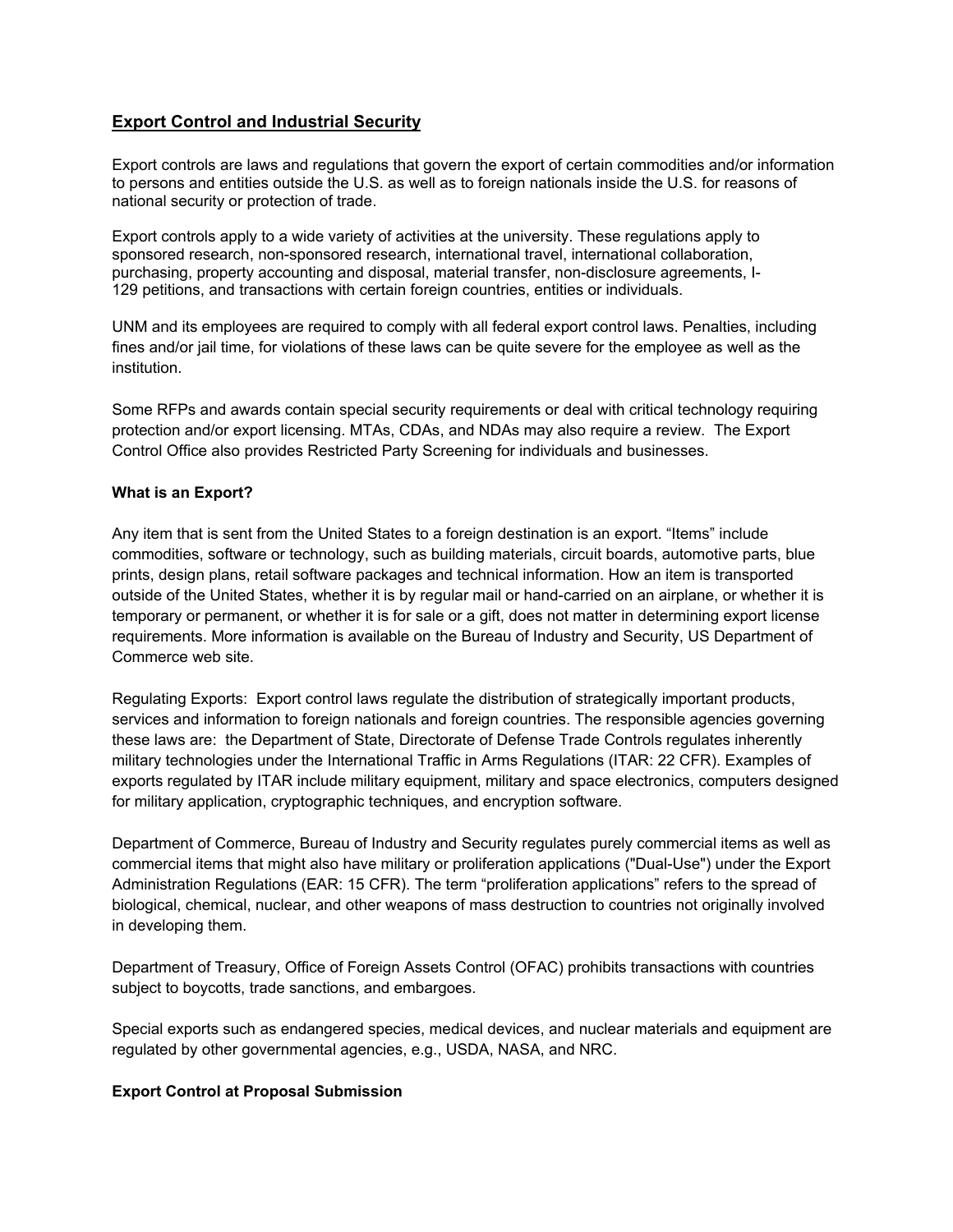In CayuseSP, there are questions regarding export control. If the answer is "yes" to any of those questions or to the third Compliance question, or international travel is planned, upload a completed Export Control Exclusion Screening (ECES) Form in CayuseSP. Additionally, if writing or working on software, upload the completed Checklist On Encryption And Other "Information Security" Functions Form. Link to forms: http://researchcompliance.unm.edu/exportcontrol/ecforms

# *Export Control on Award*

If the proposal is accepted and the funding is awarded, The Office of Sponsored Projects will coordinate a review with the Export Control Office. If export control restrictions are applicable to a project, a Technology Control Plan (TCP) will be implemented. If foreign nationals are involved, a copy of birth certificates or passports for all pertinent personnel must be submitted to the ECO for license determination. The TCP includes a description of what is to be protected and how, project work location, list of project personnel. The funding sponsor may require prior written approval of a foreign national's participation. If a license is required, the application can take from two weeks to six months to obtain. If it is ITAR related, a license typically costs a minimum of \$1500.

A signed TCP must be in place before work begins, and any subsequent changes affecting the TCP must be reported to the Export Control Office. Note: Even if a project is not export controlled, the equipment *used* in the project may be*.* In this case a departmental TCP is required and everyone with access to the equipment must sign a Letter of Assurance (LOA). In addition, an export-control license may be required for some personnel.

When purchasing new equipment it is the PI's responsibility to determine if the equipment is export controlled. The supplier or Purchasing will be able to assist you. If there are any questions on new or used equipment, contact the ECO.

If any changes to a TCP-controlled project occur during its lifetime (project sponsor, duration, personnel, location, equipment, etc.), notify the Export Control to revise or close out the TCP as applicable. The work site will be audited for TCP compliance during the project.

For more information on Export Control contact Krista Laybourne at Export@unm.edu.

#### **Foreign Nationals and Foreign Travel**

Citizenship is a complex issue related to export control. If the project is subject to ITAR, only U.S. citizens and permanent resident aliens (Green Card holders) may have access to the export controlled information and technology. If the project is subject to EAR, the same applies except a foreign national may be able to participate with written sponsor permission. The Export Control Office can determine if a license is required.

A "foreign national" is an individual who is not (1) a United States citizen, (2) a permanent resident alien of the United States, (3) a lawfully-admitted temporary resident alien or refugee, or (4) other protected individual as defined by 8 U.S.C. 1324b(a)(3). For purposes of export control, individuals on a student visa or specialty occupation visa (including foreign visiting faculty) are considered foreign nationals.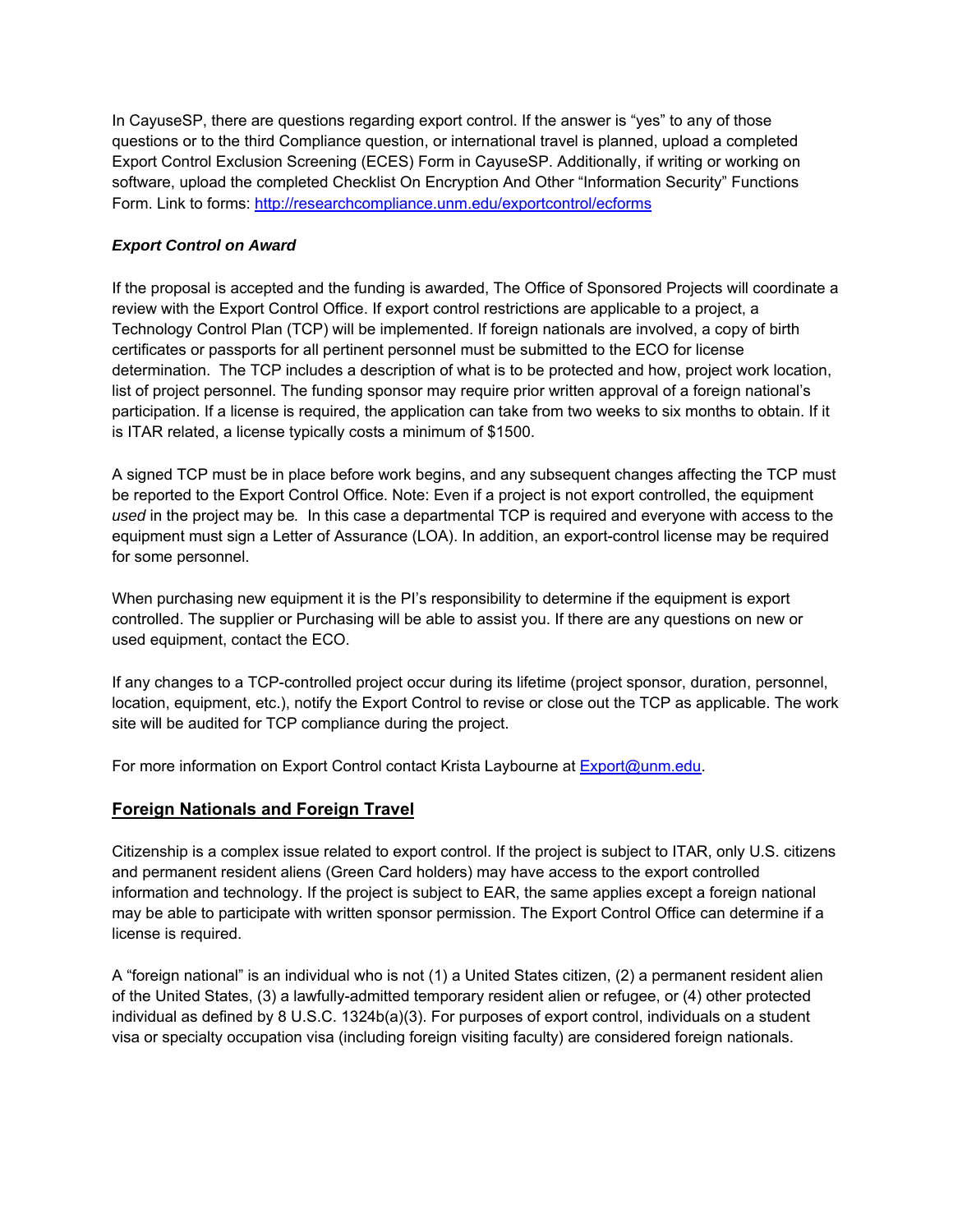The term "foreign person" includes any foreign corporation, business association, partnership, trust, society or any other group not incorporated or organized to do business in the United States, and any international organization, foreign government, or diplomatic entity.

The University hosts and sponsors individuals from other countries as part of the educational, research, and public service mission of the University. These individuals include students, employees, and conference participants. Foreign nationals may provide a variety of services which may, depending on the circumstances, warrant reimbursement.

Payments made to foreign nationals must comply with U.S. Citizenship and Immigration Services (USCIS) and Internal Revenue Service (IRS) regulations, must be allowable by any applicable contracts or grants, and must be appropriately documented. Tax regulations regarding reimbursement or remuneration for foreign nationals may be different from those for legal or immigration purposes. Advance planning (up to several months in some cases) to arrange for payment to foreign nationals is critical to ensure contractual, programmatic, legal, and regulatory compliance. For example, foreign nationals may need to apply for tax identification numbers, which can take up four (4) months to obtain.

All J-1 and F-1 nonimmigrant visa holders (for foreign national students seeking educational opportunities, and for exchange visitors, respectively, more information is available at https://travel.state.gov/content/visas/en/study-exchange.html) are required to check in with the UNM Global Education Office (GEO) to ensure compliance with federal laws. Advance planning (two months or more in most cases) is critical to ensure that foreign nationals can fulfill the intended purpose of the trip and the University can comply with any agreements made.

UNM employs foreign nationals with nonimmigrant visas as well. Such visas generally fall within two classifications: H-1B and O-1 visas. H-1B visas are issued to individuals in specialty occupations in fields requiring highly specialized knowledge acquired through the completion of a specific course of higher education. O-1 visas are issued to individuals with extraordinary ability or achievement in the sciences, arts, education, business, or athletics. All UNM departments seeking to sponsor an individual for H-1B or O-1 status for new or continuing employment must arrange for legal services pursuant to the Office of University Counsel guidelines.

Other questions related to Foreign Nationals should be directed to GEO or, for questions about sponsoring foreign nationals for new or continuing employment, to the Office of University Counsel. See the UNM Administrative Policies http://policy.unm.edu/university-policies/2000/2180.html.

#### **Foreign Travel As a Focus for Export Control**

Anyone traveling outside the continental U.S. on an export-controlled or classified project or traveling to an embargoed country must:

(1) contact the Export Control Office with a list of personnel, equipment, destination, and purpose, and (2) attend a pre- and post-travel briefing. Please note that foreign travel often requires prior written authorization from the sponsor and conference presentations may require prior sponsor review before release (see *Industrial Security section).*

# **Classified Research/Industrial Security Department**

Some proposals or Intergovernmental Personnel Agreements (IPA) contain special security requirements or may require security clearances for classified work. The following terms are indicators of security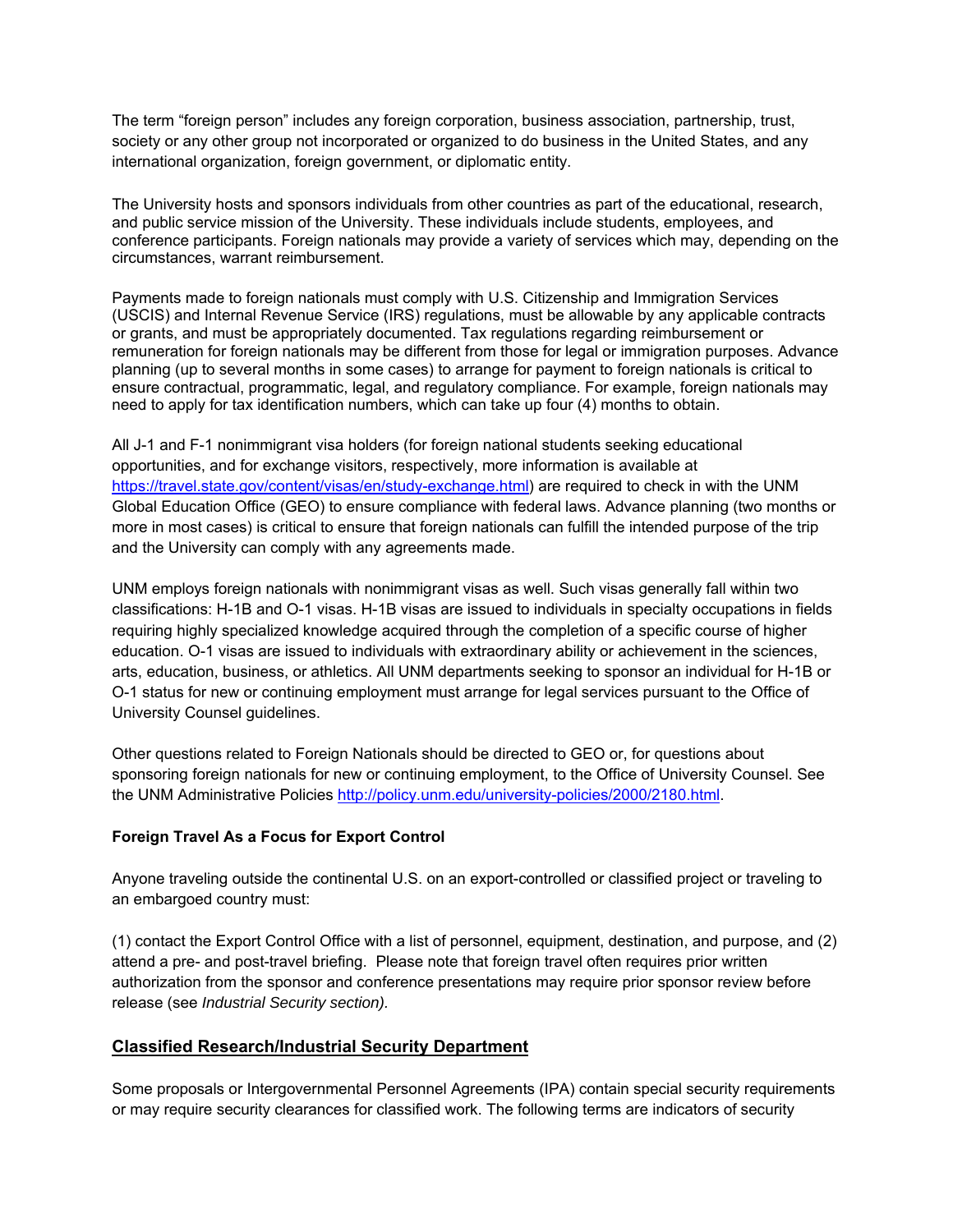requirements: OPSEC, COMSEC, NATO, FOUO, DD Form 254, DTIC, RD, FRD, CNWDI, Special Access Information, Tempest Requirements, Classified Material, Visit Authorization Letters (VAL),

Note: UNM does not have facilities for classified processing on any campus. UNM obtains and maintains clearances for personnel who will be working off-site at cleared facilities.

#### **When to Contact Industrial Security**

Contact Industrial Security if there is a need for any of the following: Security clearances, OPSEC plan, Travel briefings, and Visit Requests to a government site or base.

The Industrial Security Officer also provides a variety of training to all UNM faculty and staff. Topics include: DOD/DSS training, international travel security for faculty, staff, and students; cyber security; social networking security issues; and active shooter/workplace violence. Contact Industrial Security for customized training or to assist with classified contracts at dkudis@unm.edu.

#### **Human Subjects: Institutional Review Board (IRB)**

Protection of Human Subjects Used In Research

NO research that involves human subjects, whether it is clinical, behavioral, or uses an identifiable data set, may begin until the research is reviewed and approved by the UNM Institutional Review Board (IRB). All human research projects that are conducted by main or branch campus faculty, staff, or students are reviewed by the UNM IRB. If the UNM IRB lacks the appropriate expertise to review the project, the OIRB will make a determination regarding deferral to an external IRB. The UNM IRB is managed through the UNM Office of Research and Compliance by the Office of the IRB (OIRB). Failure to comply with IRB determinations can result in serious consequences for the principal investigator and for UNM. More importantly, noncompliance can potentially expose participants to risk of harm. Some issues that are of concern, based on prior infractions by researchers, include:

- violating research participants' rights to privacy, confidentiality, and the ability to make an autonomous decision to participate through the use of informed consent;
- causing undue burden and harm to participants' welfare (mental and physical); and
- not adhering to special protections for vulnerable populations.

The IRB conducts an ethical review of proposed research that is informed by the Belmont Report, federal regulations, federal and state laws, and UNM policies. For more information on the Belmont Report and other regulations and policies, see the OIRB website (irb.unm.edu) and the UNM Researcher Handbook. To ensure that appropriate regulations are used in the review of a research project, it is crucial for the researcher to notify the UNM IRB if the research is federally funded or will be submitted for federal funding, as well as the source of funding.

The OIRB website http://irb.unm.edu/ provides detailed information about how to submit to the UNM IRB, using IRBNet. There are a variety of educational opportunities and assistance for researchers preparing a submission including: workshops, outreach, and one-on-one consults. More information about these services and events is available on the OIRB website. The review process can take time (30 days on average, but the actual time depends on the complexity and completeness of submissions). Determinations are not automatic and submissions are carefully reviewed. Once approved, studies may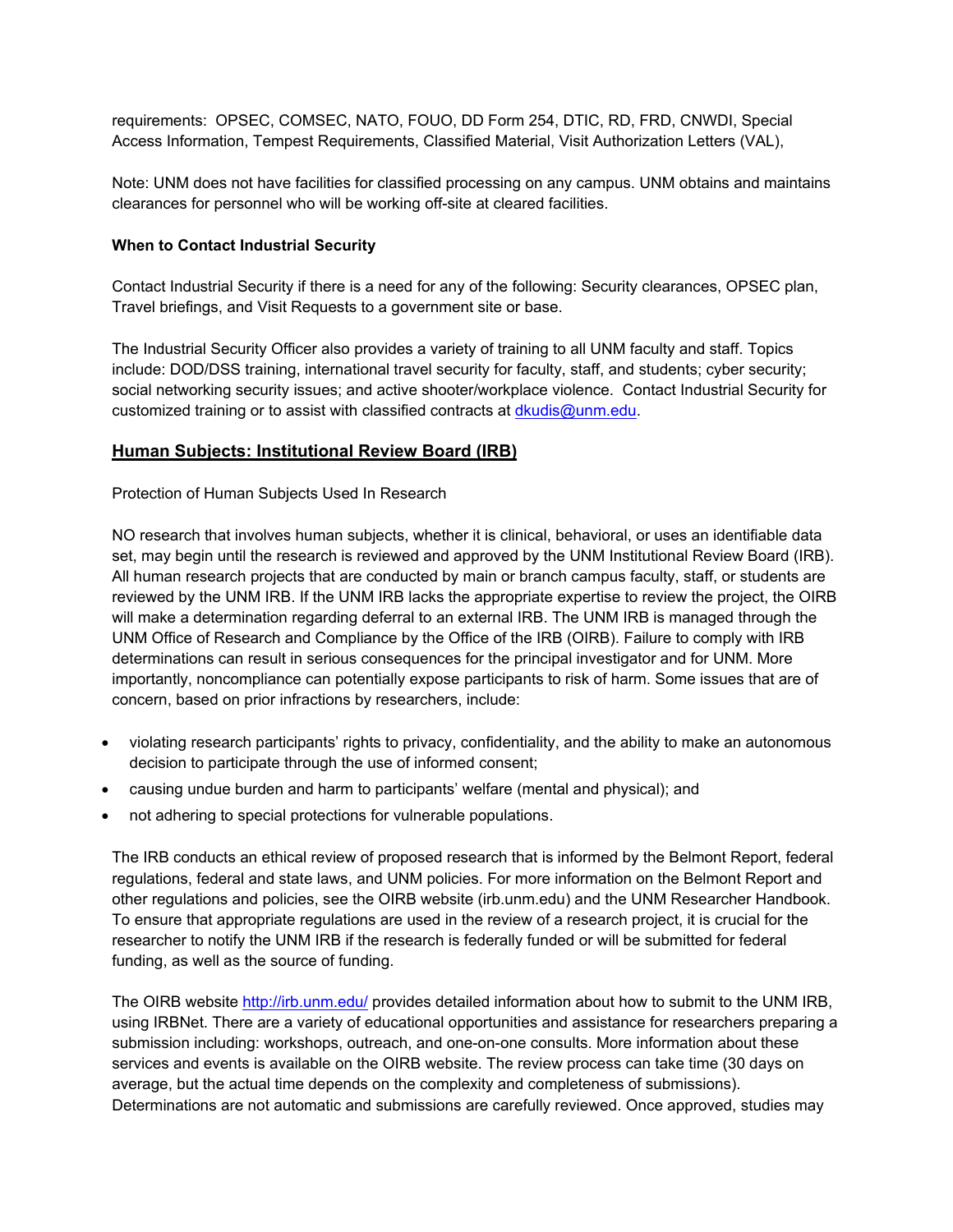be subject to continuing review and/or post approval monitoring by the UNM Human Research Protections Program.

The PI is responsible for monitoring the conduct of all aspects of the study and for ensuring compliance with all applicable laws and regulations, UNM IRB determinations, UNM policies, as well as funder requirements. This includes submitting amendments (changes to the research), continuing reviews, unanticipated problems, adverse events, or other submissions as requested by the UNM IRB. The OIRB website provides information on UNM IRB requirements and expectations, as well as policies and guidance, and is an important resource to anyone submitting to the UNM IRB.

# **Animals: Institutional Animal Care and Use Committee (IACUC) and Office of Animal Care Compliance (OACC)**

### Protection of Animals Used In Research

Research that involves the use of vertebrate animals cannot begin until the protocol (the research plan) is submitted to the UNM Office of Animal Care Compliance (OACC), and reviewed and approved by one of two UNM Institutional Animal Care and Use Committees (IACUC). The review process by the IACUC is guided by the Mission Statement of the OACC and IACUC to abide by the three R's: (1) Reduction –can fewer numbers be used? (2) Replacement – can alternate models be used such as in vitro or computer models? And (3) Refinement – can the pain category be reduced, can procedures be changed to cause less distress? The primary issues that concern OACC and IACUC are humane treatment and responsible use of animals, and maintaining their wellbeing and habitat; and safety, proper training and medical clearance of personnel handling animals in research.

#### **Federal Regulations on Animal Protections**

The federal regulations that research institutions and principal investigators are legally obligated to comply with on all research projects (whether funded or not) that involve animals include: 1) The Public Health Service (PHS) under the Department of Health and Human Services regulates vertebrate animal use as promulgated by the Heath Research Extension Act. The PHS Office of Laboratory Animal Welfare (OLAW) is responsible for monitoring institutional compliance of PHS Policy. OLAW relies on three primary documents for judging compliance: NIH Principles of Use of Animals, PHS Policy on Humane Care and Use of Laboratory Animals and the NIH Guide for the Care and Use of Laboratory Animals. The University also has an approved PHS Assurance document that defines our specific research program of care and oversight. 2) The U.S. Department of Agriculture (USDA) Animal, Plant Health Inspection Service (APHIS) has broad authority to regulate animal research as directed by the Animal Welfare Act. The University has a USDA registration and the USDA makes unannounced visits to inspect our program (protocols, IACUC records), animal research facilities and PI study areas.

The OACC website http://hsc.unm.edu/som/research/acc/ provides detailed information about how to prepare and submit research protocols, and how to report incidents and violations.

Principal investigators should contact OACC staff or the UNM Attending Veterinarian for answers to questions, for assistance with proposals, and to understand responsibilities. For ongoing vertebrate animal research, protocols must be amended prior to any significant changes, renewed annually (annual progress report) and resubmitted every third year with a new application. All changes, renewals, and resubmissions should be submitted in TOPAZ through the OACC for IACUC review and approval. PIs are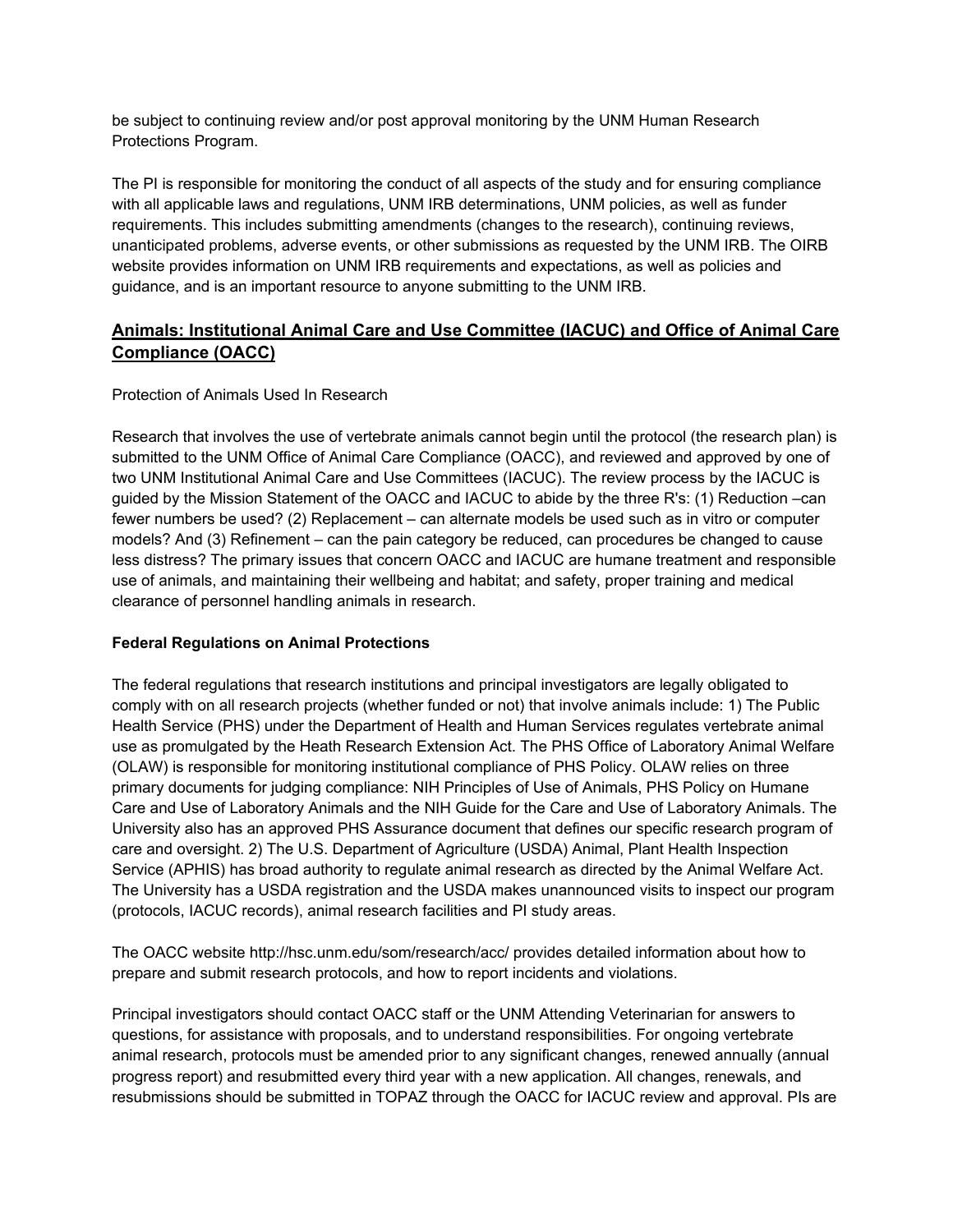encouraged to work with both the OACC, and the Attending Veterinarian to resolve any issues and to develop a strong team for the ethical and responsible use of animals in research. For more information, please see OACC web site at http://hsc.unm.edu/research/oacc.

# **Biosafety in the Conduct of Research**

Principal investigators who use biologically active hazardous materials in research must abide by various regulations and institutional policies that prescribe procedures for procuring, handling, and disposal of specific agents and substances. Procedures must be followed for the purchase of biosafety lab materials and training completed before one is to work with a number of biosafety operations, including: biological safety cabinet use, safe sharps container use, autoclave use and validation, and shipping and transporting infectious organisms. Sometimes licenses need to be obtained from different government agencies in order to procure or provide biological material. The licenses from certain government agencies may require planning well in advance. These and other common biological laboratory operations are discussed in detail on the Biohazard web site (requires UNM username and password to gain access):

https://hscssl.unm.edu/fusebox\_ldap\_login\_v2/index.cfm?fuseaction=home.login\_form&appname=Biosaf ety.

### **Institutional Biosafety Committee**

UNM has an Institutional Biosafety Committee. Approval from the committee is necessary to ensure compliance with federal and state regulations and guidelines concerning research hazards and their potential adverse effects on the employees, the public, and the environment. Approval for use is required for the following types of bio- hazardous agents:

•Recombinant and Synthetic DNA (rDNA) molecules integrated into living cells (human, vertebrate animals, and Biosafety Level 2 thru 4 microbes), used in in vivo and in vitro experiments.

•Microbial pathogens of humans of Biosafety Level 2 thru 4.

•Select Microbial Agents and Biotoxins that are listed as potential bioterrorism agents.

•USDA restricted microbial pathogens of domestic animals and plant crops.

•Xenotransplants to humans or Human Gene Transfer/Therapy trials.

•The Institutional Biosafety Committee Approval process is described online at site (requires UNM username and password to gain access): http://hsc.unm.edu/research/biohazard/index.html

For hazardous material disposal, contact UNM Safety and Risk Services, which manages the disposal of all hazardous substances on campus.

#### **BioInventory Requirements**

The UNM BioInventory is used to rate and post the biosafety level of a UNM laboratory and to assign faculty accountability for all biologically active hazardous materials held on UNM campuses. All principal investigators must report any biological materials in their laboratories (including Biosafety Level 1 materials such as microorganisms), human, non-human primate or plant cell cultures or preparations, other potentially hazardous biological agents (such as animal or human sera or tissues), and certain microorganisms or biotoxins with the potential for bioterrorism. Inventories must be filed annually with the Biohazard Compliance Office. Inventories must also be filled out when a laboratory or the biomaterials in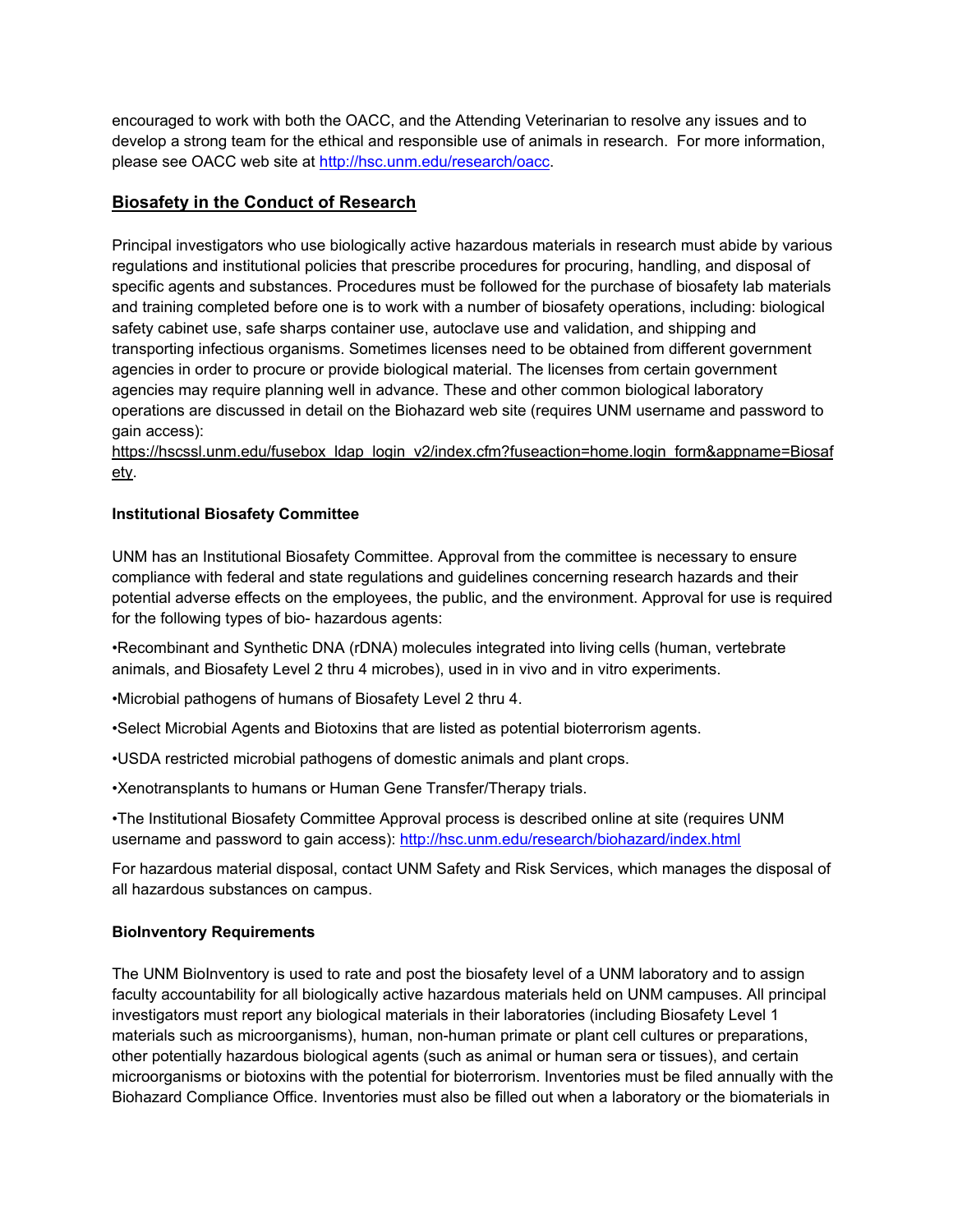them are moved to another location on campus; when acquiring new biomaterials; or when it is necessary to eliminate biological agents or toxins from the Bioinventory.

If any laboratory illness or incident involving BioInventory listed materials occurs, the PI must instruct the affected individual to immediately visit Employee Occupational Health Services or the Student Health Center for evaluation and appropriate medical follow-up. After regular business hours, the affected individual should visit the UNM Hospital Emergency Center. The PI must report the incident to the Biohazard Compliance Office by the next business day.

For contact information to the Biohazard Compliance Office, please go to: http://hsc.unm.edu/research/oacc http://hsc.unm.edu/research/biohazard.

#### **Safety and Risk Services to Assure Safe Conduct of Research**

UNM Safety and Risk Services maintains vigilance and services for a very broad range of activities that impact research, academic life, and other campus activities. SRS staff are on call 24 hours a day, 7 days a week, to respond to safety situations. This includes responding to fire alarms, gas leaks, chemical spills, and accidents that require campus police or specialized safety officials to respond. Additionally, SRS is responsible for other areas of campus safety such as environmental affairs that produces the annual water quality reports, and EPA protection of natural resources, ergonomics, and industrial and chemical hygiene to protect employees' work environments (hearing protection, heat stress prevention, lead-based paint awareness, and fume hood use). Other areas of responsibility include indoor chemical and lab safety compliance, laser safety for non-ionizing, and non-medical lasers, air quality, mold and moisture control, hantavirus cleanup, asbestos abatement, campus insurance, radiation safety in the use and the proper disposal of materials, staff training in the use of hazardous materials and defensive driving, employee accidents, and incidents of workers' compensation.

SRS utilizes the building coordinator system, has specialized staff, and works with the UNM Campus Police to maintain researcher, employee, and student health and safety. They also work to ensure the safety of participants at various events on University property, including at the PIT and at the football stadium, and other campus locations.

PIs who have questions can obtain more information about SRS services at http://srs.unm.edu. PIs should contact SRS to report incidences, or if they have questions about or need training on how to handle or dispose of hazardous materials.

#### **Radiation Safety**

The Radiation Safety office is responsible for ensuring the safety of individuals using ionizing radiation (radioactive materials and radiation-producing machines) and ionizing lasers at the UNM campus and in other locations where these items may be used by University faculty and staff. The objective is the protection of people and the environment from unnecessary exposure to radiation through a radiation protection program to the University community which is in compliance with both Federal and State Radiation Protection Regulations. The review process and permit applications can be discussed more by contacting the Radiation Safety office staff at: http://hsc.unm.edu/research/radiation-safety/contactus/index.html. Also, the Office's web site is available at: http://hsc.unm.edu/research/radiation-safety/.

#### **Research Integrity**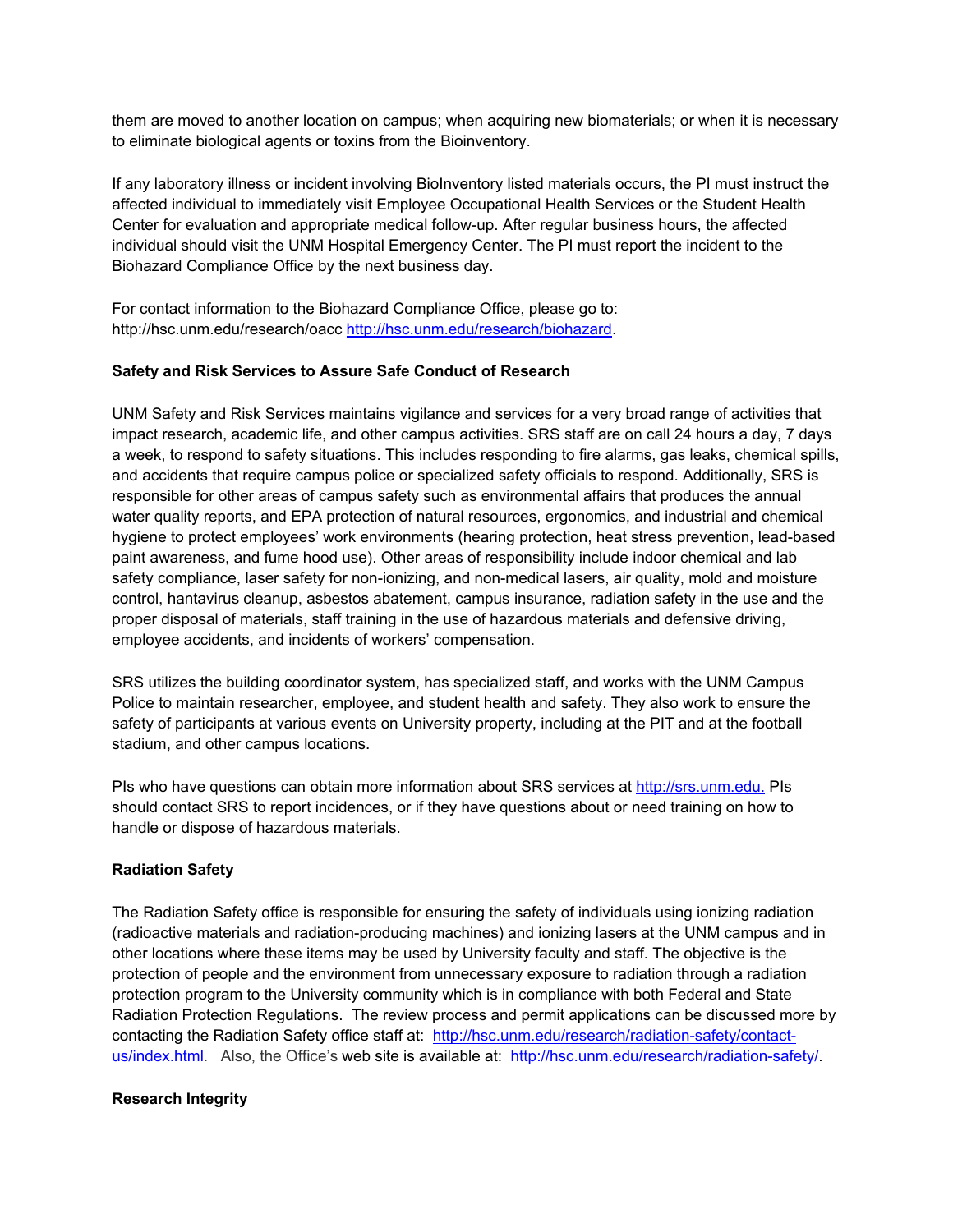Research integrity is fostered through Responsible Conduct of Research training program and through investigations of Research Misconduct as defined under UNM Faculty Handbook Policy E:40 (http://handbook.unm.edu/policies/section-e/e40.html).

### **Research Misconduct**

UNM Faculty Handbook Policy E:40 defines research misconduct as fabrication, falsification, or plagiarism in proposing, conducting, reporting, or reviewing sponsored or unsponsored research. The Policy also defines fabrication, falsification, or plagiarism and it applies to faculty, students and staff. Anyone can bring allegations of Research Misconduct under it. UNM Faculty Handbook Policy E:40 does not include disputes over authorship nor inventorship. For further specifics or for information on how to file a claim of Research Misconduct related to UNM research conducted on Main Campus or the Branch Campuses, please see UNM Office of Research Integrity web site

at: http://researchcompliance.unm.edu/responsible-conduct-of-research .

# **Responsible Conduct of Research (RCR)**

The Responsible Conduct of Research (RCR) is a phrase used by federal oversight agencies that refers to the practice of scientific investigation with integrity. RCR is research ethics, but RCR is not the same as the training required by the Institutional Review Board (IRB) which is needed to conduct human subject research.

RCR education first became a compliance requirement in 2010 with the National Science Foundation (NSF) and the National Institutes of Health (NIH) issued regulations that required completion of a certified training in RCR based on the America COMPETES Act passed by congress in 2007 and updated in 2013. Section 7009 from the Act states that, *The Director shall require each institution that applies for financial assistance from the Foundation for science and engineering research and education describe in its grant proposal a plan to provide appropriate training and oversight in the responsible and ethical conduct of research to undergraduate students, graduate students, and postdoctoral researchers participating in the proposed research projects*.

The RCR includes awareness and application of established professional norms following ethical principles while performing the activities of scientific research.

UNM's response to federal regulatory requirements for RCR compliance is to provide undergraduate students, graduate students, postdoctoral researchers, trainees, fellows, and scholars, who receive federal support (in particular NSF, NIH, or NIDA grants) certification in RCR. It is the responsibility of the PI to support, ensure, encourage, and, if needed, provide themselves, adequate research ethics content to meet certification standards.

As part of assurance to funding agencies from UNM, there is a statement with every UNM grant that is submitted from our Office of Sponsored Projects that the PI describes how she/he will go about meeting the RCR training requirement. The assurance attests that the PI will follow a plan of RCR training for project personnel to be completed within one year from when funding is received. Certifications will likely become necessary as well for submissions to other federal agencies in the future. To that end, all graduate students and undergraduates who are involved in research are encouraged to complete RCR certification.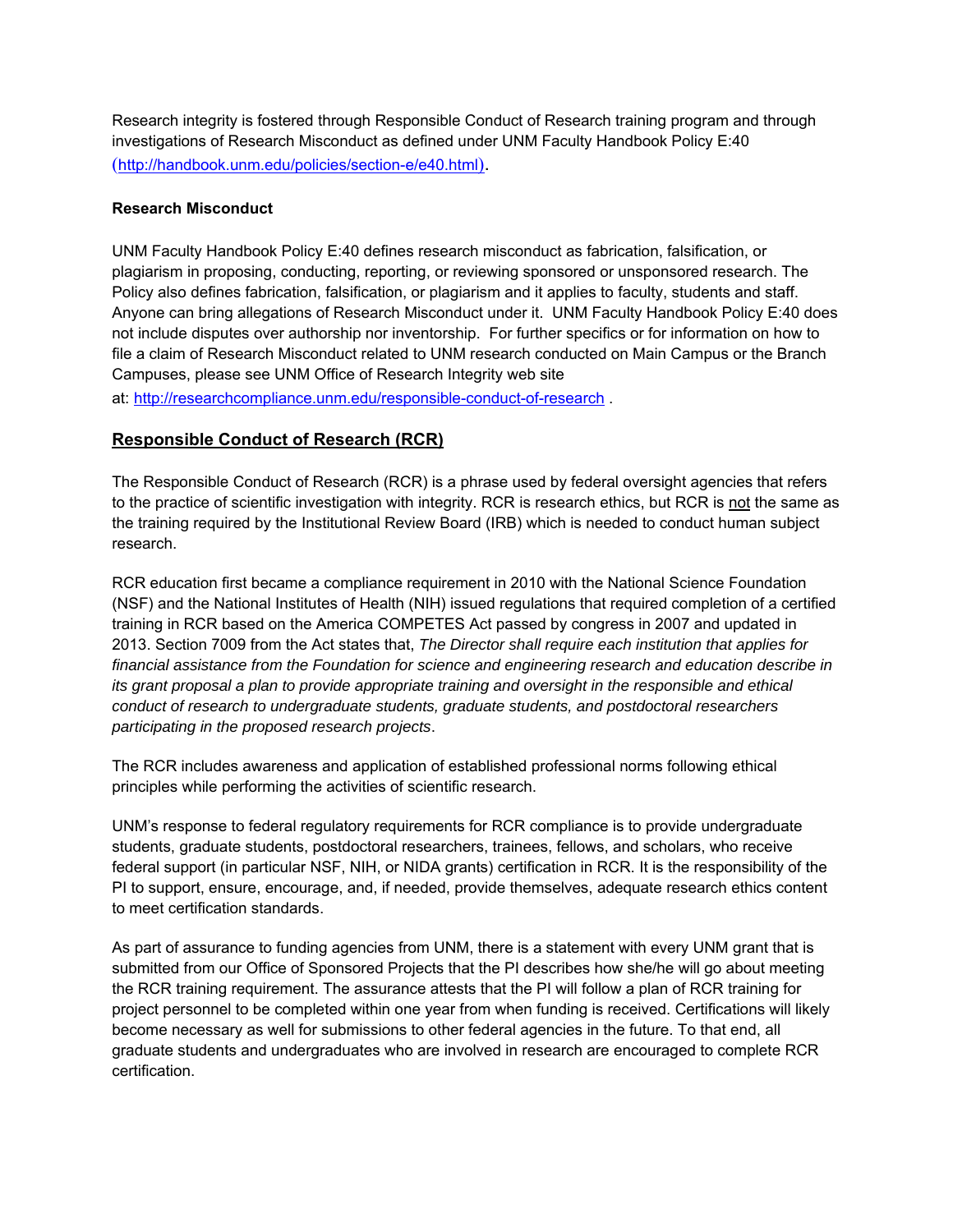In order for the university to help the PI meet this requirement and that university researchers conduct themselves in accordance with principles of RCR, UNM has a Scientific Integrity Plan. This Scientific Integrity Plan ("SIP") establishes appropriate standards for RCR instruction, http://grad.unm.edu/aire/unmpolicies-and-scientific-integrity-plan.html.

In addition to the SIP, the Academic Integrity and Research Ethics program in Graduate Studies promotes and conducts all research ethics education, provides standard regular educational sessions (customized sessions are offered as well), documents completion of training, and issues certificates of completion to participants.

RCR Content Areas Include:

- Conflict of interest and commitment
- Ethical use of human and animal subjects in research
- Authorship and publication
- Data acquisition, management, ownership, and sharing
- Peer review & DATA reproducibility
- Mentoring and mentee relationships
- Research misconduct (plagiarism, fabrication, falsification) and whistleblower ethics
- Collaborative research, including with industry
- Financial management
- Scientists as responsible members of society.

(Note: this list of content evolves and can include additional component.)

The UNM Academic Integrity & Research Ethics program has a variety of resources to assist principal investigators in meeting RCR requirements in accordance with federal guidelines and the University plan and include RCR certification, compliance to RCR regulation, participant qualification and tracking, consultation, instruction, research on research ethics, guidance and development for faculty (and other instructors) in the creation of their own discipline-specific academic integrity and research ethics curriculum. In addition, the AIRE program keeps informed on issues of human and animal institutional committees, assists as needed with issues of research misconduct, and communicates with programs outside UNM to encourage outreach on research ethics.

Teaching resources include a variety of educational opportunities including symposia, workshops, and intensive eight contact-hour courses (that can be customized to need and range from two days to eight weeks). RCR instruction can also fit within existing courses or professional development seminars.

Please contact Dr. William Gannon (wgannon@unm.edu) who can provide additional information on the requirements, services provide, consultations on issues of ethical conduct, and for customized training for your lab, research methods course, or to accommodate any other needs promoting ethical research at UNM. http://grad.unm.edu/aire/index.html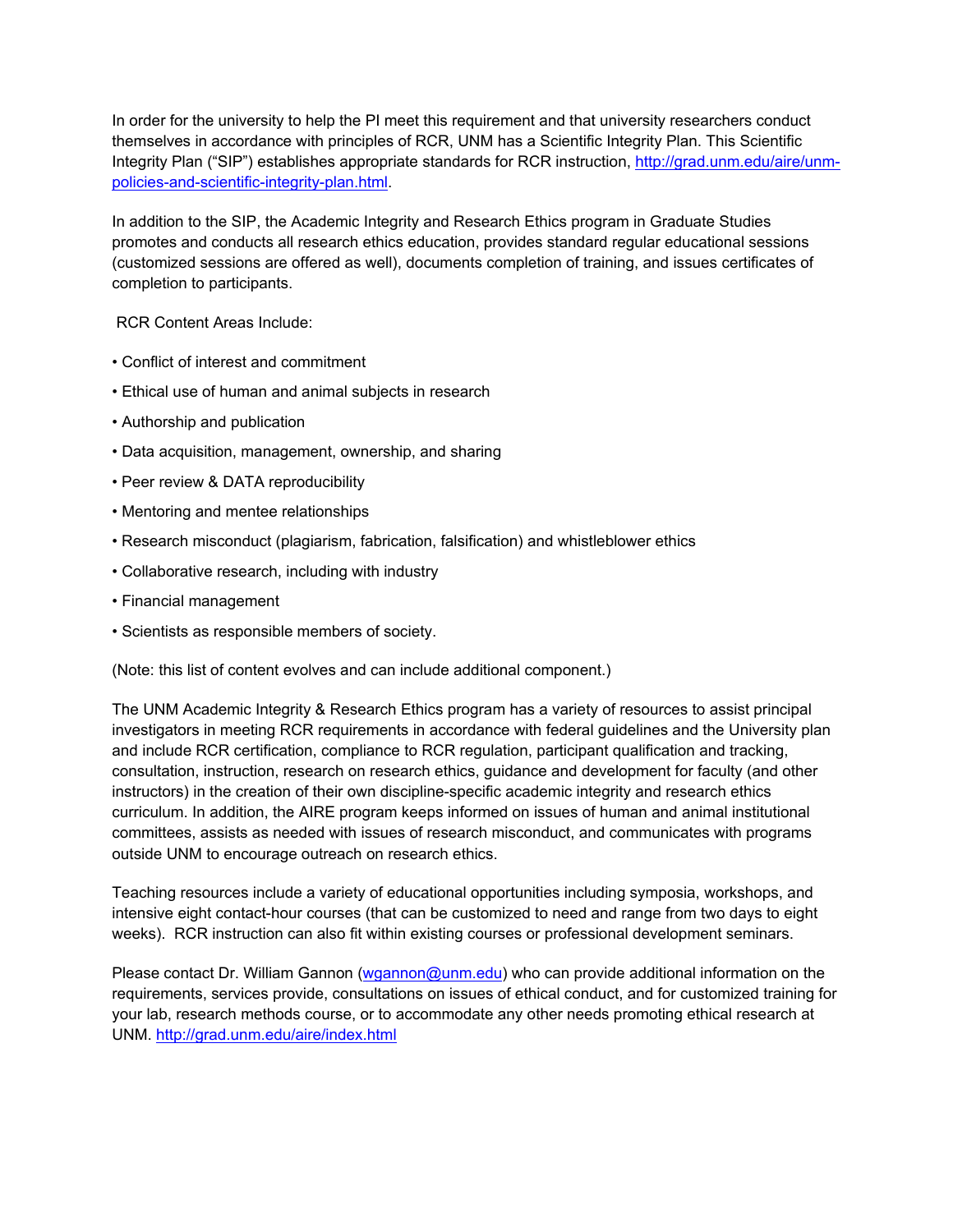# **SUBMIT PROPOSAL**

# **Electronic Submission**

UNM's Main Campus and Branches primarily use two systems in the life cycle of an award:

- *Cayuse Research Suite* (Proposal Development, Routing, Authorization, and Submission)
- **Banner** (Award Financials)

# **Internal Proposal Creation, Routing, Authorization, and Submission using Cayuse Research Suite**

The Cayuse Research Suite is a comprehensive web-based system that allows principal investigators and research administration from the Main Campus and Branches to electronically route, authorize, and submit proposals for sponsored projects and review their award data. The research suite consists of two modules:

• Cayuse SP: The main portal for creating an internal proposal record, submitting the record for authorization, reviewing past proposal information and viewing award project data.

• Cayuse 424: Only used for creating a paired SF424 package within SP for submitting system to system (S2S) to Grants.gov

#### **All sponsored project proposals must be entered in the Cayuse SP research suite.**

To start a new proposal record, initial information must be entered into the **"General Information"** tab of Cayuse SP and saved. A proposal record and number will be generated in Cayuse SP and additional tabs will be created for completion before submitting the record for internal authorization.

A green checkmark is required on each tab. Once all the tabs have been completed (have the green checkmark), the proposal record can be submitted for internal authorization and auto-routing will begin. Auto-routing includes emails sent to the PI for certification of the record and to the authorized department personnel (usually the department chair or center director) for approvals. When the record has been certified and authorized, it will automatically be received by the Office of Sponsored Projects for review, final authorization, and submission to the sponsoring agency.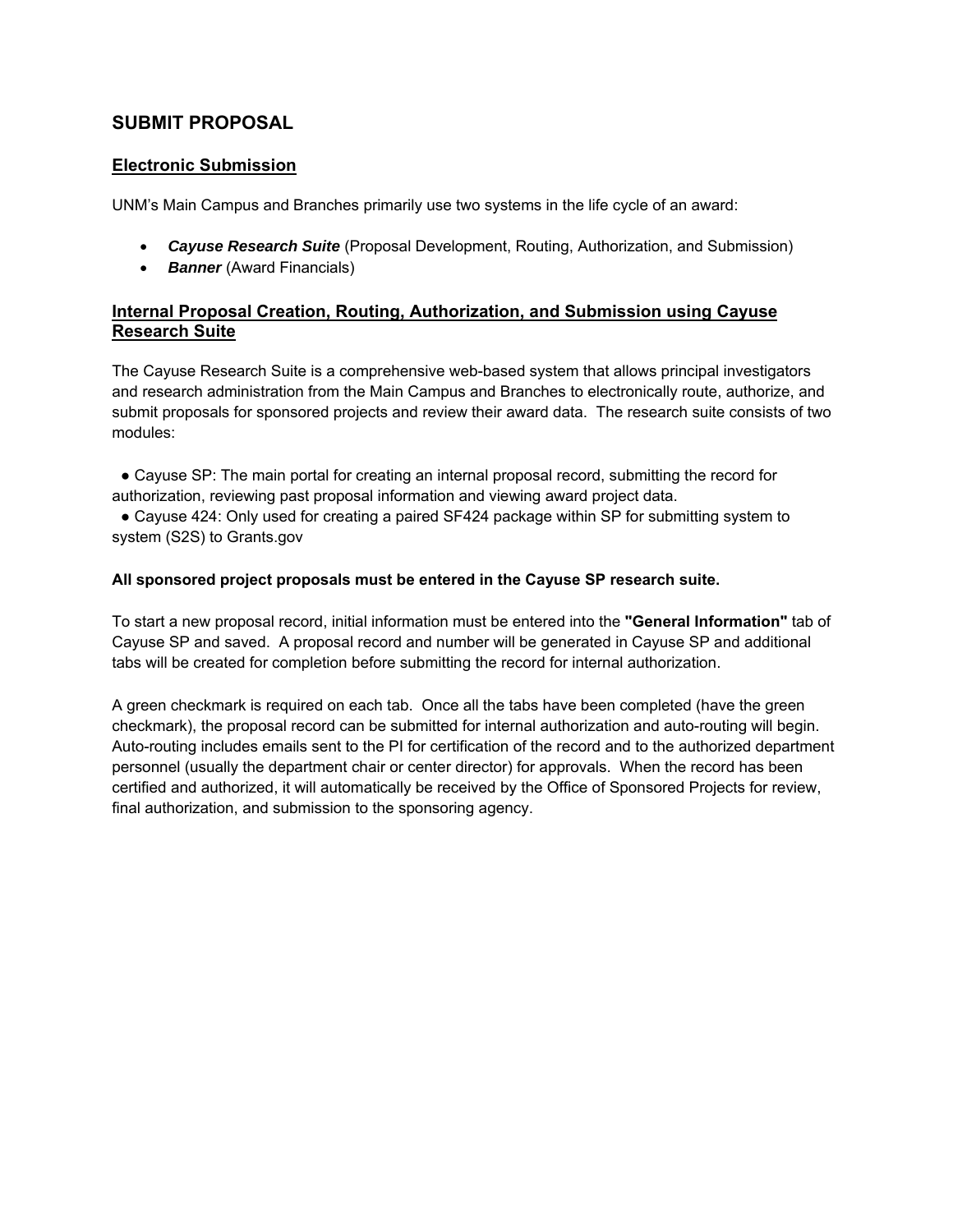| Step 1: Cayuse SP General Information<br><b>Page Requirements</b>                                                | <b>Next Step: Additional Tabs to</b><br><b>Complete</b>             |  |  |  |
|------------------------------------------------------------------------------------------------------------------|---------------------------------------------------------------------|--|--|--|
| <b>Funding Agency</b>                                                                                            | Cayuse 424 (only if selected in the initial<br>questions on Step 1) |  |  |  |
| <b>Funding Opportunity Number</b>                                                                                | Investigator/Research Team                                          |  |  |  |
| Title                                                                                                            | <b>Budget</b>                                                       |  |  |  |
| Start and End Dates of Project                                                                                   | Conflict of Interest                                                |  |  |  |
| Activity Code (most always Basic Research)                                                                       | <b>Regulatory Compliance</b>                                        |  |  |  |
| Submission Method (defined in next section)                                                                      | Subcontractors                                                      |  |  |  |
| Submitting Unit & Contact Person                                                                                 | <b>Export Control</b>                                               |  |  |  |
| Sponsor Deadline                                                                                                 | Intellectual Property                                               |  |  |  |
| Create a Paired Proposal – only check this<br>radio button if your proposal is being<br>submitted via grants.gov | Location of Sponsored Activities                                    |  |  |  |
|                                                                                                                  | Application Abstract                                                |  |  |  |
|                                                                                                                  | Attachments                                                         |  |  |  |
|                                                                                                                  | Approving Departments                                               |  |  |  |
|                                                                                                                  | Additional Notes                                                    |  |  |  |

# **Proposal Submission Methods Available in** *Cayuse SP* **Dropdown Menu**

Within Cayuse SP, a principal investigator and/or university administrator will select the required method for submission of the proposal package to the sponsor in accordance to the solicitation. The list of methods includes:

- **Cayuse424:** If Cayuse 424 is selected, a link to Cayuse424 will be included in the list of items to complete in Cayuse SP. This link takes the user to the web-based SF-424 forms that are required by the sponsor and can be electronically submitted directly from the system to Grants.gov. When the Cayuse 424 forms are completed, the assigned Proposal Specialist in the Office of Sponsored Projects will electronically submit the Cayuse424 application.
- **Grants.gov forms:** If Grants.gov is selected, complete the Adobe Acrobat proposal package downloaded from the Grants.gov website for the opportunity you are applying to. Once completed, upload the package into the "Attachments" section of Cayuse SP record before submitting for routing. The Office of Sponsored Projects office will submit the document via Grants.gov. This method is used in rare cases when the application forms are not supported by Cayuse424.
- **NSF FastLane:** If FastLane is selected, complete the required sections in FastLane and the CayuseSP record. The Fastlane budget and budget justification should be uploaded into the CayuseSP record and the completed Cayuse SP record should be routed to the Office of Sponsored Projects for review. At the same time the FastLane application should be released to the Sponsored Research Officer "SRO", i.e., (Office of Sponsored Projects staff) to "Allow SPO to view, edit and submit proposal." You may continue to work on the Project Description up until two business days prior to the submission deadline. Once the OSP has completed their review of your FastLane record they will submit it to the NSF and will upload a copy of the final application into the "Proposal Attachments" section of the CayuseSP record.
- **Sponsor website:** If Sponsor website is selected, complete the package for submission to the sponsor in accordance to the solicitation guidelines. Upload the document(s) in the "Proposal Attachments" section of CayuseSP before submitting for routing (this does include the draft of the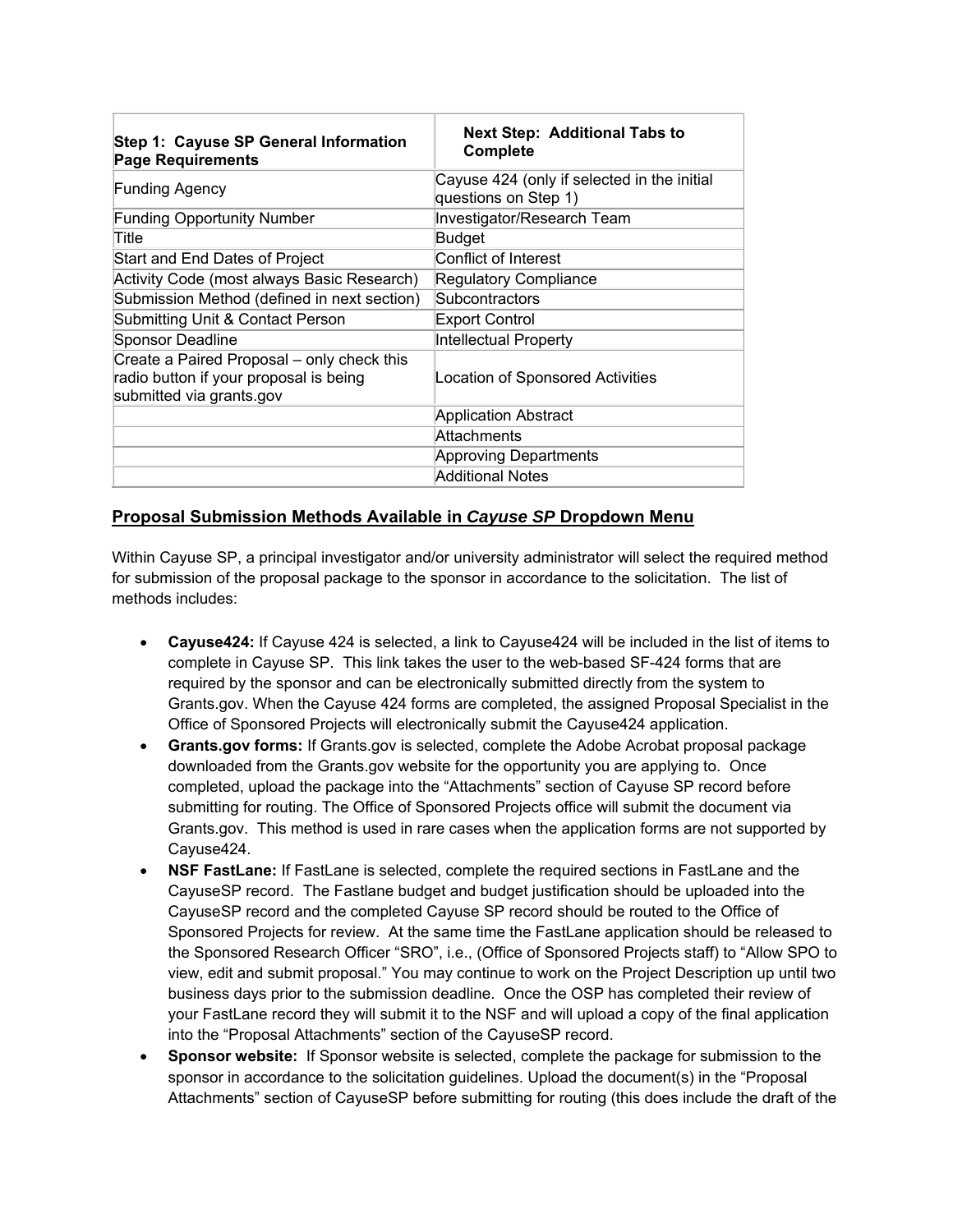proposal narrative). The Office of Sponsored Projects will submit the proposal application via the sponsor website.

- **Email:** If Email is selected complete the package for submission to the sponsor in accordance to the solicitation guidelines. Upload the documents in the "Proposal Attachments" section of Cayuse SP before submitting for routing. The Office of Sponsored Projects will submit the document via email. Be sure to include the sponsor's point of contact and e-mail information in the "Additional Notes" section of the CayuseSP record.
- **Paper:** If Paper submission is selected, complete the package for submission to the sponsor in accordance to the solicitation guidelines. Upload electronic versions of the documents in the "Proposal Attachments" section of CayuseSP before submitting for routing. The Office of Sponsored Projects office will authorize and sign the required documentation. The package with OSP approvals will be returned to the PI for mailing/shipping.

# **Signature Authority**

**PIs do not have signature authority to sign contracts or grants for UNM (University Administrative** Policies and Procedures Manual – Policy 2010: Contract Signature Authority and Review). Sponsored projects are awarded to the institution. UNM, on behalf of the Regents of The University of New Mexico, as the applicant institution, is responsible for following sound accounting practices to ensure proper use of awarded funds. Funds may not be used for any other purpose than that agreed to in the contract, grant, or cooperative agreement. Transfers cannot be made between contracts or grants. Funds are, therefore, "restricted" to a specific account or index code. Funding methods may vary by sponsor for multi-year projects. However, most contracts or grants awarded for the project period are funded annually in specified increments in accordance with the award agreement and/or the sponsor's policy. Please note that annual increments are contingent upon the PI showing progress in achieving the proposed project goals and objectives by submitting reports or deliverables, as agreed upon, to the funding agency.

 **Note:** Always contact the Office of Sponsored Projects if you are unsure as to who should sign required forms for funded or unfunded agreements such as Non-Disclosure Agreements or Material Transfer Agreements.

# **Award Tracking Using** *Cayuse SP*

Cayuse SP has the functionality that allows the user to view and monitor current awarded projects. The information available includes:

- Award Amount and Funding Increments
- Status of Awarded Projects
- Confirmation of Official Start and End Dates
- Subcontract Activity
- Notes and correspondence by Office of Sponsored Projects
- Award Documents

# **Financial Management of Awards using Banner Finance**

Banner Finance is a comprehensive and integrated information system comprised of finance, human resources and student modules. The finance module of this administrative software is used to record financial transactions resulting from activity at the UNM.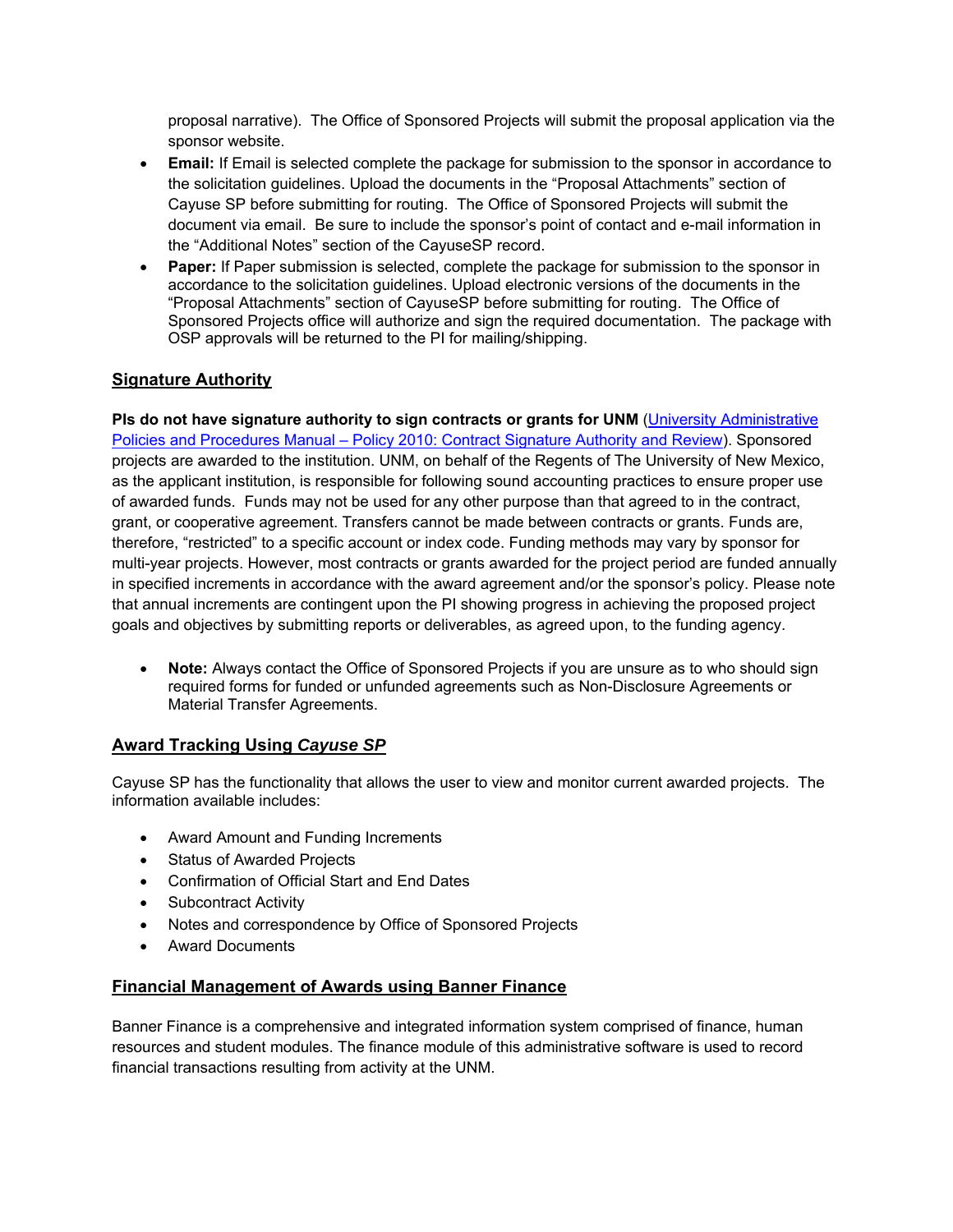After a project has been awarded by the sponsor, the Office of Sponsored Projects transmits the proposal and award documentation to Contract and Grant Accounting (Post-Award). A grant number is assigned in Banner Finance and the award budget is setup. A unique index number is set up for each project by Contract and Grant Accounting When the index number is available Contract and Grant Accounting will notify the PI and department contact via email and attach a Signature Authorization form. The PI will return the signed copy of this form to Contract and Grant Accounting. This will allow expenditures to be charged to the project.

Finance Self-Service provides an intuitive, user-friendly interface to Banner through LoboWeb (accessed through http://my.unm.edu/home).

With Self-Service, users can:

- Approve Purchase Requisitions, Journal Vouchers, and Direct Pay Invoices
- View Document Approval History
- Query Finance Transactions with drill down capabilities to access more detailed information and view related documents.
- Export/download capabilities to Excel for further analysis

# **External Electronic Systems: Federal Agency Proposal and Award Management Systems**

For UNM Main Campus and Branches, Cayuse424 is the system of choice for grant submissions to Grants.gov. However, a very small percentage of federal grant applications are not supported by Cayuse424. In the rare cases where the SF424 forms are not supported by Cayuse424, use the Adobe proposal forms downloaded directly from Grants.gov. (Be sure to use FastLane, NSF's award submission and management system, when submitting to the National Science Foundation).

#### **Grants.gov (All Federal Agencies)**

Grants.gov is the central portal used by the federal government to manage grant submissions. Grants.gov is intended to be a unified source to electronically find and apply for grant opportunities from all federal grant-making agencies.

All first time users of Grants.gov should review the application instructions that are provided when the download of the Adobe application is done. While these guides are tailored for the specific applications, they do give insight for preparing Grants.gov proposals for any other eligible federal agency.

Note: Users do not need to register with Grants.gov nor Central Contractor Registration (CCR); UNM is already registered with both entities and the Office of Sponsored Projects is responsible for the submission of the proposal package utilizing the Adobe proposal application.

#### **National Science Foundation's FastLane**

NSF's FastLane system is an interactive, real-time system used to submit proposal to the NSF. While NSF can receive proposals through Cayuse424's system-to-system capabilities (Grants.gov), it is recommended that proposal submissions be done through FastLane. Other proposal types, such as "Collaborative Proposals", must be prepared and submitted using the FastLane system. Principal investigators will need to request a FastLane account associated with UNM through The Office of Sponsored Projects prior to proposal submission.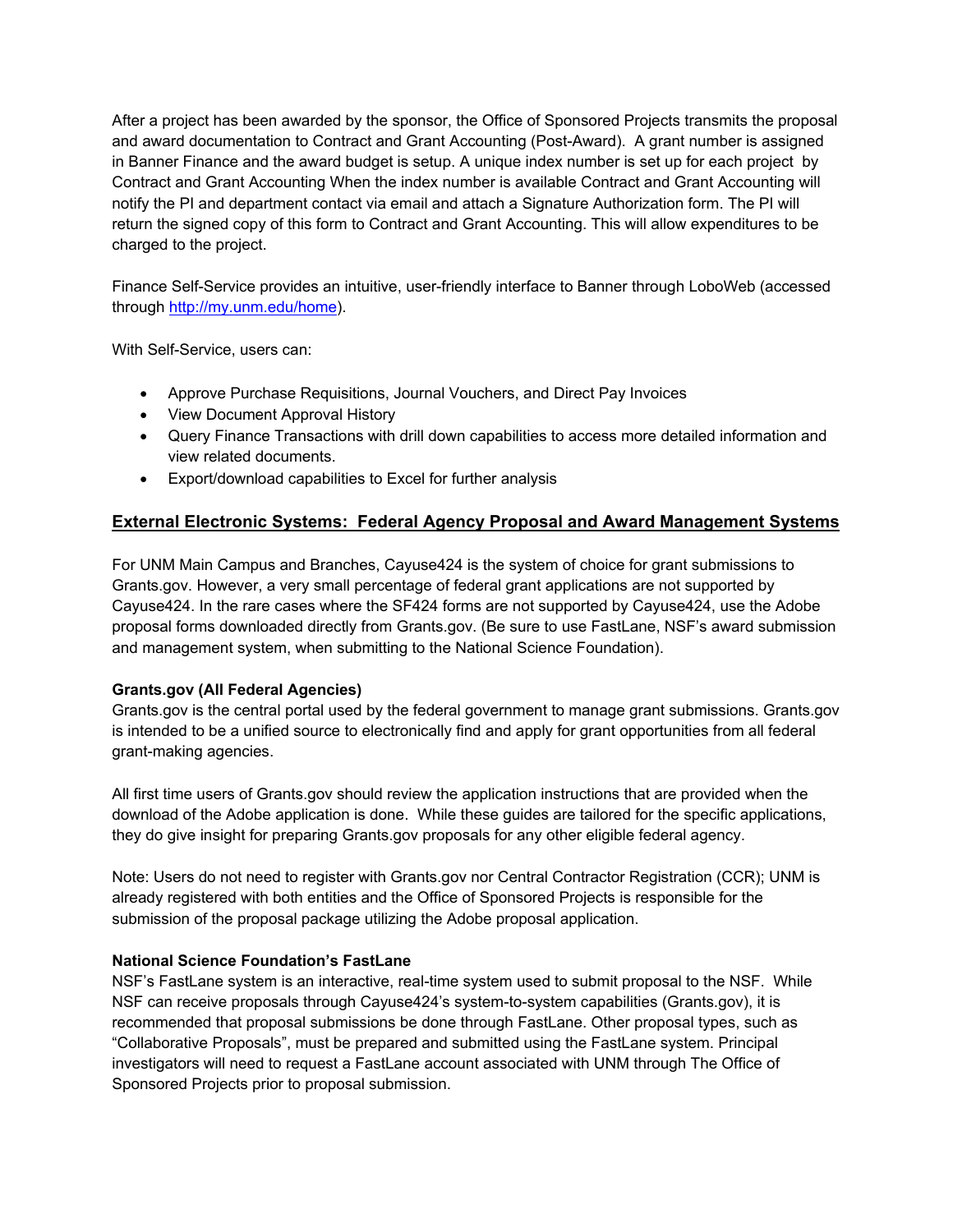#### **Research.gov (NSF)**

Research.gov is the National Science Foundation's (NSF) grants management system that provides easy access to research-related information and grants management services in one location. Eventually Research.gov will replace FastLane. However, that is years away. FastLane will continue to be available to NSF grantees in the foreseeable future, as its capabilities are moved to Research.gov. Additionally, Research.gov offers Single Sign on with FastLane so you can seamlessly access both systems when logged into Research.gov.

Future enhancements to Research.gov will enable institutions and grantees to access in one place a menu of grants management and information services for partnering funding agencies. NSF is the lead agency; however, NASA and DOD are also partner agencies. Users can log into Research.gov using their NSF FastLane login identifications.

#### **Other Common Federal Agency Proposal and Award Management Systems**

#### **National Institutes of Health (eRA Commons)**

While the majority of proposals at UNM Main and Branch Campuses are submitted to NIH directly using Cayuse424's S2S capabilities, the award management functions are handled in eRA Commons. A Principal Investigator (PI) role has the following privileges:

- Edit Personal Profile
- Delegate edit authority of own Personal Profile authority to others
- View status of all grant applications for which they are the designated Program Director/Principal
- Investigator (PD/PI), including any errors or warnings that may have been triggered
- View assembled image of submitted grant applications before they move on for further processing
- View Study Section/Meeting Roster of the Review Group that will be reviewing an application
- View Review outcome information and Summary Statements
- View Notice of Award (NOA) for all grants for which they are the designated PD/PI
- Delegate Authority (Progress Report, xTrain, and check grant status) to the Assistant (ASST) so that they can perform same actions and receive same notifications as a PI

Principal investigators will need to request an eRA Commons account associated with UNM through The Office of Sponsored Projects prior to proposal submission.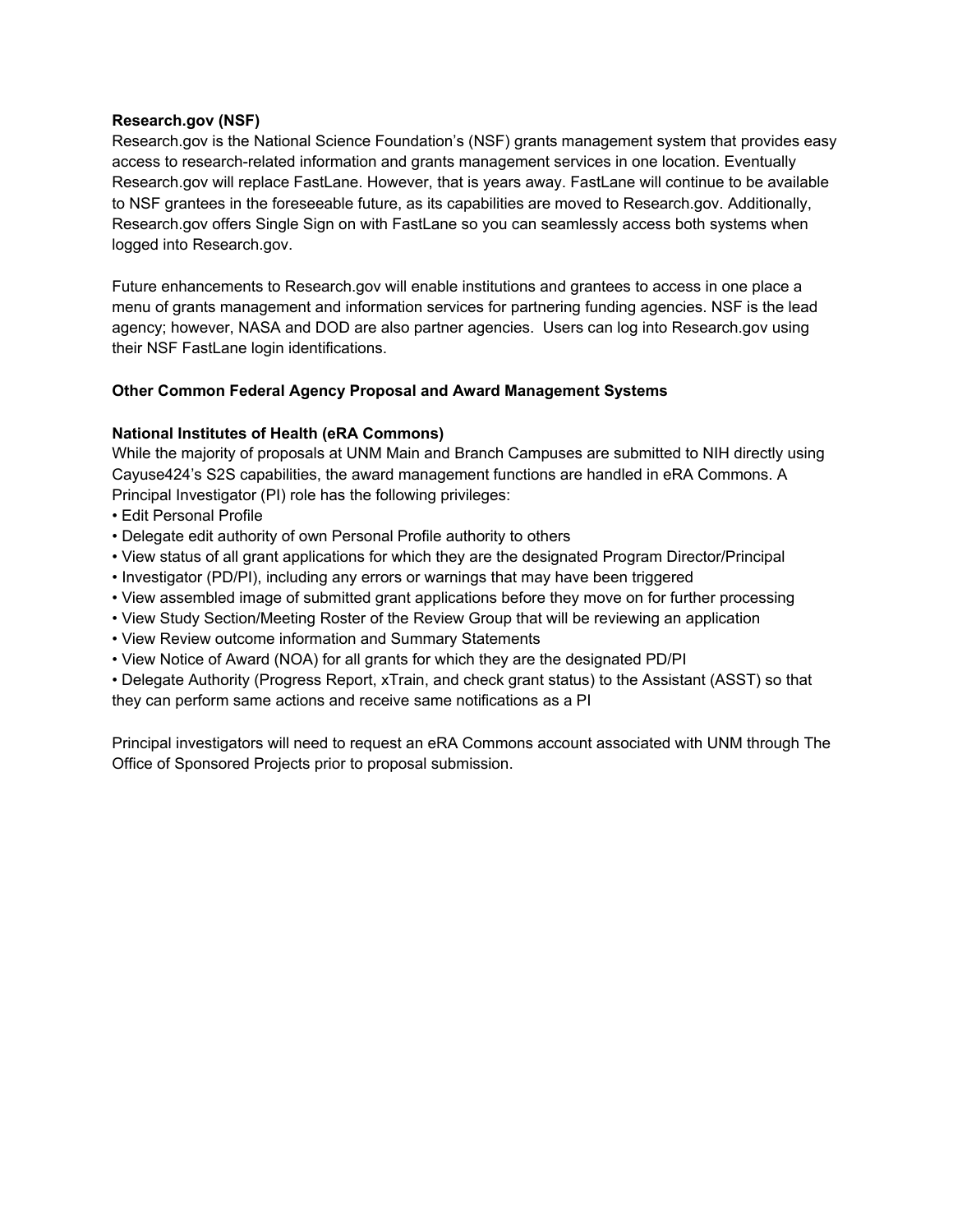# **ADMINISTER AWARD**

# **Managing Active Awards**

### **Completing the Award Budget Sheet (ABS)**

The award budget sheet is located on the OSP website under forms.

When an official award notice has been received from the sponsor or funding agency, the PI will be required to finalize the budget; listing the budget amounts according to the Banner Account Codes that correspond to the type of expenditures (i.e., Account Code for Lab Supplies is "31S0"). The ABS template includes the most commonly used account codes. If a specific account code is not listed on the ABS form, you can obtain the code from the UNM Operating Ledger Account Code Definition List found at: Operating Ledger Account Code Definitions (https://ua.unm.edu/resources/oplegacctdef-7-10-17.pdf) and add it to the ABS sheet you are working on.

The Office of Sponsored Projects will send the completed ABS budget along with the award documentation to the Contract and Grant Accounting Office who will request an index code and enter the budget information into Banner. The ABS budget is important because it specifies how the budget is to be set up in Banner.

### **Request to Spend Funds (RTSF)**

*Prior* to the receipt of an official notice of award for a grant which specifically authorizes pre-award spending, the PI may request permission to spend up to 25% of the anticipated award total for a period not to exceed 90 days. This is called a "Request to Spend Funds (RTSF)" and it can be found on the OSP website under forms. The following criteria must be met for approval of the Request to Spend Funds form.

The anticipated award mechanism must be a grant, not a contract.

Requests must have written Sponsor documentation that an award is forthcoming and anticipated in the near future. Contracts require confirmation of a "hard start date" in the documentation provided.

An Award Budget Sheet (ABS) for the anticipated award total needs to be submitted with the Request to Spend Funds form.

An unrestricted index is required on the form to cover any over expenditures that may result from the failure of an agency to make the awards anticipated. Additionally, a signature from the PI's department, college/school, or other unit implies the risk of a delayed start date or failure of an agency to make an award as anticipated will be covered by the department signing the form.

"Wet-Signatures" are required on this form. Please note that no costs incurred under a Request to Spend Funds will be borne by the OVPR and the Department requesting the RTSF will be liable.

The signed form should be scanned into .pdf, and attached along with both the Award Budget Sheet and sponsor documentation. These forms should be emailed to: OSP@UNM.EDU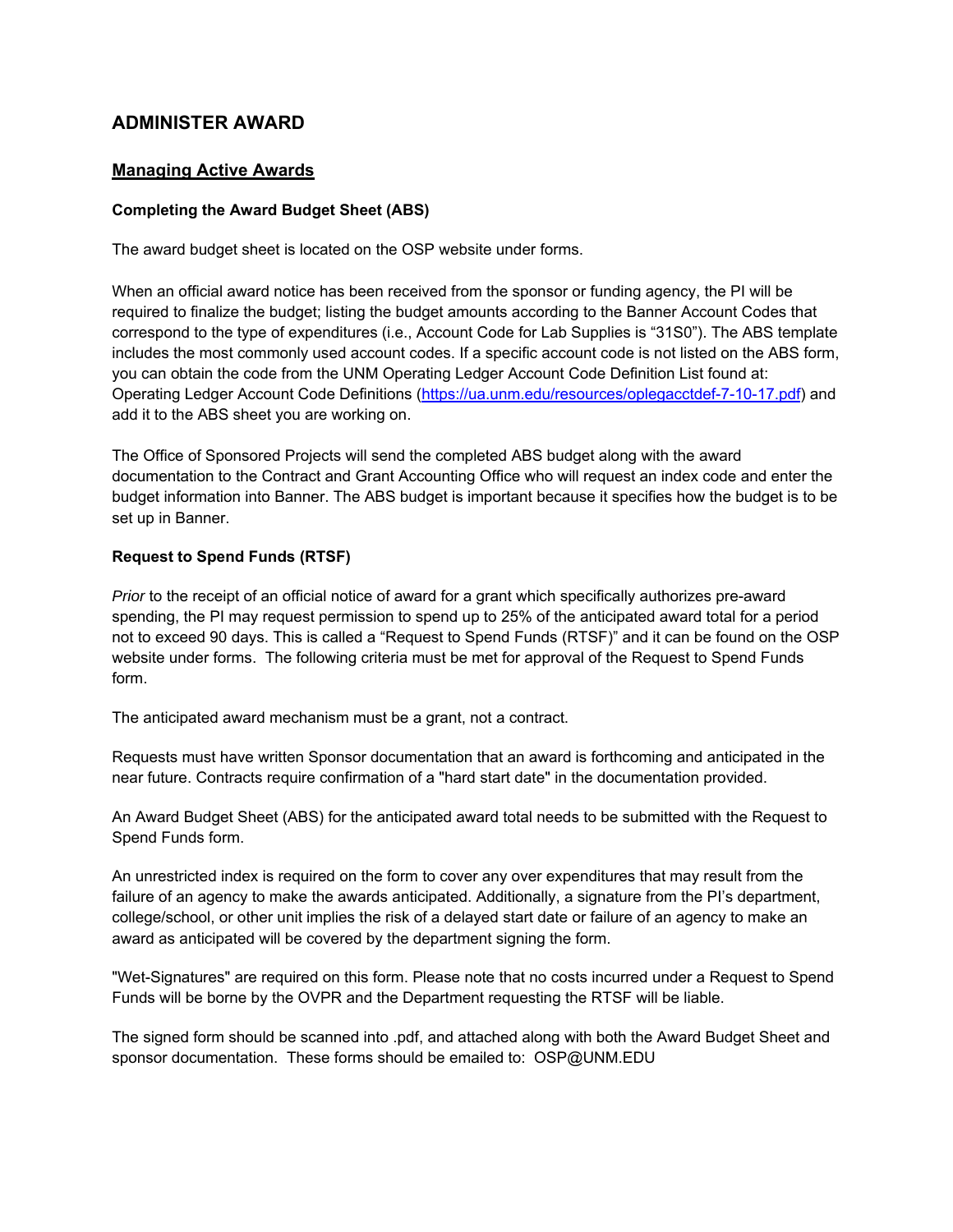#### **No Cost Extensions**

In the event that more time is needed to complete the statement of work of a sponsored project; it may be necessary to request a no-cost extension (NCE) close to the end of an approved project period. A nocost extension assumes the PI has the funds available to extend the period of performance/project period within the approved budget. A request for an extension should be directed to Office of Sponsored Projects as soon as the PI is aware a no-cost extension is necessary. Most federal funding agencies require a minimum of 45 days' notice prior to the period of performance end date.

Process:

- PI determines that a NCE is necessary.
- PI notifies the Office of Sponsored Projects of the need for a No-Cost Extension.
- Depending on the funding agency, a one-time No-Cost Extension can be automatically granted. On NSF awards, for example, the only requirement is for the PI to initiate the NCE in Fastlane. Submission of the notification to NSF is then processed by an administrator in OSP. A second No-Cost Extension for the same project will require NSF approval.
- If the OSP determines written approval from the funding agency is required, the PI must provide a request of the extension to OSP in writing. The OSP will endorse the PI's request and submit it to the agency.
- After approval from the agency is received; the No-Cost Extension is processed in OSP and sent to Contract & Grant accounting. Contract & Grant accounting will extend the end date of the project in the Banner system.

# *Note: No Cost Extensions on a sub award, are also processed via OSP. OSP works directly with the institution/agency that has issued the sub award to UNM*

### *See the chart below for the No-Cost extension steps for National Science foundation and National Institutes of Health:*

|                                    | <b>National Science Foundation (NSF)</b> | <b>National Institutes of Health (NIH)</b> |                          |  |  |
|------------------------------------|------------------------------------------|--------------------------------------------|--------------------------|--|--|
| <b>Grantee Approved NCE</b>        | <b>NSF Approved NCE</b>                  | Initial No Cost Ext.                       | Second No Cost Est.      |  |  |
| PI prepares a New<br>1.            | PI prepares a New<br>1.                  | 1. PI notifies OSP of                      | PI notifies OSP of<br>1. |  |  |
| Notification in                    | Notification in                          | need to request No                         | Request for              |  |  |
| Fastlane, selecting                | Fastlane, selecting                      | <b>Cost Extension</b>                      | Second No Cost           |  |  |
| "Grantee Approved                  | "NSF-Approved No                         | and provides                               | Extension.               |  |  |
| No Cost                            | Cost Extension".                         | written justification.                     |                          |  |  |
| Extension".                        |                                          |                                            |                          |  |  |
| Indicate Revised<br>2 <sub>1</sub> | Indicate Revised<br>2 <sub>1</sub>       | 2. OSP will log in to                      | 2.<br>PI prepares a      |  |  |
| End Date.                          | <b>Expiration Date.</b>                  | NIH eRA                                    | written request          |  |  |
|                                    |                                          | Commons and                                | letter and sends it      |  |  |
|                                    |                                          | initiate and submit                        | to OSP.                  |  |  |
|                                    |                                          | the request.                               |                          |  |  |
| 3. Provide                         | Indicate Remaining<br>3.                 | 3. OSP will be                             | OSP will<br>3.           |  |  |
| Justification.                     | Funds.                                   | notified                                   | sign/endorse the         |  |  |
|                                    |                                          | of approval of                             | letter.                  |  |  |
|                                    |                                          | extension.                                 |                          |  |  |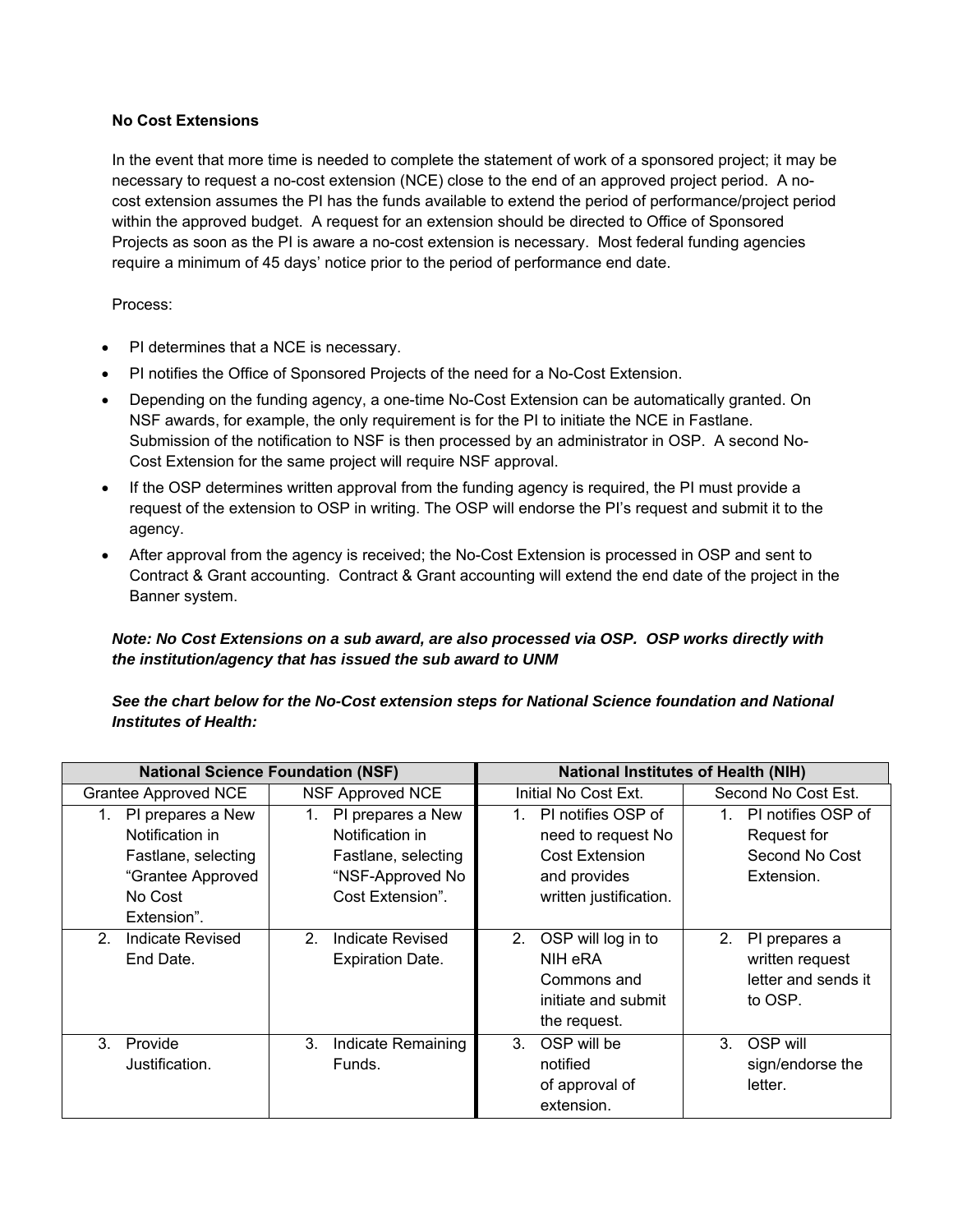| 4  | Save & Forward to<br>SRO (UNM OSP).                                                                                                         | 4. | Provide<br>Justification & Plan<br>to Spend<br>Unobligated<br>Funds. | 4. | OSP will process<br>paperwork to<br><b>Contract and Grant</b><br>accounting so they<br>can update the<br>project period<br>dates in Banner. | 4 <sup>1</sup> | OSP will send the<br>letter to NIH Grants<br>Management<br>Personnel.                                                                       |
|----|---------------------------------------------------------------------------------------------------------------------------------------------|----|----------------------------------------------------------------------|----|---------------------------------------------------------------------------------------------------------------------------------------------|----------------|---------------------------------------------------------------------------------------------------------------------------------------------|
| 5. | SRO (UNM OSP)<br>will be notified of<br>extension.                                                                                          | 5. | Save & Forward to<br>SRO (UNM OSP).                                  |    |                                                                                                                                             | 5.             | OSP will be<br>notified of<br>approval/denial of<br>extension.                                                                              |
| 6. | OSP will process<br>paperwork to<br><b>Contract and Grant</b><br>accounting so they<br>can update the<br>project period<br>dates in Banner. | 6. | SRO (UNM OSP)<br>will submit the<br>request to NSF.                  |    |                                                                                                                                             | 6.             | OSP will process<br>paperwork to<br><b>Contract and Grant</b><br>accounting so they<br>can update the<br>project period<br>dates in Banner. |

# **Transfer of Principal Investigator, Project, and Other Transfers**

#### **Internal Transfer of PI to a New College/Department/Center**

In order to transfer proposals and awards from one college/school/center within the University to another, the principal investigator must complete the following steps:

#### Process:

Submit a memo to OSP via email at osp@unm.edu indicating the changes needed to an existing award or submitted proposal project. The memo should contain all details of the transfer and must be signed by the chair of the current department/center and the chair of the new department /center.

On proposal changes, OSP will make the changes to the record in Cayuse and will notify the department requesting the changes when these have been made.

Changes to an existing award, OSP will make the changes in Cayuse and then process a transmittal to Contract and Grant Accounting. C&G will then make the changes needed in Banner and notified the department when the updates to Banner have been made.

#### **Transfer of Principal Investigator from UNM to another institution**

Sponsored research grants administered by the University are legally awarded to the Regents of the University of New Mexico but can usually be transferred with the principal investigator to another institution. The exception involves grants for public service or training projects which normally remain at the institution, and so for those a new PI is assigned. Sponsored projects that are administered in the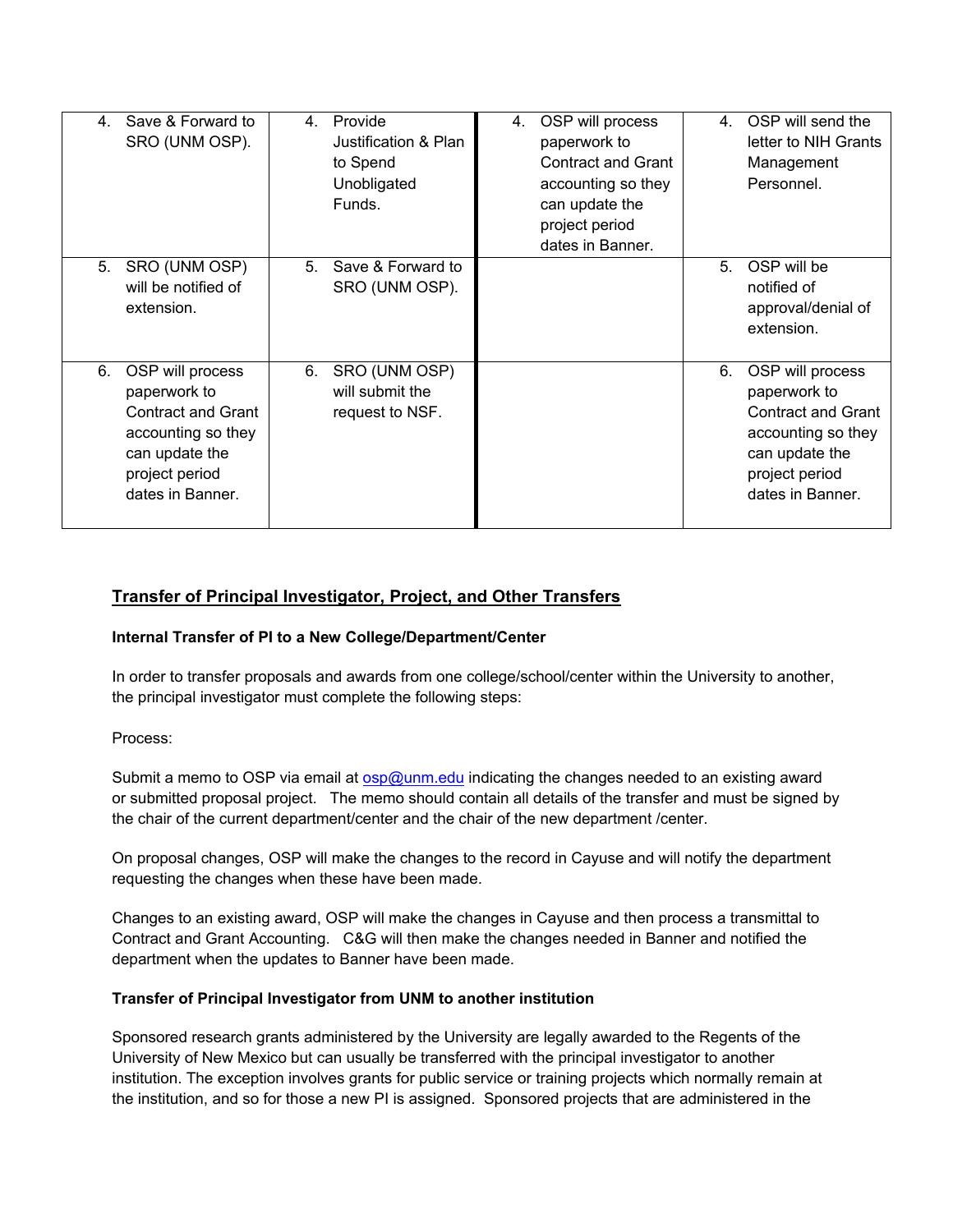form of a contract will usually remain with UNM or the contract will be terminated to relieve UNM of any further obligation.

Funding agency guidelines usually direct the institution on how to transfer the grant, or alternatively, how to request the assignment of a new PI.

Once the PI's departure date is known, notification to the Office of Sponsored Projects is required, to schedule a meeting to discuss active sponsored projects. The following list includes topics that will be discussed:

- All active funding projects (contract, grant, etc.) held by the PI.
- Effective end date of projects to be transferred (when spending ceases).
- Responsibilities of each party regarding the transfers

### **Transfer of Principal Investigator from another institution to UNM**

Before a PI starts employment at UNM, it is necessary to schedule a meeting with the Office of Sponsored Projects. The areas to be discussed include:

- Discuss the responsibilities of both the PI and OSP.
- Identify the PI's active sponsored projects to be transferred to UNM.
- List relevant background intellectual property and any compliance issues: IRB, animals, export control—and their status.
- Once employed, PI will obtain a UNM NetID and submit a request to OSP for access to CayuseSP, NIH, NSF, etc.
- PI must register and attend Grants Management Training.

#### **Transfer of Project to a New PI at same institution**

It may be necessary to transfer an ongoing or continuing project to another principal investigator if the original PI leaves the institution or is assigned different duties.

#### Process:

- Original PI notifies Office of Sponsored Projects of the potential change in PI.
- Submit a memo to OSP via email at osp@unm.edu indicating the changes needed to an existing award or submitted proposal project. The memo should contain all details of the transfer and must be signed by the chair of the current department/center and the chair of the new department /center.
- Prepare a request to the sponsor to include the following information: New PI name, Justification for the transfer of PI, Qualifications of new PI, and include a CV. Email this request to osp@unm.edu.
- The Office of Sponsored Projects will submit the request to the relevant sponsor for approval.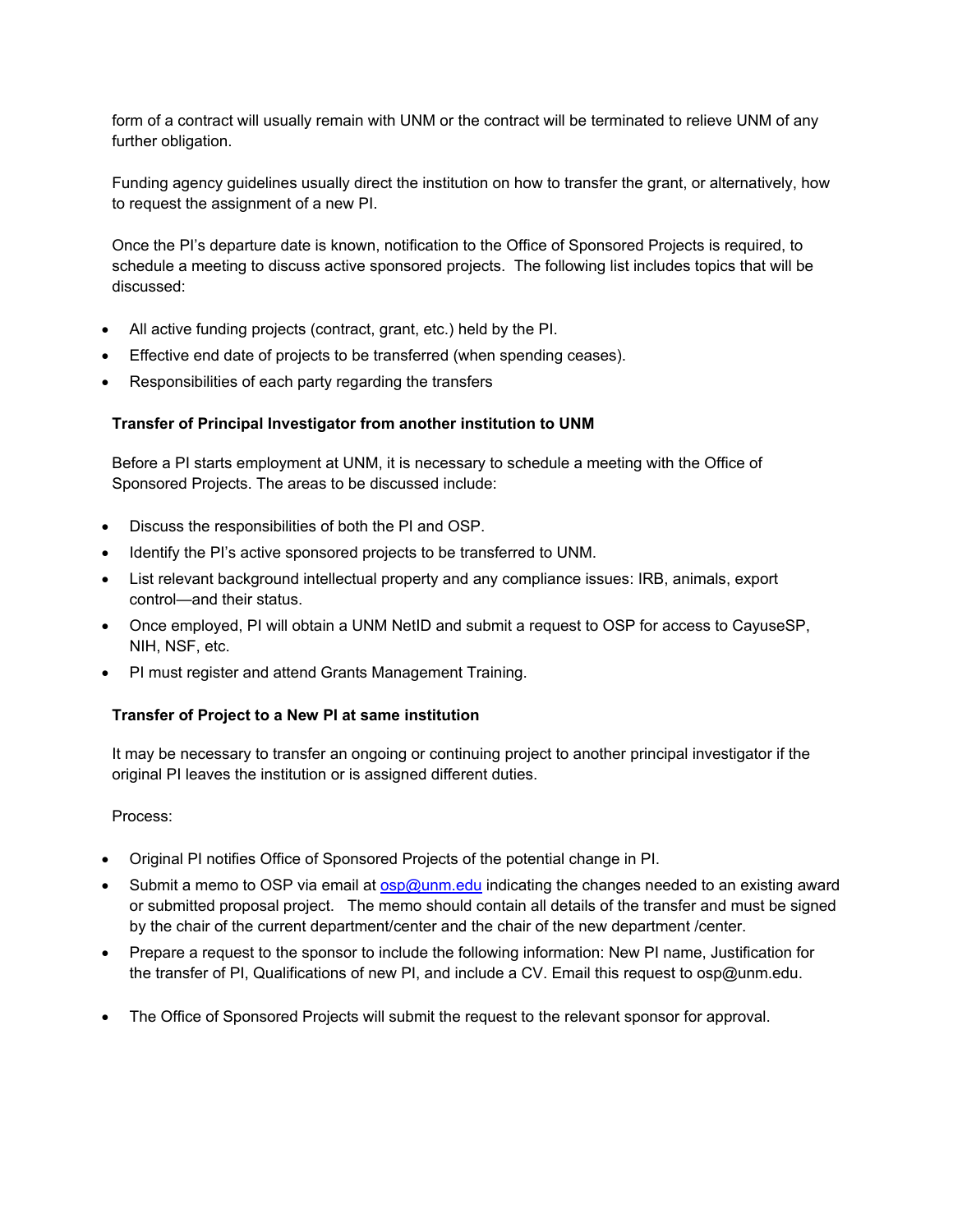#### **Internal Transfer of PI to a new college/department/center**

In order to transfer proposals and awards from one college/school/center within the University to another, the principal investigator must complete the following steps:

Process:

- Submit a memo to OSP via email at **osp@unm.edu** indicating the changes needed to an existing award or submitted proposal project. The memo should contain all details of the transfer and must be signed by the chair of the current department/center and the chair of the new department /center.
- On proposal changes, OSP will make the changes to the record in Cayuse and will notify the department requesting the changes when these have been made.
- Changes to an existing award, OSP will make the changes in Cayuse and then process a transmittal to Contract and Grant Accounting. C&G will then make the changes needed in Banner and notified the department when the updates to Banner have been made.

#### **Transfer of Equipment Purchased with Funding from Expired Awards**

This category includes all equipment that was purchased with sponsored research funds on an award that has now expired and that the principal investigator would like to transfer to the new institution. The University may allow the transfer of other equipment under certain circumstances. As a state educational institution, the University is not allowed to relinquish title to equipment without compensation and approval of the Board of Regents.

Requests to transfer equipment not covered by an active federal sponsored grant should be routed first to the Department Chair or Center Director for approval. The request should also detail the means of determining the current market value (usually by independent appraisal, i.e., by a certified appraiser) of the equipment and proposed method of payment by the new institution. The independent appraisal should be paid for by the new institution/organization.

If the equipment is needed in the unit, the Chair or Director has the right to disapprove the request. If the Chair or Director approves the request and concurs with valuation of the equipment, the request should be forwarded to the Office of Sponsored Projects. After OSP approves the request, it will be submitted to the Vice President for Research, who will arrange to have it presented to the Board of Regents at its next regularly schedule meeting.

# **Hiring faculty, staff, and students using restricted funds**

When the award arrives and an index code has been assigned to the project in Banner, the hiring process for any faculty, staff and students can begin as long as there are funds budgeted for each of the salary categories. During the development of the budget at proposal stage, if an individual was specifically named in a staff or faculty position, they can be hired following the alternative appointment procedure described in the University Administrative Policy 3210 section 5.5 http://policy.unm.edu/universitypolicies/3000/3210.html)

Staff are hired through UNM Human Resources (https://hr.unm.edu/)

Faculty hires are processed through UNM Office of Faculty Affairs & Services (OFAS) (http://ofas.unm.edu/) OFAS serves as a central service center for administrators and faculty engaged in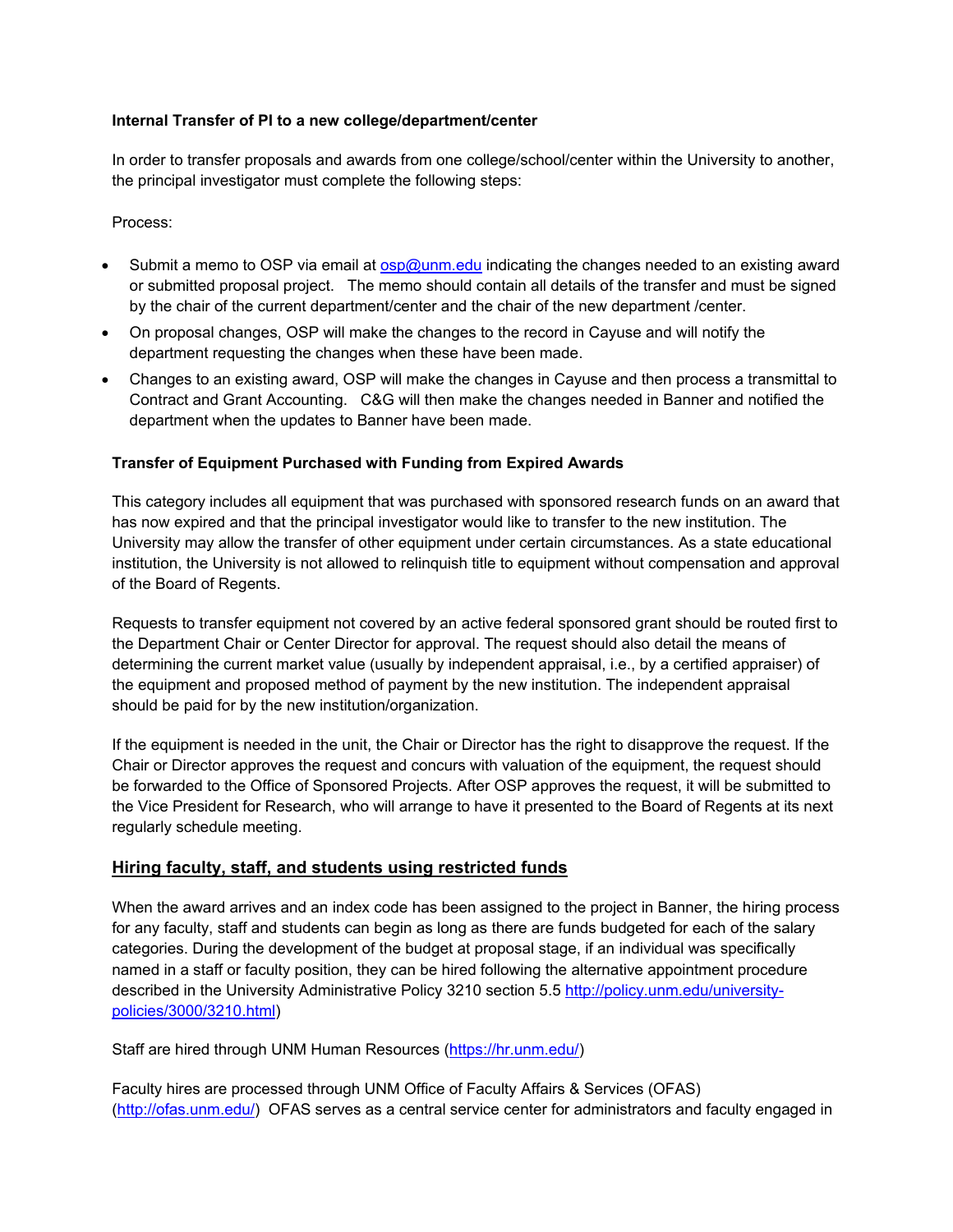the recruitment, selection, appointment, promotion, retention and oversight of faculty within academic units on UNM Main and Branch campuses.

Graduate Student contracts are processed through UNM Graduate Studies (http://grad.unm.edu/funding/assistantships.html)

Student employees (often undergraduate students) are hired through the UNM Student Employment Office (http://stuemp.unm.edu/)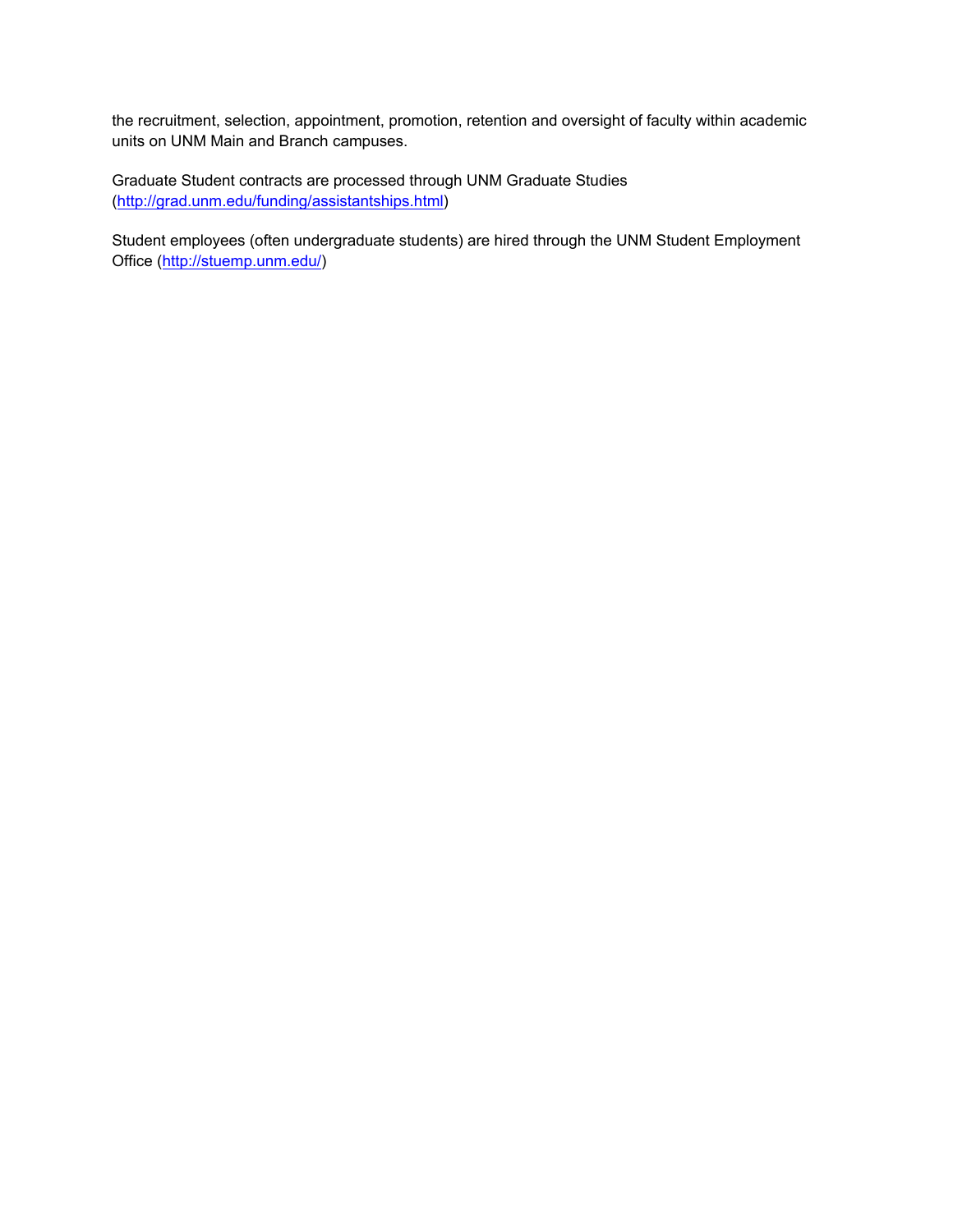# **CLOSEOUT & REPORTING**

### **Award Closeout – Workflow**

At the end of a project, the UNM Contract and Grant Accounting Office will close out the award. Begin working with your department administrator and fiscal monitor at least 90 days prior to the budget period end date to ensure the closeout of the award is completed within the required time as per the OMB Uniform Guidance. Closeout of the award may include final financial reports, final technical reports, and property and patent reports as applicable.

The closeout Workflow process can:

- Increase efficiency in the closeout process for the Principal Investigator, Department/Unit Administrator, the Office of Sponsored Projects (OSP) and Contract & Grant Accounting departments (CGA).
- Enhance communication, tracking, and accountability during various stages of the process.

Click on this link for Workflow Training

The fund closeout process begins when the budget period end date is about to expire. The Workflow process runs nightly and checks for funds ending in 90 days. An e-mail is sent to the Principal Investigator and Account Administrators.

- CGA works with the Account Administrator via Workflow to prepare to close the fund.
- A Closeout Reconciliation form will be sent via Workflow which will need to be signed by the PI and returned to CGA.
- The PI and or department staff work with CGA to ensure that all expenditures all are allowable and that all expenditures have finished posting to the index.
- CGA prepares any Financial Reports that are required and the PI prepares the Technical or Progress Report.
- When the fund is closed, the beginning of the fund title in Banner FTMFUND is changed to FROE (Final Reconciliation of Expenditures).

The fund can also be FROE'd by CGA outside of the Workflow system, but this process is followed only when absolutely necessary.

#### **Record Retention**

**Per OMB 2 CFR 200 Subpart D- §200.333**: Financial records, supporting documents, statistical records, and all other records pertinent to an award shall be generally retained for a period of three years from the date of submission of the final expenditure report, as authorized by the Federal awarding agency. The only exception is if any litigation, claim, or audit is started before the expiration of the 3-year period, the records shall be retained until all litigation, claims or audit findings involving the records have been resolved and final action taken.

Please be aware that record retention dates for federal sponsored awards may differ from the retention dates published in UAPPM.

The University of New Mexico Records Retention Schedule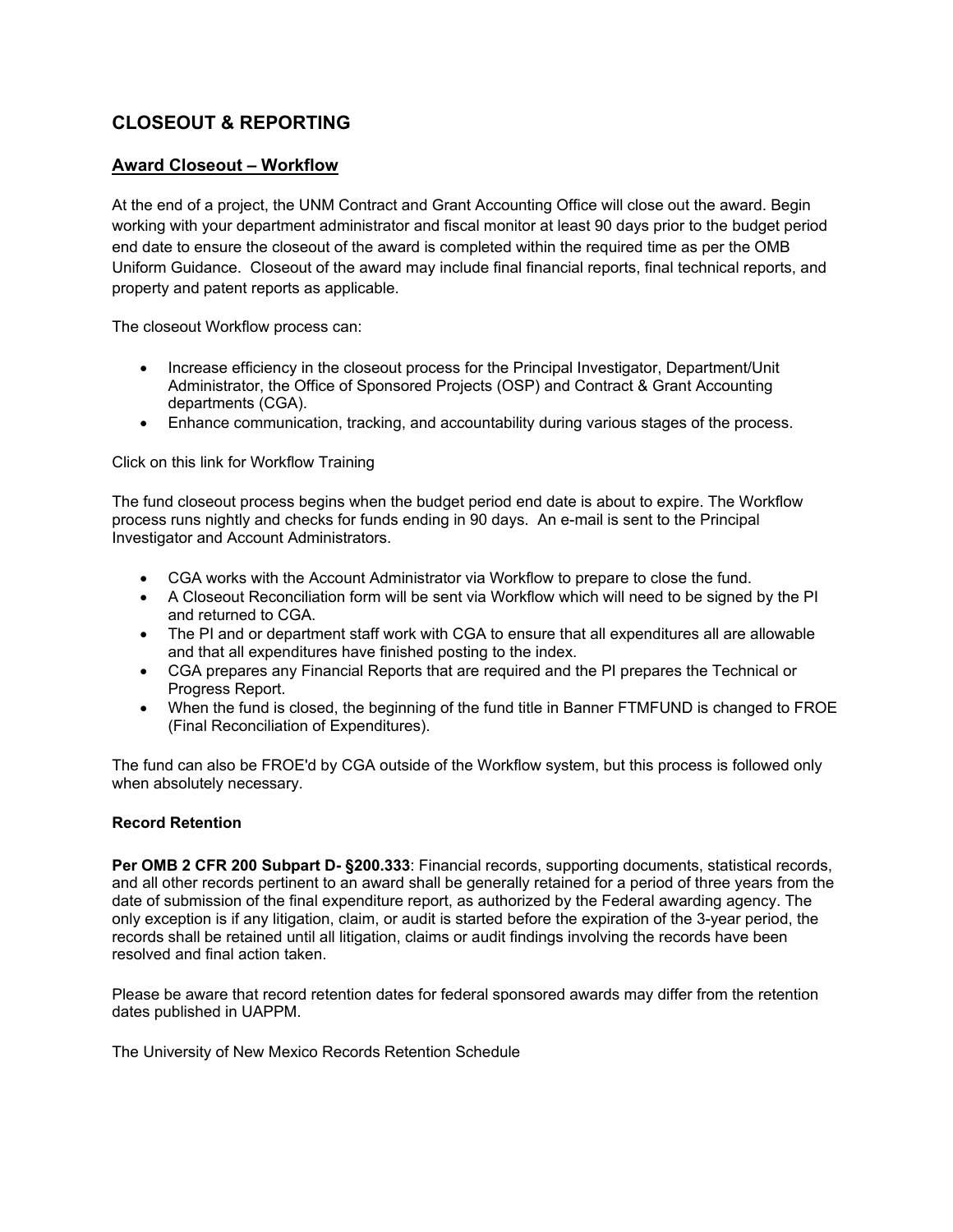# **ADDITIONAL INFORMATION**

### **Intellectual Property**

The term intellectual property encompasses a variety of different forms of intangible property rights that serve to protect unique, original, and/or valuable creations of the human intellect. Intellectual property can encompass, but is not limited to, ideas; inventions; literary works; chemical, business or computer software and processes; company and product names and logos; and other creations.

In the course of conducting University-administered activities or using University facilities, faculty, staff, and students often create intellectual property that may be protectable by patent, copyright, or other means. UNM facilitates the protection and commercialization of such property in ways beneficial to the creators of such property, as well as to the University, and the public. Faculty Handbook E-70 Intellectual Property Policy, http://handbook.unm.edu/section-e/e70.html, governs the ownership, utilization, and commercialization of intellectual property (IP) at UNM (the "UNM IP Policy"). This information is specifically focused on intellectual property developed under sponsored research projects.

#### **Disclosing Inventions**

### *PIs are required to disclose inventions and creative works to UNM under agreements sponsoring and facilitating research and other projects.*

To assure UNM's ability to comply with obligations arising under federal laws or in sponsored agreements, faculty, staff, and students participating in sponsored research are required as a condition of such participation to file disclosures for any invention or creation that was made during the course of their University activities.

The principal investigator on a sponsored research grant or contract is responsible for:

- Assuring that an invention or copyright disclosure form is filed for any such invention or creation. Click here for access to the appropriate disclosure forms at STC.UNM, UNM's dedicated technology transfer organization: Invention Disclosure Form
- Providing complete and accurate information as required on the form.
- Filing the form with STC.UNM either electronically or by paper.

Here is the link for the online disclosure form: http://unm.wellspringsoftware.net/. The log-in is the PI's UNM net id and password.

#### **Preserving Intellectual Property**

### **If non-UNM personnel, including personnel of the sponsor or another institution, will participate in the sponsored research, a separate agreement may be required.**

A Principal investigator should remember that a sponsored research agreement may not obligate the intellectual property of non-UNM personnel unless such personnel have signed a separate intellectual property agreement prior to commencing work. While such matters may not seem important at the time a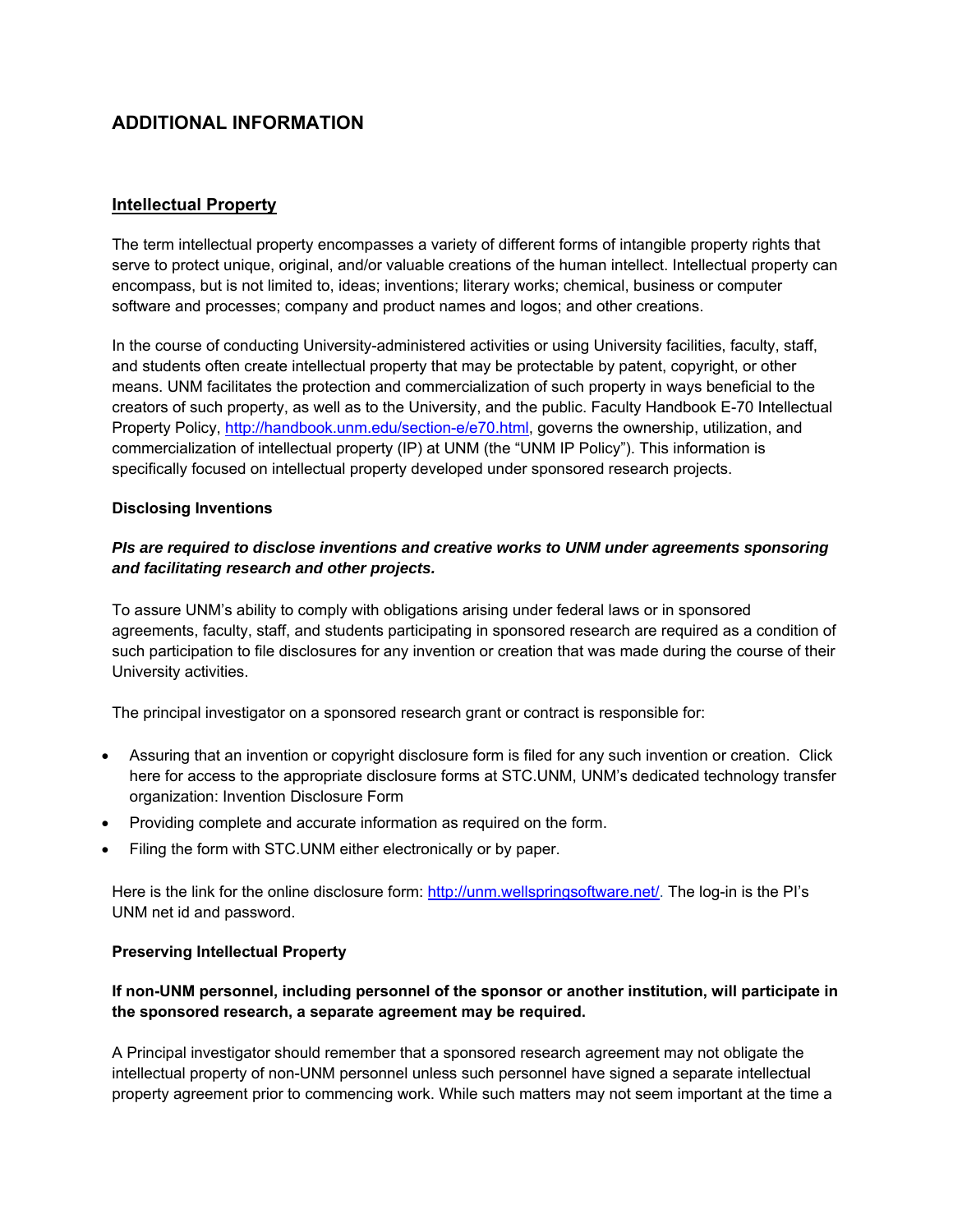grant or contract is being processed, and may seem far removed from the actual making of an invention or creation of other intellectual property, in fact they are very important. Failure to address such matters may lead to legal disputes and may also jeopardize patent or copyright, or other types of intellectual property protection.

### *PIs must be careful not to enter into personal agreements with third parties where IP rights are implicated.*

Frequently faculty will be asked to sign agreements in their personal capacity for consulting or other outside services. These type of agreements include, but are not limited to Independent Contractor Agreements, Confidentiality Agreements, and Visitor Agreements, Read these agreements carefully as they may contain provisions that affect the ownership of intellectual property rights, or even require that those rights be assigned to such third parties. If the consulting project involves the use of UNM funds, facilities (labs), equipment or personnel (students) (UNM Resources), it is more properly categorized as a sponsored research project and the intellectual property rights will belong to UNM. Third party sponsors should be made aware that the use of UNM Resources in the development of intellectual property will vest ownership in UNM.

#### **Avoiding Conflicts**

### *PIs need to review proposals and third party agreements for conflicting obligations.*

When developing proposals, the PI must carefully consider any concurrent and previously funded projects, as well as any individual agreements, such as a consulting agreement, that they may have.

The principal investigator should not knowingly develop a project proposal in which the subject matter would create a conflict regarding intellectual property rights previously licensed. If Background IP is necessary for the proposal to proceed, contact STC.UNM immediately to begin the process of negotiating a license to such Background IP. UNM cannot grant an exclusive license to one party and non-exclusive to others for the same intellectual property. If an invention covered by a third party agreement was supported with federal funding, the company may only receive such rights, as consistent with obligations under federal law.

#### **Assigning Intellectual Property Rights**

# **PIs must assign to UNM rights to inventions conceived under federal funds or under sponsored research agreements**.

If an invention is funded in whole or in part by a federal agency, the principal investigator must assign rights of the invention to the University. The protection and commercialization of such intellectual property is handled by STC.UNM, and the principal investigator must cooperate and assist in the efforts to secure intellectual property protection and to pursue commercialization by executing all appropriate legal documents, including assignments, to establish the University's legal rights and comply with sponsor requirements.

### **PIs must not assign rights to an invention, or license commercial rights to such invention, to any sponsor directly. PIs must consider whether the project involves existing IP ("Background IP").**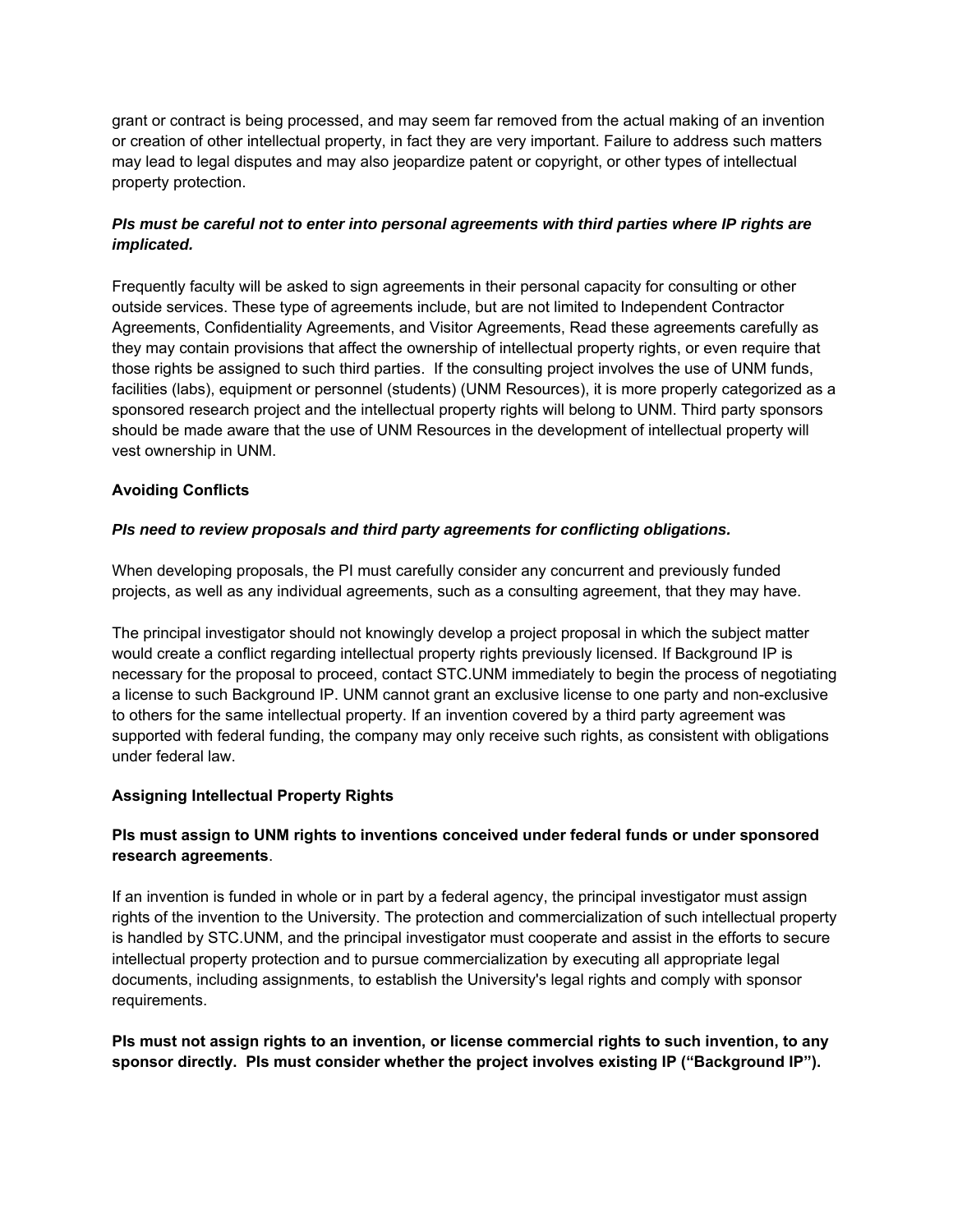Under federal law, UNM is prohibited from assigning ownership rights in federally funded inventions to third parties, except in the case of its technology transfer office where assignment is allowed (Bayh-Dole Act). Under the private business rule, UNM is restricted in its ability to assign ownership of or grant in advance licenses to non-federally funded inventions to external sponsors. UNM is permitted to grant external sponsors a non-exclusive, royalty free, internal research license, and an option to negotiate a commercial license with STC.UNM. If an invention covered by a third party agreement was supported with federal funding, the company may only receive such rights, as consistent with obligations under federal law.

In any agreement with an external sponsor, the PI must consider existing obligations, funding sources, and Background IP (intellectual property that is already in existence and usually in STC's portfolio). This is especially important where the agreement under negotiation is for research that has the same or similar purpose as research conducted using personnel or resources that are funded, however minimally, by another sponsor. Failure to reconcile potentially conflicting claims regarding intellectual property may result in legal disputes or infringement claims against UNM, STC, or the sponsors and damage to the professional reputation and credibility of the principal investigator. It is incumbent upon the PI to disclose all funding sources when filing an Invention Disclosure Form with STC.UNM.

The principal investigator should be careful to not commit any Background IP as part of a proposal without first consulting STC.UNM. STC.UNM can begin the process of negotiating a license for such Background IP to the extramural sponsor.

#### **Commercializing Intellectual Property**

PIs will receive royalty payments from commercialization of any UNM intellectual property as provided in the UNM IP Policy.

Royalties received from commercialization of UNM intellectual property by STC.UNM shall be divided as follows (after recouping unreimbursed costs):

- Forty percent (40%) to be divided equally (unless otherwise unanimously agreed to and represented on the submitted invention disclosure form) among the creators;
- Forty percent (40%) to STC.UNM; and

Twenty percent (20%) to the University to be invested and administered by the Vice President for Research, generally in amounts consistent with the source(s) of the UNM intellectual property. Accrued revenues will be used, in consultation with faculty, to support University units involved in ongoing research, creative and educational pursuits relevant to commercialization efforts or will otherwise be administered as required by sponsor(s).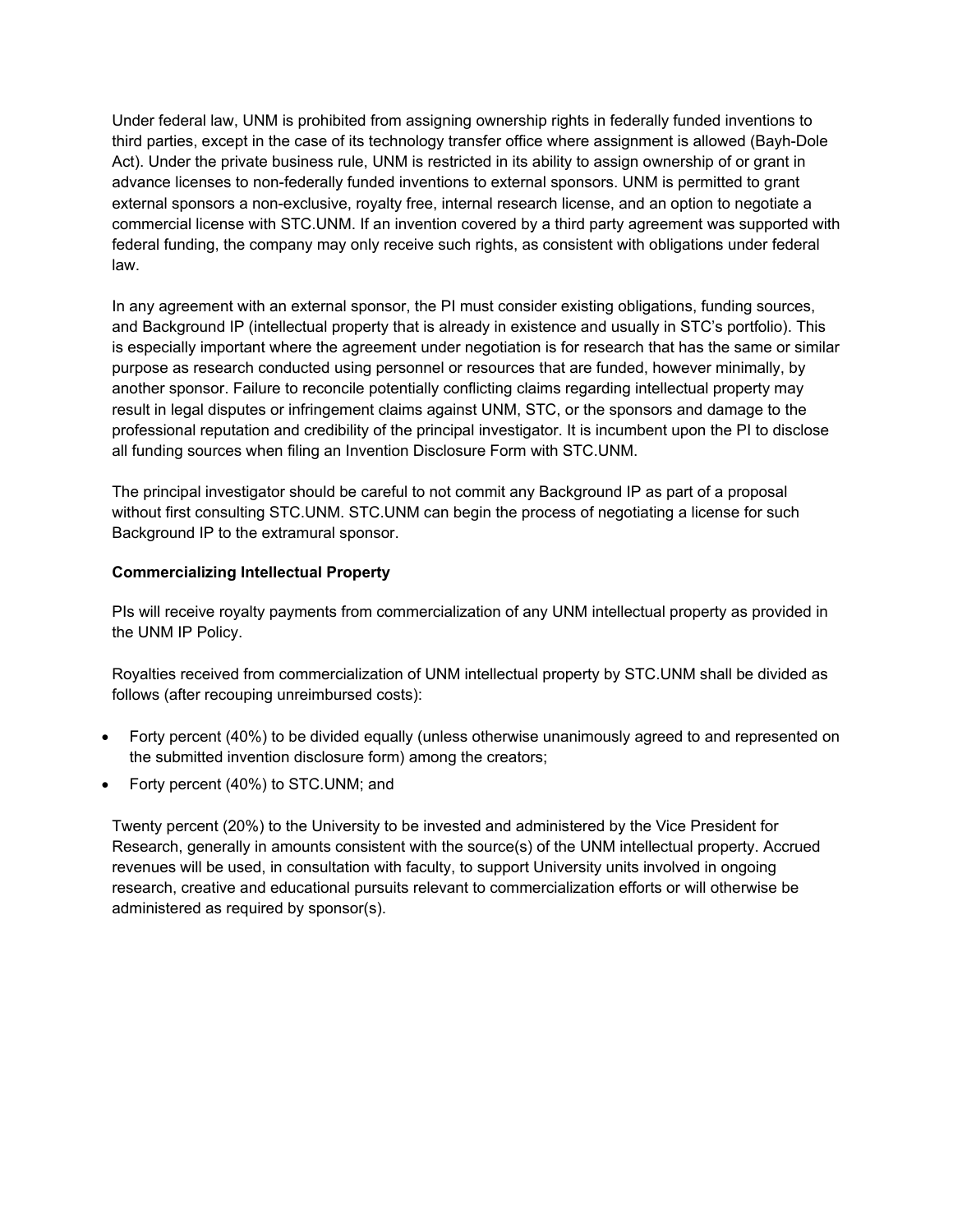# **Audits**

#### **The Role of Internal Audits**

The Regents of the University established the Internal Audit function to perform comprehensive audits of the diverse records and operations of the University. The Internal Audit Department can assist UNM administrators and principal investigators by:

- Evaluating processes used in administering sponsored projects. The goal of this evaluation is to give advice on process weaknesses which might lead to non-compliance with the contractor's/funding agency's requirements and/or University policies.
- Conducting independent audits of sponsored project activity for compliance with applicable policies, laws, and regulations.
- Providing reports on the results of these evaluations and reviews, which will include recommended methods to improve processes. Where appropriate, these results will also be reported to the Audit Committee of the Board of Regents, the funding agency, the State Auditor's Office, and law enforcement.
- Providing consulting services and being available for PIs to obtain advice or guidance on individual sponsored project issues.

### *Note: The policy on Internal Auditing can be found in the Board of Regents' Policy Manual, Section 7.2 and 7.3.*

#### **External Audits, Reviews, Site Visits, or Investigations**

As a recipient of federal/state funds, the University is responsible for stewardship of these funds. Therefore, UNM is subjected to frequent visits by sponsoring agencies as well as an annual external audit per OMB Uniform Guidance subpart F http://www.ecfr.gov/cgi-bin/text-idx?node=2:1.1.2.2.1# top. The purpose of sponsor site visits varies, from providing oversight and technical assistance, to ensuring compliance and achievement of stated goals. Unfavorable outcomes resulting from these reviews could result in disallowances of claimed costs that are refunded to the sponsor, termination of an agreement, and/or the awarding, or lack thereof, of future contracts or grants based on failing to fulfill UNM's contractor responsibilities.

All audits, site visits, reviews, or investigations initiated by the sponsoring agency should be routed through Contract and Grant Accounting. If a PI or department is notified by a sponsoring agency of an impending financial audit or investigation, they need to immediately contact Contract and Grant Accounting and the Office of the Vice President for Research. An entrance meeting will be scheduled with the controller to discuss the scope and nature of the audit or investigation.

#### **Financial Compliance Audits**

The scope of a financial compliance audit is usually based on compliance with sponsoring agency regulations and guidelines as stipulated in the sponsored agreement (FAR's for federal contracts and OMB Uniform Guidance for federal grants: http://www.ecfr.gov/cgi-bin/text-idx?node=2:1.1.2.2.1#\_top). An annual audit is conducted by an external firm separate from sponsors and UNM. External audits are a Federal requirement and include a review of: internal controls, supporting documentation for expenditures, procurement, property control, fiscal management, and University business policies and procedures, etc. The samples tested are selected at random for both Main Campus and the Health Sciences Center.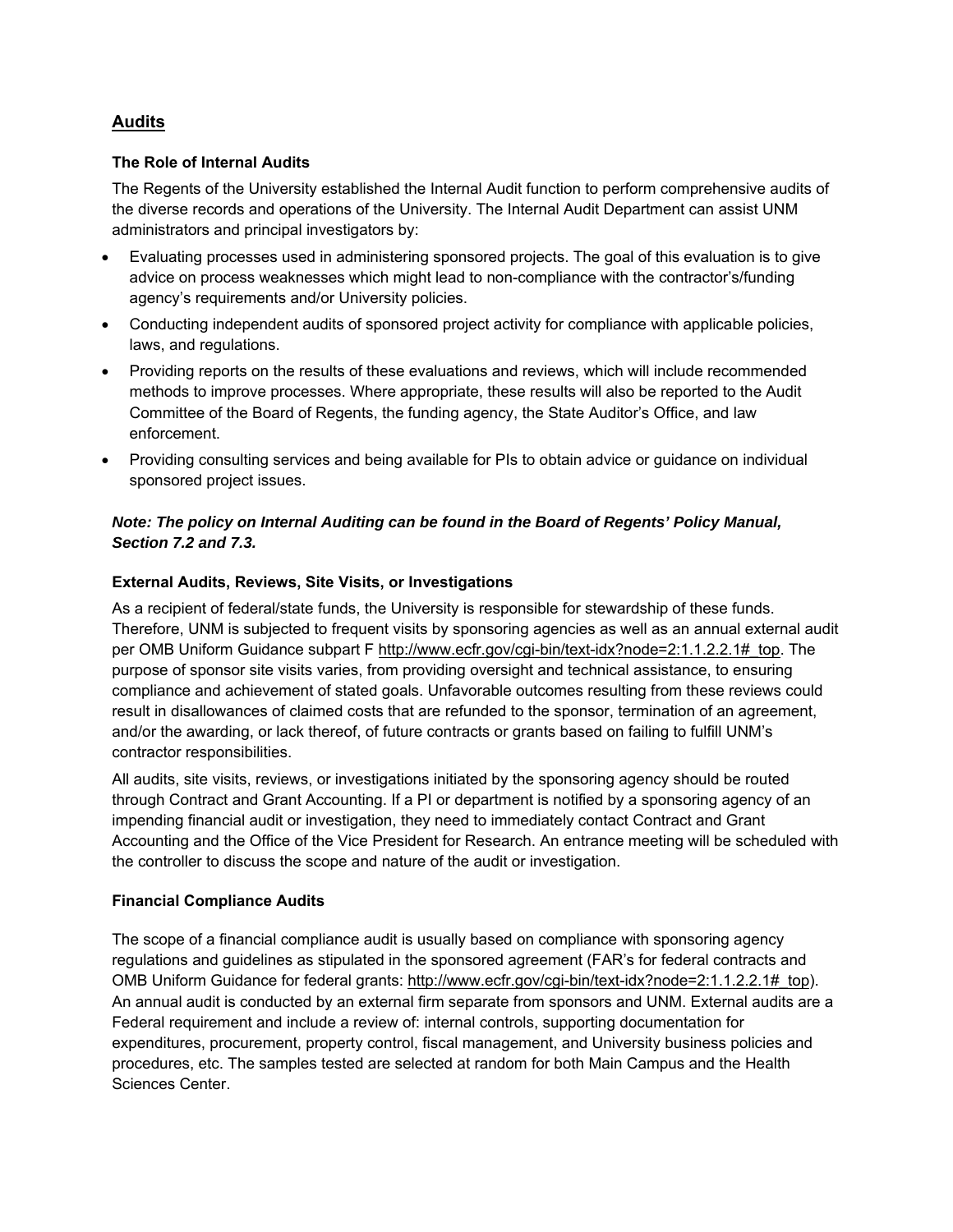#### **Site Visits**

The main focus of a site visit is usually related to technical/programmatic progress and issues, or a review of a prospective funding award (such as for a training grant or for establishing a Center) to answer questions regarding institutional capacity, PI credentials and ability, and validity of claims made in the proposal. A site visit could involve financial processes as well. A site visit is usually performed by the program office from the sponsoring agency.

#### **Investigations**

The focus of an investigation is generally a response to potential or actual fraud or misconduct in research. The funding agency becomes aware of the potential or actual fraud or misconduct through a whistle blower or a university internal audit. An investigation is usually conducted by an auditor or through the agency's investigator office or Office of the Inspector General.

# **Research Space & Renovation**

Some large equipment purchases may require renovation of the space needed to house the equipment. Before finalizing the budget and submission of the proposal it's important to consult with UNM's Planning Design & Construction to get an estimate on the type of renovation necessary and the cost. (http://goto.unm.edu/projectintake) Some sponsors will not allow renovation costs to be charged to the award and so the PI is responsible for finding other sources of funding to cover the required renovation in the event that an award is made.

UNM's Planning, Design & Construction (PDC) provides seamless delivery of professional support services and to facilitate best practices in capital project planning, development and construction on behalf of our internal clients. PDC provides comprehensive guidance related to the institution's built environment; specifically, strategic guidance supportive of campus master planning, programming, architectural development, building efforts and best design practices. http://pdc.unm.edu/index.html

# **Purchasing materials & supplies, equipment, goods & services, etc. using restricted funds**

The Purchasing Department serves as the central purchasing authority for the University of New Mexico. This department issues all Purchase Orders for goods and services for Main Campus, the Health Sciences Center, and all branch campuses. Purchase requisitions that are submitted through LoboMart are reviewed and approved by the Contract and Grant Accounting Office, if restricted funds are used, to ensure that the purchase is allowable on the award.

For assistance with purchasing using LoboMart or receiving in Banner, please contact purch@unm.edu. If you would like to speak to a Contract Specialist, please see our **Staff and Commodities listing.** 

Link to UNM Purchasing http://purchase.unm.edu/index.html